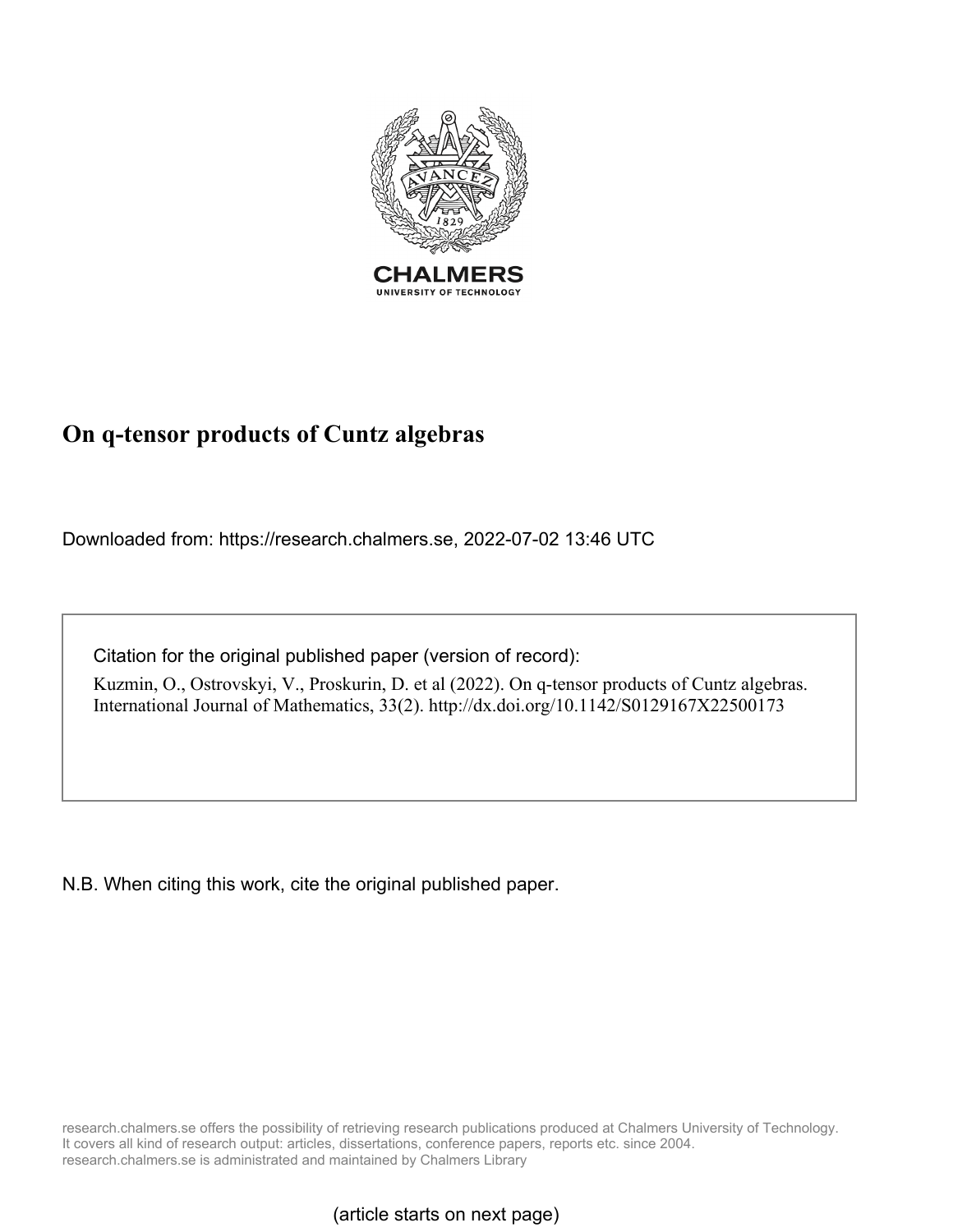

## **On** *q***-tensor products of Cuntz algebras**

Alexey Kuzmin

*Department of Mathematical Sciences Chalmers University of Technology and University of Gothenburg Gothenburg, Sweden vagnard.k@gmail.com*

> Vasyl Ostrovskyi *Institute of Mathematics, NAS of Ukraine Kyiv, Ukraine vo@imath.kiev.ua*

> > Danylo Proskurin∗

*Faculty of Computer Sciences and Cybernetics Kyiv National Taras Shevchenko University Kyiv, Ukraine prosk@univ.kiev.ua*

Moritz Weber

*Faculty of Mathematics Saarland University, Saarbr¨ucken, Germany weber@math.uni-sb.de*

Roman Yakymiv

*Faculty of Computer Sciences and Cybernetics Kyiv National Taras Shevchenko University Kyiv, Ukraine yakymiv@univ.kiev.ua*

> Received 23 September 2021 Revised 21 October 2021 Accepted 10 December 2021 Published 19 January 2022

Communicated by Yasuyuki Kawahigashi

*To 75th birthday of our teacher Yurii S. Samoilenko*

We consider the  $C^*$ -algebra  $\mathcal{E}_{n,m}^q$ , which is a q-twist of two Cuntz–Toeplitz algebras. For the case  $|q| < 1$ , we give an explicit formula which untwists the q-deformation showing that the isomorphism class of  $\mathcal{E}_{n,m}^q$  does not depend on q. For the case  $|q|=1$ , we give an explicit description of all ideals in  $\mathcal{E}_{n,m}^q$ . In particular, we show that  $\mathcal{E}_{n,m}^q$  contains a

∗Corresponding author.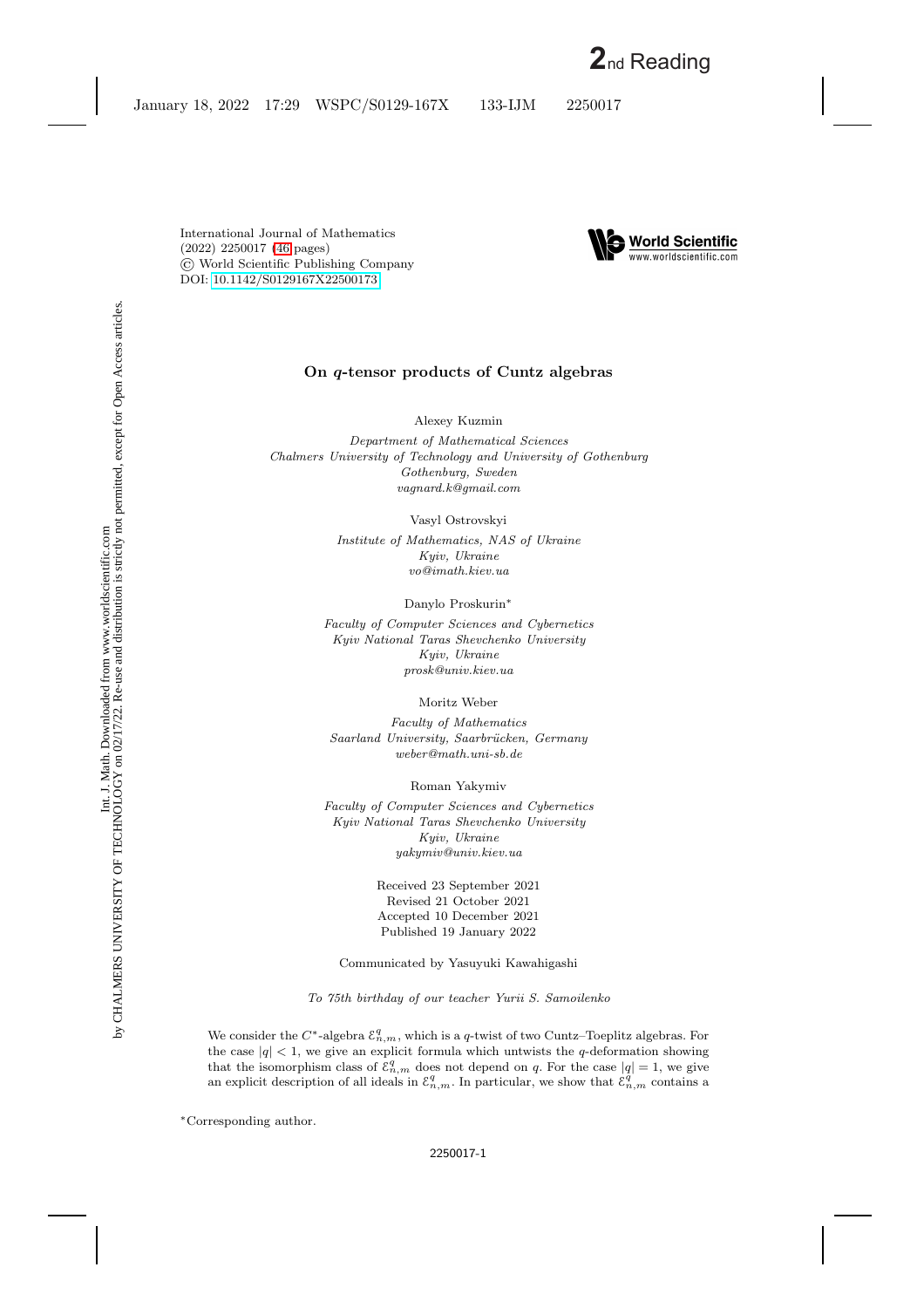unique largest ideal  $\mathcal{M}_q.$  We identify  $\mathcal{E}^q_{n,m}/\mathcal{M}_q$  with the Rieffel deformation of  $\mathcal{O}_n\otimes\mathcal{O}_m$ and use a *K* -theoretical argument to show that the isomorphism class does not depend on q. The latter result holds true in a more general setting of multiparameter deformations.

*Keywords*: Cuntz–Toeplitz algebra; Rieffel's deformation; q-deformation; Fock representation; *K* -theory.

Mathematics Subject Classification 2020: 46L05, 46L35, 46L80, 46L65, 47A67, 81R10

### **1. Introduction**

Since the early 1980s, a wide study of non-classical models of mathematical physics, quantum group theory and noncommutative probability (see e.g. [\[5,](#page-44-0) [21,](#page-44-1) [23,](#page-45-0) [38,](#page-45-1) [40,](#page-45-2) [56\]](#page-46-0)) gave rise to a number of papers on operator algebras generated by various deformed commutation relations [\[6,](#page-44-2) [34,](#page-45-3) [39\]](#page-45-4), a prominent example being the irrational rotation algebra, also called the non-commutative torus [\[48\]](#page-46-1). A major question for such objects is whether deformations exist and how they relate to the original object.

Other objects of studies, closely related to the ones mentioned above, are  $C<sup>*</sup>$ -algebras generated by isometries, such as Cuntz algebras, extensions of noncommutative tori and their multiparameter generalizations, see, [\[9,](#page-44-3) [10,](#page-44-4) [16,](#page-44-5) [45,](#page-46-2) [46\]](#page-46-3). The problems of classification of representations, existence of faithful (universal) representation, as well as the study of structure of corresponding  $C^*$ -algebra and dependence of C<sup>∗</sup>-isomorphism classes on parameter of the deformations are among the central ones in this area.

In our paper, we work with a certain class of  $C^*$ -algebras generated by isometries subject to deformed commutation relations. We study the structure of these  $C<sup>*</sup>$ -algebras, present their faithful representations and show that some of the algebras we deal with are independent of the deformation parameter of deformation. The relation with Rieffel deformation of tensor products, see e.g. [\[30\]](#page-45-5), has been significant for our studies.

## **1.1.** *Context***:** *Wick algebras*

Let us put our work into a broader context. A general approach to the study of such deformed commutation relations has been provided by the framework of quadratic ∗-algebras allowing Wick ordering (Wick algebras), see [\[29\]](#page-45-6). It includes, among others, deformations of canonical commutation relations of quantum mechanics, some quantum groups and quantum homogeneous spaces, see e.g. [\[22,](#page-44-6) [35,](#page-45-7) [47,](#page-46-4) [53\]](#page-46-5). On the other hand, one can consider Wick algebras as deformations of Cuntz– Toeplitz algebras, see [\[10,](#page-44-4) [17,](#page-44-7) [29\]](#page-45-6).

For  $\{T_{ij}^{kl}, i, j, k, l = \overline{1,d}\} \subset \mathbb{C}, T_{ij}^{kl} = \overline{T}_{ji}^{lk}$ , the Wick algebra  $W(T)$  is the \*algebra generated by elements  $a_j, a_j^*, j = \overline{1,d}$  subject to the relations

$$
a_i^* a_j = \delta_{ij} \mathbf{1} + \sum_{k,l=1}^d T_{ij}^{kl} a_l a_k^*.
$$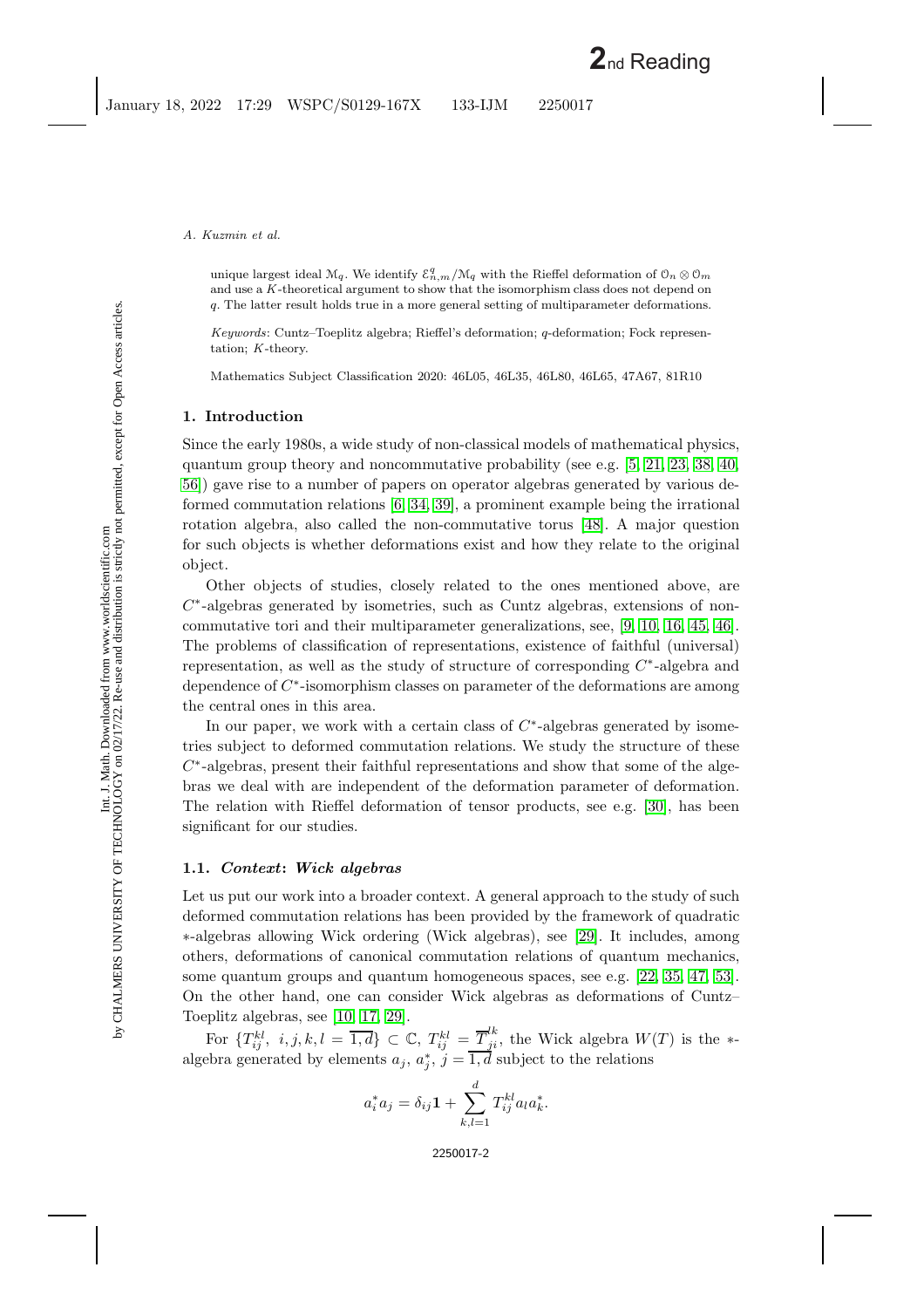It depends  $[29]$  on the so-called operator of coefficients T, given as follows. Let  $\mathcal{H} = \mathbb{C}^d$  and  $e_1, \ldots, e_d$  be the standard orthonormal basis, then

$$
T: \mathfrak{K}^{\otimes 2} \to \mathfrak{K}^{\otimes 2}, \quad Te_k \otimes e_l = \sum_{i,j=1}^d T_{ik}^{lj} e_i \otimes e_j.
$$

It is a nontrivial and central problem in the theory of Wick algebras to determine whether a Fock representation  $\pi_{ET}$  of a Wick algebra exists, see [\[6,](#page-44-2) [26,](#page-45-8) 29 for some sufficient conditions: for instance, it exists, if  $T$  is braided, i.e.  $(\mathbf{1} \otimes T)(T \otimes \mathbf{1})(\mathbf{1} \otimes T) = (T \otimes \mathbf{1})(\mathbf{1} \otimes T)(\mathbf{1} \otimes T)$ , and if  $||T|| \leq 1$ ; moreover, if  $||T|| < 1$  then  $\pi_{F,T}$  is a faithful representation of  $W(T)$ .

<span id="page-3-0"></span>Another important question concerns the stability of isomorphism classes of the universal  $C^*$ -envelope<sup>a</sup>  $\mathcal{W}(T) = C^*(W(T))$ . It was conjectured in [\[28\]](#page-45-9):

**Conjecture 1.1.** If T is self-adjoint, braided and  $||T|| < 1$ , then  $W(T) \simeq W(0)$ .

In particular, the authors of [\[28\]](#page-45-9) have shown that the conjecture holds for the case  $||T|| < \sqrt{2} - 1$ , for more results on the subject see [\[17,](#page-44-7) [31\]](#page-45-10).

In the case  $T = 0$  and  $d = \dim \mathcal{H} = 1$ , the Wick algebra  $W(0)$  is generated by a single isometry s, its universal  $C^*$ -algebra exists and is isomorphic to the  $C^*$ -algebra generated by the unilateral shift, and the Fock representation is faithful. The ideal I in  $\mathcal{E}$ , generated by  $\mathbf{1} - ss^*$  is isomorphic to the algebra of compact operators and  $\mathcal{E}/\mathcal{I} \simeq C(S^1)$ , see [\[9\]](#page-44-3). When  $d \geq 2$ , the enveloping universal  $C^*$ -algebra exists and it is called the Cuntz–Toeplitz algebra  $\mathcal{O}_d^{(0)}$ . It is isomorphic to  $C^*(\pi_{F,d}(W(0)))$ , so the Fock representation of  $\mathcal{O}_d^{(0)}$  is faithful, see [\[10\]](#page-44-4). Furthermore, the ideal J generated by  $1 - \sum_{j=1}^d s_j s_j^*$  is the unique largest ideal in  $\mathcal{O}_d^{(0)}$ . It is isomorphic to the algebra of compact operators on  $\mathcal{F}_d$ . The quotient  $\mathcal{O}_d^{(0)}/\mathcal{I}$  is called the Cuntz algebra  $\mathcal{O}_d$ . It is nuclear (as well as  $\mathcal{O}_d^{(0)}$ ), simple and purely infinite, see [\[10\]](#page-44-4) for more details.

## 1.2. *Our objects of interest: The C<sup>\*</sup>-algebras*  $\mathcal{E}_{n,m}^q$

In this paper, we study the  $C^*$ -algebras  $\mathcal{E}_{n,m}^q$  generated by Wick algebras  $WE_{n,m}^q$ with the operator of coefficients  $T$  given by

$$
Tu_1 \otimes u_2 = 0, \quad Tv_1 \otimes v_2 = 0, \quad u_1, u_2 \in \mathbb{C}^n, \ v_1, v_2 \in \mathbb{C}^m,
$$

$$
Tu \otimes v = qv \otimes u, \quad Tv \otimes u = \overline{q}u \otimes v, \quad u \in \mathbb{C}^n, \ v \in \mathbb{C}^m,
$$

<sup>a</sup>Recall that given a ∗-algebra A, we denote by  $A = C^*(A)$  its universal  $C^*$ -algebra, if it exists, i.e. if the set Rep A of bounded  $*$ -representations of A is non-empty and

$$
\sup_{\pi \in \text{Rep } A} \|\pi(a)\| < \infty
$$

for any  $a \in A$ . The universal  $C^*$ -algebra A is determined by the universal property: there exists a ∗-homomorphism  $\theta: A \to A$  such that for any C<sup>\*</sup>-algebra B and \*-homomorphism  $\beta: A \to B$ , there exists a unique  $*$ -homomorphism  $\tilde{\beta}$ :  $\mathcal{A} \rightarrow \mathcal{B}$ , such that  $\beta = \tilde{\beta} \circ \theta$ .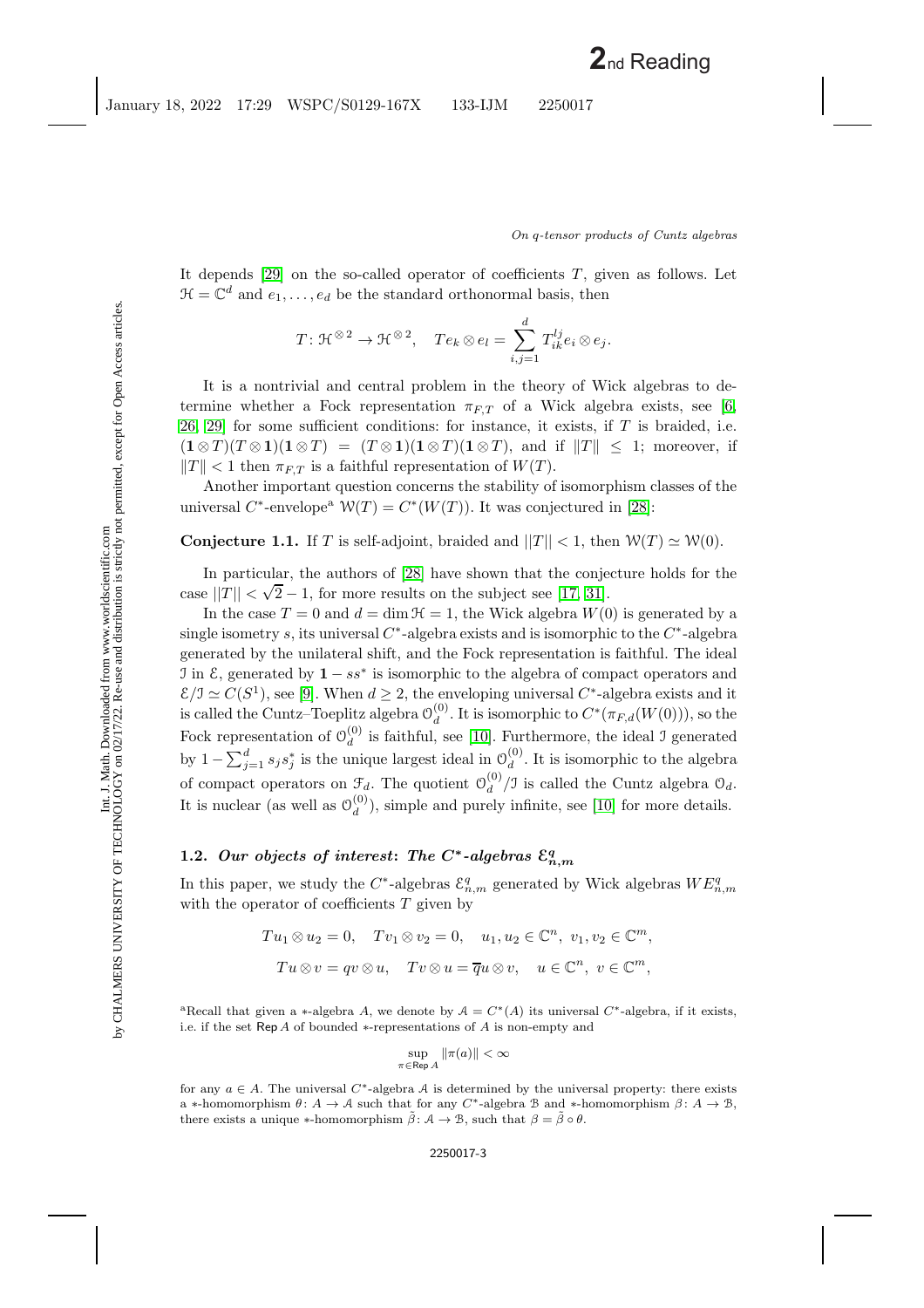for  $\mathcal{H} = \mathbb{C}^n \oplus \mathbb{C}^m$ ,  $|q| \leq 1$ . Note, that T satisfies the braid relation and  $||T|| = |q| \leq 1$ for any  $n, m \in \mathbb{N}$ . In particular, the Fock representation  $\pi_{F,q}$  exists for  $|q| \leq 1$  and is faithful on  $WE_{n,m}^q$  for  $|q| < 1$ , see the above discussion on general Wick algebras. The C<sup>\*</sup>-algebra  $\mathcal{E}_{n,m}^q$  is generated by isometries  $\{s_j\}_{j=1}^n$ , and  $\{t_r\}_{r=1}^m$ , satisfying commutation relations of the following form:

<span id="page-4-0"></span>
$$
s_i^* s_j = 0, \quad 1 \le i \ne j \le n,
$$
  
\n
$$
t_r^* t_s = 0, \quad 0 \le r \ne s \le m,
$$
  
\n
$$
s_j^* t_r = q t_r s_j^*, \quad 0 \le j \le n, \quad 0 \le r \le m.
$$
  
\n(1.1)

They are related to the C∗-algebras of deformed canonical commutation relations  $\mathcal{G}_{\{q_{ij}\}}$ ,  $q_{ij} = \overline{q}_{ji}$ ,  $|q_{ij}| \leq 1$ ,  $i, j \in \{1, ..., d\}$ ,  $-1 < q_{ii} < 1$ , given by

$$
a_i^* a_j = \delta_{ij} \mathbf{1} + q_{ij} a_j a_i^*, \quad i, j = \overline{1, d}.
$$
 (1.2)

In one degree of freedom  $(d = 1)$ ,  $\mathcal{G}_q$  exists for  $q \in [-1, 1)$  and  $\mathcal{G}_q \simeq \mathcal{E}$  for any  $q \in (-1, 1)$ , see [\[28\]](#page-45-9). See also [\[2,](#page-43-1) [38\]](#page-45-1) for more on this algebra. The C<sup>\*</sup>-algebra  $\mathcal{G}_{q,d}$  of quon commutation relations with  $d$  degrees of freedom was introduced and studied quon commutation relations with a degrees of freedom was introduced and studied<br>in [\[5,](#page-44-0) [21,](#page-44-1) [23,](#page-45-0) [56\]](#page-46-0) and one has  $\mathcal{G}_{q,d} \simeq \mathcal{O}_q^0$ , for  $q < \sqrt{2} - 1$ . The above multiparameter of  $q$ ,  $z_1$ ,  $z_2$ ,  $z_3$ ,  $z_9$  and one has  $z_{q,d} \equiv 0_d$ , for  $q < \sqrt{2} - 1$ . The above multiparameter version of quons was considered in [\[6,](#page-44-2) [39,](#page-45-4) [40\]](#page-45-2). For  $|q_{ij}| < \sqrt{2} - 1$  we get  $\mathcal{G}_{\{q_{ij}\}} \simeq \mathcal{O}_{q}^0$ . Further related version have been studied in [\[4,](#page-44-8) [37,](#page-45-11) [46\]](#page-46-3).

## **1.3.**  $\mathcal{E}_{n,m}^q$  *in the case*  $n = m = 1$

In the case  $n = 1, m = 1, WE_{1,1}^q$  is generated by isometries  $s_1, s_2$  subject to the relations

$$
s_1^* s_2 = q s_2 s_1^*.
$$

It is easy to see that its universal C<sup>∗</sup>-algebra  $\mathcal{E}_{1,1}^q$  exists for any  $|q| \leq 1$ .

If  $|q| < 1$ , the main result of [\[27\]](#page-45-12) states that  $\mathcal{E}_{1,1}^q \simeq \mathcal{E}_{1,1}^{(0)} = \mathcal{O}_2^{(0)}$  for any  $|q| < 1$ . In particular the Fock representation of  $\mathcal{E}_{1,1}^q$  is faithful. Notice that the C<sup>∗</sup>-algebra  $\mathcal{E}_{1,1}^q$  was the only known family of Wick algebras where Conjecture [1.1](#page-3-0) holds (in this case  $||T|| < 1$  if and only if  $|q| < 1$ ). In particular, even the isomorphism between  $C^*$ -algebra generated by three q-commuting isometries and  $\mathcal{O}_3^0$  for all  $|q| < 1$  is still not established.

The case  $|q|=1$  was studied in [\[32,](#page-45-13) [46,](#page-46-3) [54\]](#page-46-6). Here, the additional relation

$$
s_2s_1 = qs_1s_2
$$

holds in  $\mathcal{E}_{1,1}^q$ . It was shown that  $\mathcal{E}_{1,1}^q$  is nuclear for any  $|q|=1$ . Let  $\mathcal{M}_q$  be the ideal generated by the projections  $1 - s_1 s_1^*$  and  $1 - s_2 s_2^*$ . Then  $\mathcal{E}_{1,1}^q/\mathcal{M}_q \simeq \mathcal{A}_q$ , where  $\mathcal{A}_q$ is the non-commutative torus, see [\[48\]](#page-46-1),

$$
\mathcal{A}_q = C^*(u_1, u_2 \,|\, u_1^* u_1 = u_1 u_1^* = \mathbf{1}, \ u_2^* u_2 = u_2 u_2^* = \mathbf{1}, \ u_2^* u_1 = q u_1 u_2^*).
$$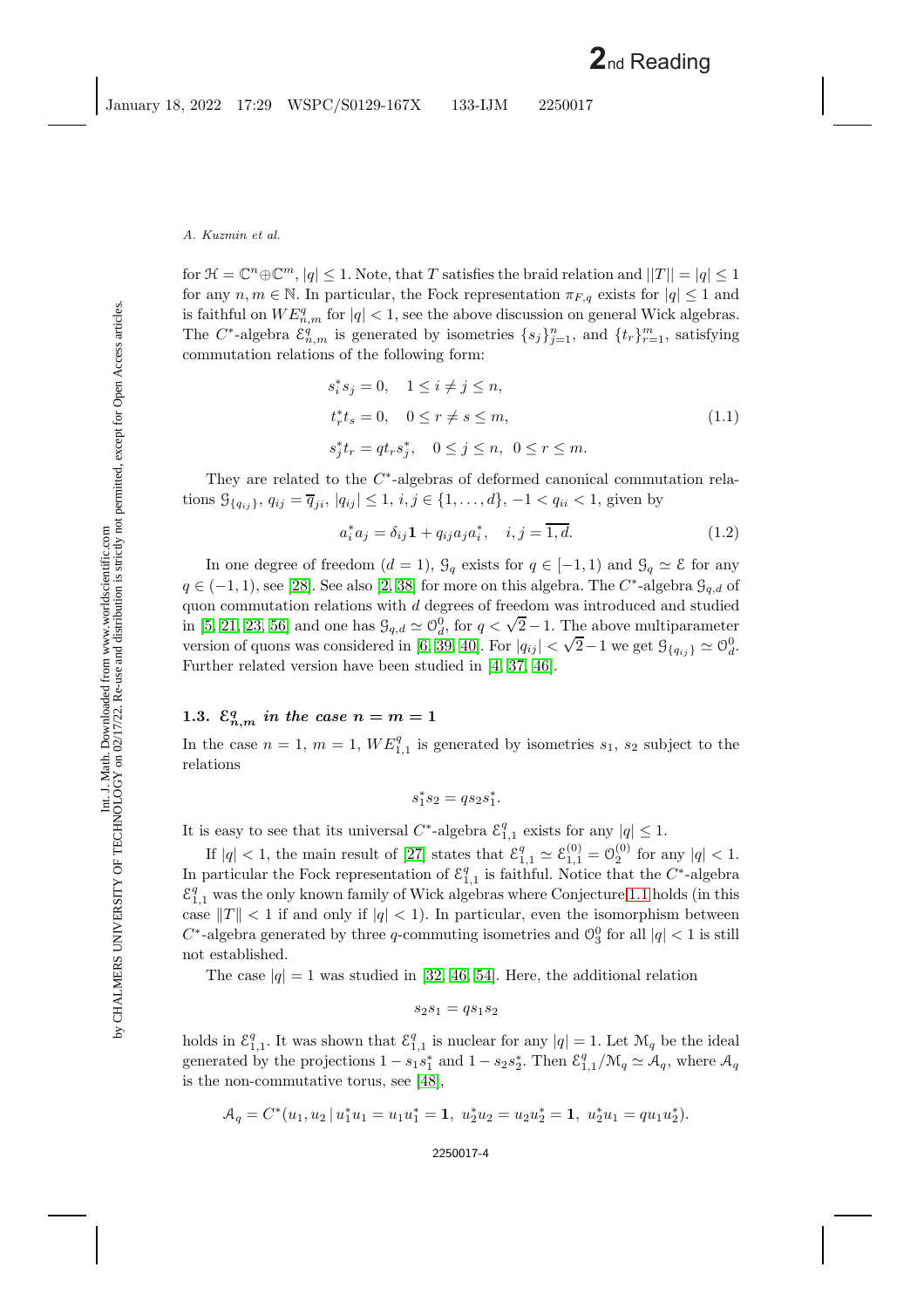If q is not a root of unity, then the corresponding non-commutative torus  $A_q$  is simple and  $\mathcal{M}_q$  is the unique largest ideal in  $\mathcal{E}_{1,1}^q$ . Let us stress that unlike the case  $|q| < 1$ , the C<sup>\*</sup>-isomorphism class of  $\mathcal{E}_{1,1}^q$  is "unstable" with respect to q. Namely,  $\mathcal{E}_{1,1}^{q_1} \simeq \mathcal{E}_{1,1}^{q_2}$  if and only if  $\mathcal{A}_{q_1} \simeq \mathcal{A}_{q_2}$ , see [\[32,](#page-45-13) [46,](#page-46-3) [54\]](#page-46-6).

One can consider another higher-dimensional analog of  $\mathcal{E}_{1,1}^q$ . For a set  $\{q_{ij}\}_{i,j=1}^d$ of complex numbers such that  $|q_{ij}| \leq 1$ ,  $q_{ij} = \overline{q}_{ji}$ ,  $q_{ii} = 1$ , and  $d > 2$ , one can consider a  $C^*$ -algebra  $\mathcal{E}_{\{q_{ij}\}}$ , generated by  $s_j$ ,  $s_j^*$ ,  $j = \overline{1,d}$  subject to the relations

$$
s_j^* s_j = 1, \quad s_i^* s_j = q_{ij} s_j s_i^*.
$$

The case  $|q_{ij}| < 1$  was considered in [\[36\]](#page-45-14), where it was proved that  $\mathcal{E}_{\{q_{ij}\}}$  is nuclear and the Fock representation is faithful. It turned out that the fixed point C<sup>∗</sup>-subalgebra of  $\mathcal{E}_{\{q_{ij}\}}$  with respect to the canonical action of  $\mathbb{T}^d$  is an AF-algebra and is independent of  $\{q_{ij}\}\$ . However, the conjecture that  $\mathcal{E}_{\{q_{ij}\}} \simeq \mathcal{E}_{\{0\}}$  remains open.

The case  $|q_{ij}| = 1$  was studied in [\[16,](#page-44-5) [32,](#page-45-13) [46\]](#page-46-3). It was shown that  $\mathcal{E}_{\{q_{ij}\}}$  is nuclear for any such family  ${q_{ij}}$  and the Fock representation is faithful.

Let us note, see [\[46\]](#page-46-3), that the C<sup>∗</sup>-algebra  $\mathcal{E}_{\{q_{ij}\}}$  with  $|q_{ij}| = 1$  is isomorphic to the  $C^*$ -algebra  $\mathcal{G}_{\{q_i j\}}$  determined by deformed quons. In particular, this isomorphism implies that the Fock realization of  $\mathcal{G}_{\{q_{ij}\}}$  is faithful, so the Fock representation can be considered as the universal representation of  $\mathcal{G}_{\{q_i,j\}}$ . We stress also that apart the case  $|q_{ij}| < 1$  the C<sup>\*</sup>-isomorphism class of  $\mathcal{E}_{\{q_{ij}\}}$  with  $|q_{ij}| = 1$  depends on the  $C^*$ -isomorphism class of the non-commutative torus  $\mathbf{T}_{\{qij\}}$ ,

$$
\mathbf{T}_{\{q_{ij}\}}=C^*(u_i, \; u_i^*=u_i^{-1}, \; u_ju_i=q_{ij}u_ju_i),
$$

and is unstable at any point.

## 1.4.  $\mathcal{E}_{n,m}^q$  *in the case*  $n, m \geq 2$

In our paper, we focus on the study of  $\mathcal{E}_{n,m}^q$  with  $n,m\geq 2$  (see [\[43\]](#page-46-7) for the case  $n = 1, m \geq 2$  and we also consider a multiparameter case. In the one parameter case, the analysis is separated into two conceptually different cases,  $|q| < 1$  and  $|q| = 1.$ 

If  $|q| < 1$ , we show that  $\mathcal{E}_{n,m}^q \simeq \mathcal{E}_{n,m}^0 = \mathcal{O}_{n+m}^{(0)}$ , where the latter is the Cuntz-Toeplitz algebra with  $n + m$  generators.

For the case  $|q| = 1$ , we stress out that  $\mathcal{E}_{n,m}^q$  is isomorphic to the Rieffel deformation of  $\mathcal{O}_n^{(0)} \otimes \mathcal{O}_m^{(0)}$  implying in particular the nuclearity of  $\mathcal{E}_{n,m}^q$ . We show that it contains a unique largest ideal  $\mathcal{M}_q$ , and we consider the quotient  $\mathcal{O}_n \otimes_q \mathcal{O}_m := \mathcal{E}_{n,m}^q/\mathcal{M}_q$ , in fact, even for a multiparameter  $\Theta = (q_{ij})$  with  $|q_{ij}| = 1$ , denoting the object  $\mathcal{O}_n \otimes_{\Theta} \mathcal{O}_m$ . We show that  $\mathcal{O}_n \otimes_q \mathcal{O}_m$  and  $\mathcal{O}_n \otimes_{\Theta} \mathcal{O}_m$  are simple and purely infinite. We use Kirchberg–Philips's classification theorem, see [\[33,](#page-45-15) [44\]](#page-46-8), to get one of our main results, namely

$$
\mathcal{O}_n \otimes_q \mathcal{O}_m \simeq \mathcal{O}_n \otimes \mathcal{O}_m \quad \text{and} \quad \mathcal{O}_n \otimes_\Theta \mathcal{O}_m \simeq \mathcal{O}_n \otimes \mathcal{O}_m
$$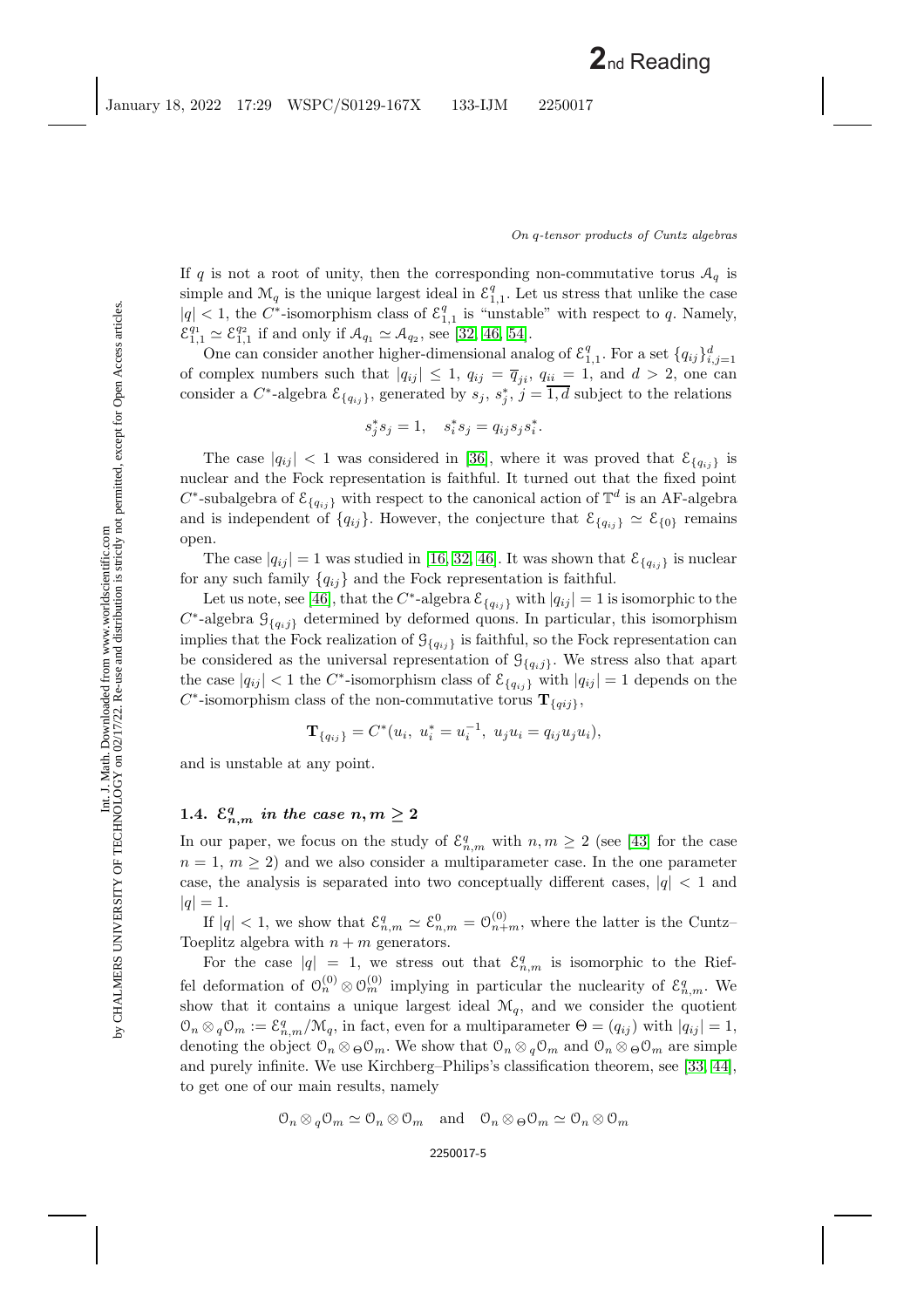for any  $q, q_{ij} \in \mathbb{C}, |q| = |q_{ij}| = 1$ . Next, we show that the isomorphism class of  $\mathcal{M}_q$ is independent of q and consider  $\mathcal{E}_{n,m}^q$  as an (essential) extension of  $\mathcal{O}_n \otimes \mathcal{O}_m$  by  $\mathcal{M}_q$  and study the corresponding Ext group. In particular, if  $gcd(n-1, m-1) = 1$ , this group is zero. Thus in this case,  $\mathcal{E}_{n,m}^q$  and  $\mathcal{E}_{n,m}^1$  both determine the zero class in  $\mathsf{Ext}(\mathcal{O}_n \otimes {\mathcal{O}}_m, \mathcal{M}_q)$ .

We stress that unlike the case of extensions by compacts, one cannot immediately deduce that two trivial essential extensions are isomorphic. So, the problem of an isomorphism  $\mathcal{E}_{n,m}^q \simeq \mathcal{E}_{n,m}^1$  remains open.

### **1.5.** *Relation with deformed CCR*

Finally, we present the relation of  $\mathcal{E}_{n,m}$ ,  $n, m \geq 2$  with multi-component commutation relations, see [\[4,](#page-44-8) [14,](#page-44-9) [37\]](#page-45-11).

Take  $k \in (0,1)$  and  $q \in \mathbb{C}$ ,  $|q| = 1$ . Construct  $\mathcal{H} = \mathbb{C}^n \oplus \mathbb{C}^m$ ,  $n, m \geq 2$  and define  $T: \mathfrak{H}^{\otimes 2} \to \mathfrak{H}^{\otimes 2}$  as follows:

$$
Tu_1 \otimes u_2 = k u_2 \otimes u_1, \quad \text{if either } u_1, u_2 \in \mathbb{C}^n \quad \text{or} \quad u_1, u_2 \in \mathbb{C}^m
$$

$$
Tu \otimes v = q v \otimes u, \quad \text{if } u \in \mathbb{C}^n, \ v \in \mathbb{C}^m.
$$

Denote the corresponding Wick algebra by  $WE_{n,m}^{q,k}$  and its universal  $C^*$ -algebra by  $\mathcal{E}_{n,m}^{q,k}$ . This C<sup>\*</sup>-algebra is generated by  $s_j$ ,  $t_r$ ,  $j = \overline{1,n}$ ,  $r = \overline{1,m}$ , subject to the relations

<span id="page-6-0"></span>
$$
s_i^* s_j = \delta_{ij} (1 + k s_j s_i^*),
$$
  
\n
$$
t_r^* t_l = \delta_{rl} (1 + k t_l t_r^*),
$$
  
\n
$$
s_j^* t_r = q t_r s_j^*.
$$
\n(1.3)

Notice that in  $\mathcal{E}_{n,m}^{q,k}$  with  $|q|=1, k \in (0,1)$ , the relations

<span id="page-6-1"></span>
$$
t_r s_j = q s_j t_r, \quad j = \overline{1, n}, \ r = \overline{1, m}, \tag{1.4}
$$

hold as well. Indeed, for  $B_{jr} = t_r s_j - q s_j t_r$  we have  $B_{jr}^* B_{jr} = k^2 B_{jr} B_{jr}^*$  and  $B_{ir} = 0.$ 

Relations [\(1.3\)](#page-6-0), [\(1.4\)](#page-6-1) can be regarded as an example of system considered in [\[4,](#page-44-8) [14\]](#page-44-9) in the case of finite count of degrees of freedom.

One can show, [\[46\]](#page-46-3), that  $\mathcal{E}_{n,m}^{q,k} \simeq \mathcal{E}_{n,m}^q$  for  $k \in (0,1)$ . Hence, in particular, one of our main results says that the  $C^*$ -algebra generated by  $(1.3)$  is an extension of  $\mathcal{O}_n \otimes \mathcal{O}_m$ . One more important corollary of the isomorphism is that the Fock representation of relations [\(1.3\)](#page-6-0), [\(1.4\)](#page-6-1) is faithful.

Notice that for  $k = \pm 1$  we get a discrete analogue of commutation relations for generalized statistics introduced in [\[37\]](#page-45-11).

## 2. The case  $|q| < 1$

We start with some lemmas. Let  $\Lambda_n$  denote the set of all words in alphabet  $\{\overline{1,n}\}.$ For any non-empty  $\mu = (\mu_1, \ldots, \mu_k)$ , and a family of elements  $b_1, \ldots, b_n$ , we denote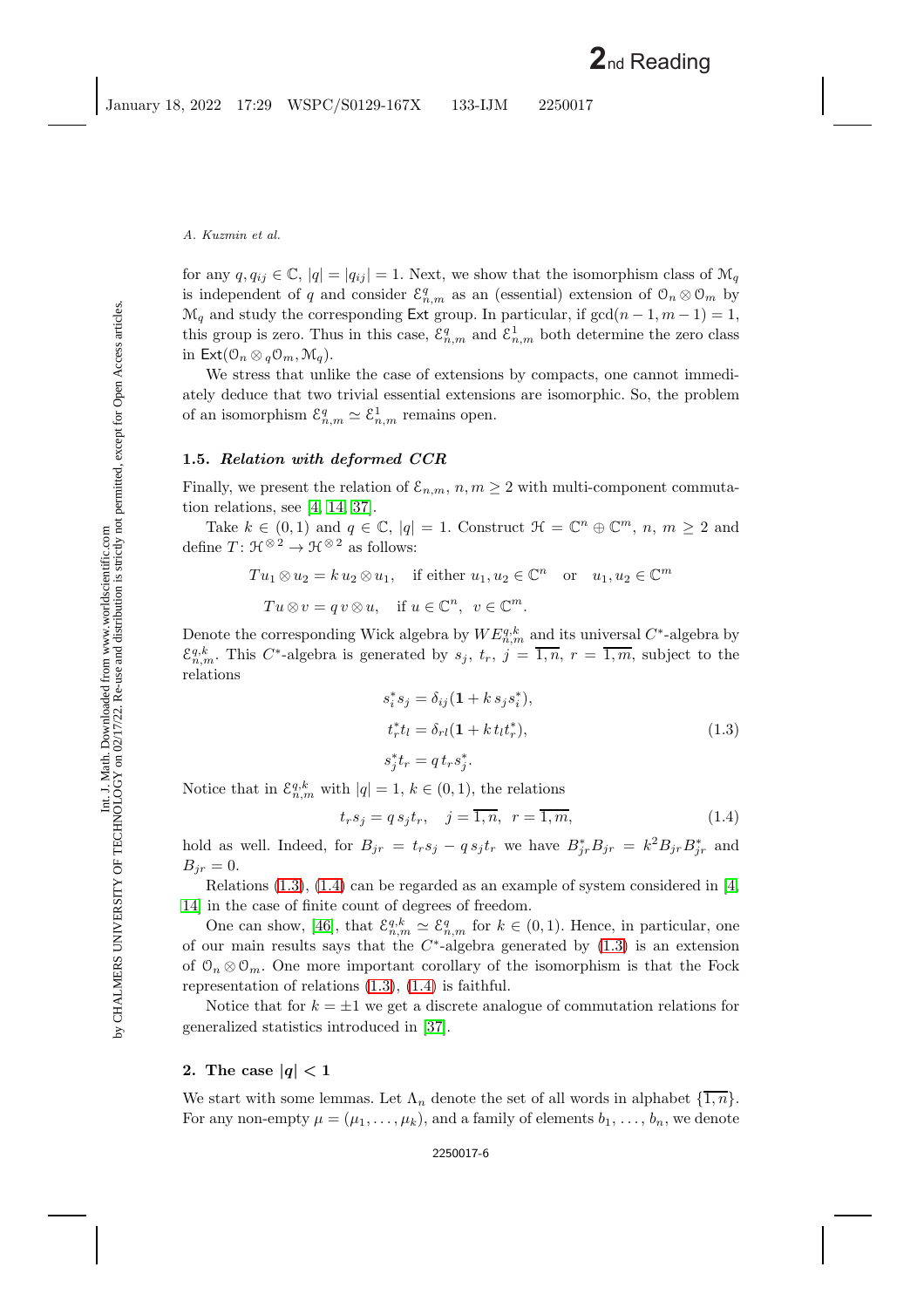by  $b_{\mu}$  the product  $b_{\mu_1} \cdots b_{\mu_k}$ ; we also put  $b_{\emptyset} = 1$ . In this section, we assume that any word  $\mu$  belongs to  $\Lambda_n$ .

**Lemma 2.1.** *Let*  $Q = \sum_{i=1}^{n} s_i s_i^*$ , *then* 

$$
\sum_{|\mu|=k} s_{\mu} Q s_{\mu}^* = \sum_{|\nu|=k+1} s_{\nu} s_{\nu}^*.
$$

**Proof.** Straightforward.

**Lemma 2.2.** For any  $x \in \mathcal{E}_{n,m}^q$  one has

$$
\left\| \sum_{|\mu|=k} s_{\mu} x s_{\mu}^* \right\| \leq \|x\|.
$$

**Proof.** (1) First prove the claim for positive x. In this case one has  $0 \le x \le ||x||$ 1. Hence  $0 \leq s_{\mu} x s_{\mu}^* \leq ||x|| s_{\mu} s_{\mu}^*,$  and

$$
\left\| \sum_{|\mu|=k} s_{\mu} x s_{\mu}^* \right\| \leq \|x\| \cdot \left\| \sum_{|\mu|=k} s_{\mu} s_{\mu}^* \right\|.
$$

Note that  $s^*_{\mu} s_{\lambda} = \delta_{\mu} \lambda$ ,  $\mu, \lambda \in \Lambda_n$ ,  $|\mu| = |\lambda| = k$ , implying that  $\{s_{\mu} s^*_{\mu} \mid |\mu| = k\}$ form a family of pairwise orthogonal projections. Hence  $\|\sum_{|\mu|=k} s_{\mu} s_{\mu}^*\| = 1$ , and the statement for positive  $x$  is proved.

(2) For any  $x \in \mathcal{E}_{n,m}^q$ , write  $A = \sum_{|\mu|=k} s_{\mu} x s_{\mu}^*$ , then  $A^* = \sum_{|\mu|=k} s_{\mu} x^* s_{\mu}^*$  and

$$
A^*A = \sum_{|\mu|=k} s_{\mu} x^* x s_{\mu}^*.
$$

Then by the proved above

$$
||A||^2 = ||A^*A|| \le ||x^*x|| = ||x||^2.
$$

Construct  $\widetilde{t}_l = (1 - Q)t_l, l = \overline{1, m}.$ 

**Lemma 2.3.** *The following commutation relations hold*:

$$
s_i^* \tilde{t}_l = 0, \quad i = \overline{1, n}, \quad l = \overline{1, m},
$$
  

$$
\tilde{t}_r^* \tilde{t}_l = 0, \quad l \neq r \quad l, r = \overline{1, m},
$$
  

$$
\tilde{t}_r^* \tilde{t}_r = 1 - |q|^2 Q > 0, \quad r = \overline{1, m}.
$$

**Proof.** We have  $s_i^*(1 - Q) = 0$ , implying that  $s_i^*\tilde{t}_i = 0$  for any  $i = \overline{1, n}$ , and  $l=\overline{1,m}.$ 

 $\Box$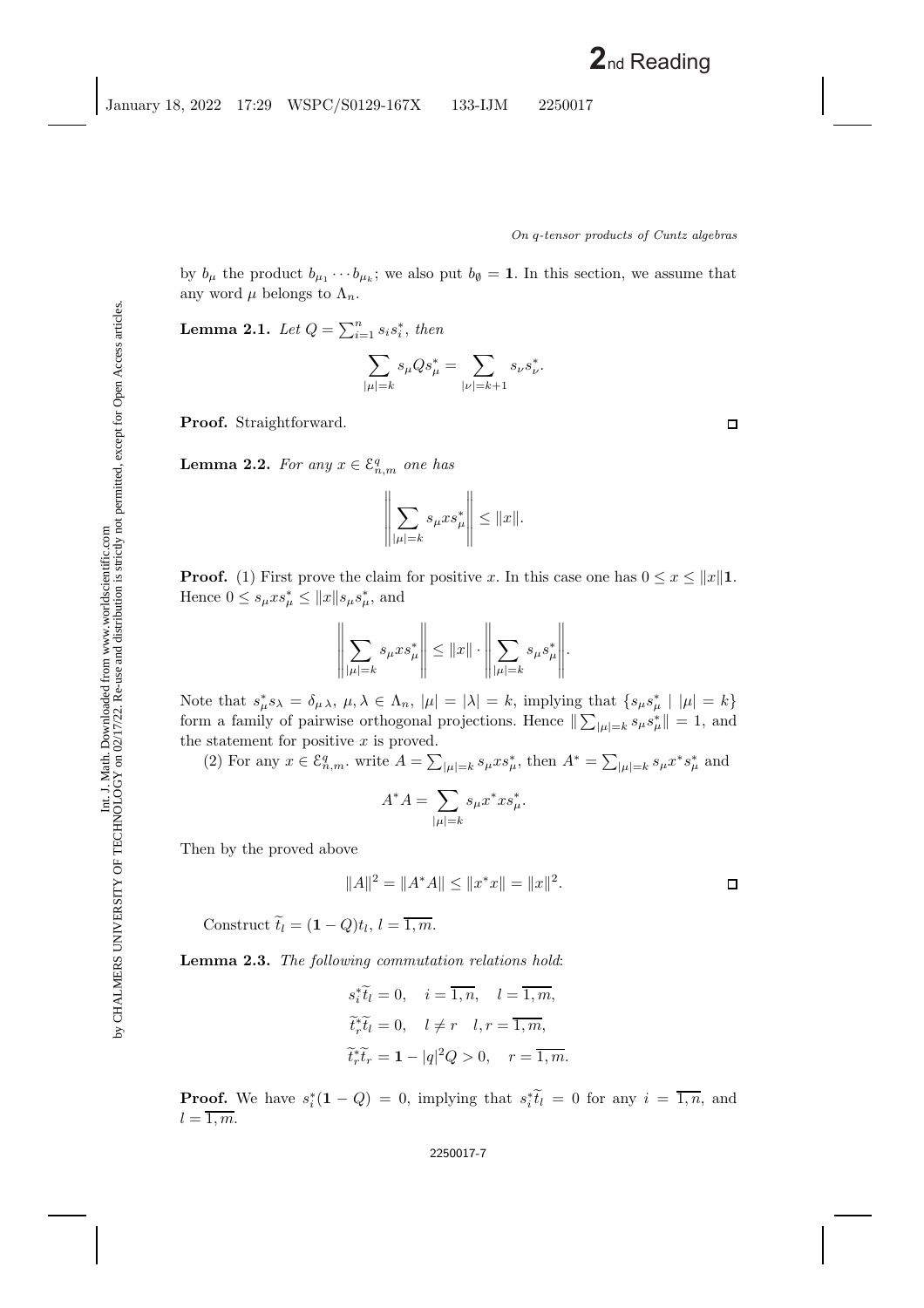Further,

$$
\widetilde{t}_r^*\widetilde{t}_l = t_r^*(1 - Q)t_l = t_r^*t_l - \sum_{i=1}^n t_r^*s_is_i^*t_l = \delta_{rl}1 - \sum_{i=1}^n |q|^2s_it_r^*t_is_i^*
$$

$$
= \delta_{rl}(1 - |q|^2Q).
$$

 $\Box$ 

<span id="page-8-0"></span>**Proposition 2.1.** *For any*  $r = \overline{1, m}$ *, one has* 

$$
t_r = \sum_{k=0}^{\infty} \sum_{|\mu|=k} q^k s_{\mu} \tilde{t}_r s_{\mu}^*.
$$

*In particular, the family*  $\{s_i, \tilde{t}_r, i = \overline{1,n}, r = \overline{1,m}\}$  generates  $\mathcal{E}_{n,m}^q$ .

**Proof.** Put  $M_k^r = \sum_{|\mu|=k} q^k s_\mu \tilde{t}_r s_\mu^*, k \in \mathbb{Z}_+$ . Then

$$
M_0^r = t_r - Qt_r = t_r - \sum_{|\mu|=1} s_{\mu} s_{\mu}^* t_r,
$$

and

$$
M_k^r = \sum_{|\mu|=k} q^k s_{\mu} (1 - Q) t_r s_{\mu}^* = \sum_{|\mu|=k} s_{\mu} (1 - Q) s_{\mu}^* t_r
$$
  
= 
$$
\sum_{|\mu|=k} s_{\mu} s_{\mu}^* t_r - \sum_{|\mu|=k+1} s_{\mu} s_{\mu}^* t_r.
$$

Then

$$
S_N^r = \sum_{k=0}^N M_k^r = t_r - \sum_{|\mu|=N+1} s_{\mu} s_{\mu}^* t_r = t_r - q^{N+1} \sum_{|\mu|=N+1} s_{\mu} t_r s_{\mu}^*.
$$

Since  $\|\sum_{|\mu|=N+1} s_{\mu} t_r s_{\mu}^*\| \leq ||t_r|| = 1$  one has that  $S_N^r \to t_r$  in  $\mathcal{E}_{n,m}^q$  as  $N \to \infty$ .

Suppose that  $\mathcal{E}_{n,m}^q$  is realized by Hilbert space operators. Consider the left polar decomposition  $\tilde{t}_r = \hat{t}_r \cdot c_r$ , where  $c_r^2 = \tilde{t}_r^* \tilde{t}_r = 1 - |q|^2 Q > 0$ , implying that  $\hat{t}_r$  is an isometry and

$$
\widehat{t}_r = \widetilde{t}_r c_r^{-1} \in \mathcal{E}_{n,m}^q, \quad r = \overline{1,m}.
$$

**Lemma 2.4.** *The following commutation relations hold*:

$$
s_i^* \hat{t}_r = 0, \quad i = \overline{1, n}, \quad r = \overline{1, m},
$$
  

$$
\hat{t}_r^* \hat{t}_l = \delta_{rl} \mathbf{1}, \quad r, l = \overline{1, m}.
$$

**Proof.** Indeed, for any  $i = \overline{1, n}$ , and  $r = \overline{1, m}$  one has

$$
s_i^* \hat{t}_r = s_i^* \tilde{t}_r c_r^{-1} = 0,
$$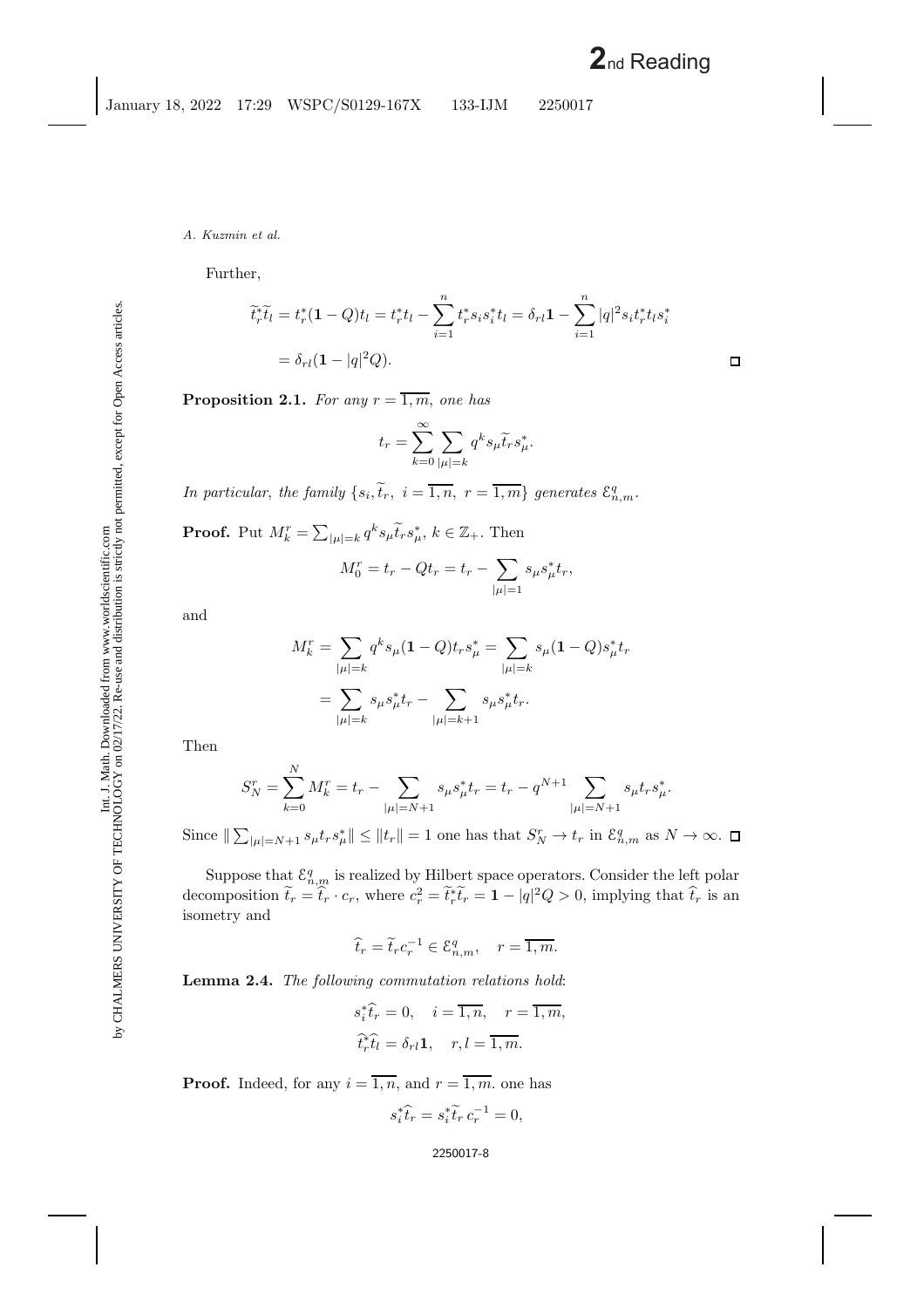<span id="page-9-0"></span>*On* q*-tensor products of Cuntz algebras*

and

$$
\widehat{t}_r^* \widehat{t}_l = c_r^{-1} \widetilde{t}_r^* \widetilde{t}_l c_r^{-1} = 0, \quad r \neq l.
$$

Summing up the results stated above, we get the following theorem.

**Theorem 2.1.** Let  $\hat{t}_r = (1 - Q)t_r(1 - |q|^2 Q)^{-\frac{1}{2}}, r = \overline{1, m}$ . Then the family  $\{s_i, \hat{t}_r\}_{i=1}^n \underset{r=1}{\overset{m}{\sum}}$  generates  $\mathcal{E}_{n,m}^q$ , and

$$
s_i^* s_j = \delta_{ij} \mathbf{1}, \quad \hat{t}_r^* \hat{t}_l = \delta_{rl} \mathbf{1}, \quad s_i^* \hat{t}_r = 0, \quad i, j = \overline{1, n}, \quad r, l = \overline{1, m}.
$$

**Proof.** It remains to note that  $\tilde{t}_r = \hat{t}_r(1 - |q|^2 Q)^{\frac{1}{2}}$ , so  $\tilde{t}_r \in C^*(\hat{t}_r, Q)$ , so by Proposition [2.1](#page-8-0) the elements  $s_i$ ,  $\hat{t}_r$ ,  $i = \overline{1, n}$ ,  $r = \overline{1, m}$ , generate  $\mathcal{E}_{n,m}^q$ .

**Corollary 2.1.** Denote by  $v_i$ ,  $i = \overline{1, n+m}$ , the isometries generating  $\mathcal{E}_{n,m}^0 = \mathcal{O}_{n+m}^{(0)}$ . *Then Theorem* [2.1](#page-9-0) *implies that the correspondence*

 $v_i \mapsto s_i$ ,  $i = \overline{1, n}$ ,  $v_{n+r} \mapsto \hat{t}_r$ ,  $r = \overline{1, m}$ .

*extends uniquely to a surjective homomorphism*  $\varphi$ :  $\mathcal{E}_{n,m}^0 \to \mathcal{E}_{n,m}^q$ .

Our next aim is to construct the inverse homomorphism  $\psi: \mathcal{E}_{n,m}^q \to \mathcal{E}_{n,m}^0$ . To do it, put

$$
\widetilde{Q} = \sum_{i=1}^{n} v_i v_i^* \quad \widetilde{w}_r = v_{n+r} (1 - |q|^2 \widetilde{Q})^{\frac{1}{2}}, \quad r = \overline{1, m}.
$$

Then  $\widetilde{w}_r^*\widetilde{w}_r = 1 - |q|^2 \widetilde{Q}$ , and  $\widetilde{w}_r^*\widetilde{w}_l = 0$  if  $r \neq l$ ,  $r, l = \overline{1,m}$ . Construct

$$
w_r = \sum_{k=0}^{\infty} \sum_{|\mu|=k} q^k v_{\mu} \widetilde{w}_r v_{\mu}^*, \quad r = \overline{1, m},
$$

where  $\mu$  runs over  $\Lambda_n$ , and set as above  $v_{\mu} = v_{\mu_1} \cdots v_{\mu_k}$ . Note that the series above converges with respect to norm in  $\mathcal{E}_{n,m}^0$ .

**Lemma 2.5.** *The following commutation relations hold*:

$$
w_r^* w_l = \delta_{rl} \mathbf{1}, \quad v_i^* w_r = q w_r v_i^*, \quad i = \overline{1, n}, \quad r, l = \overline{1, m}.
$$

**Proof.** First, we note that  $v_i^* \widetilde{w}_r = 0$ , and  $\widetilde{w}_r^* v_i = 0$  for any  $i = \overline{1, n}$ , and  $j = \overline{1, m}$ , implying that implying that

$$
v_{\delta}^* \widetilde{w}_r = 0
$$
,  $\widetilde{w}_r^* v_{\delta} = 0$ , for any nonempty  $\delta \in \Lambda_n$ ,  $r = \overline{1, m}$ .

Let  $|\lambda| \neq |\mu|, \lambda, \mu \in \Lambda_n$ . If  $|\lambda| > |\mu|$ , then  $\lambda = \lambda \gamma$  with  $|\lambda| = |\mu|$  and  $v_{\lambda}^* v_{\mu} = \delta_{\widehat{\lambda}\mu} v_{\gamma}^*$ . Otherwise  $\mu = \hat{\mu}\beta$ ,  $|\hat{\mu}| = |\lambda|$  and  $v_{\lambda}^* v_{\mu} = \delta_{\lambda \hat{\mu}} v_{\beta}$ . So, if  $|\lambda| > |\mu|$  one has

$$
v_{\lambda}\widetilde{w}_r^*v_{\lambda}^*v_{\mu}\widetilde{w}_rv_{\mu}^* = \delta_{\widehat{\lambda}\mu}v_{\lambda}\widetilde{w}_r^*v_{\gamma}^*\widetilde{w}_rv_{\mu} = 0,
$$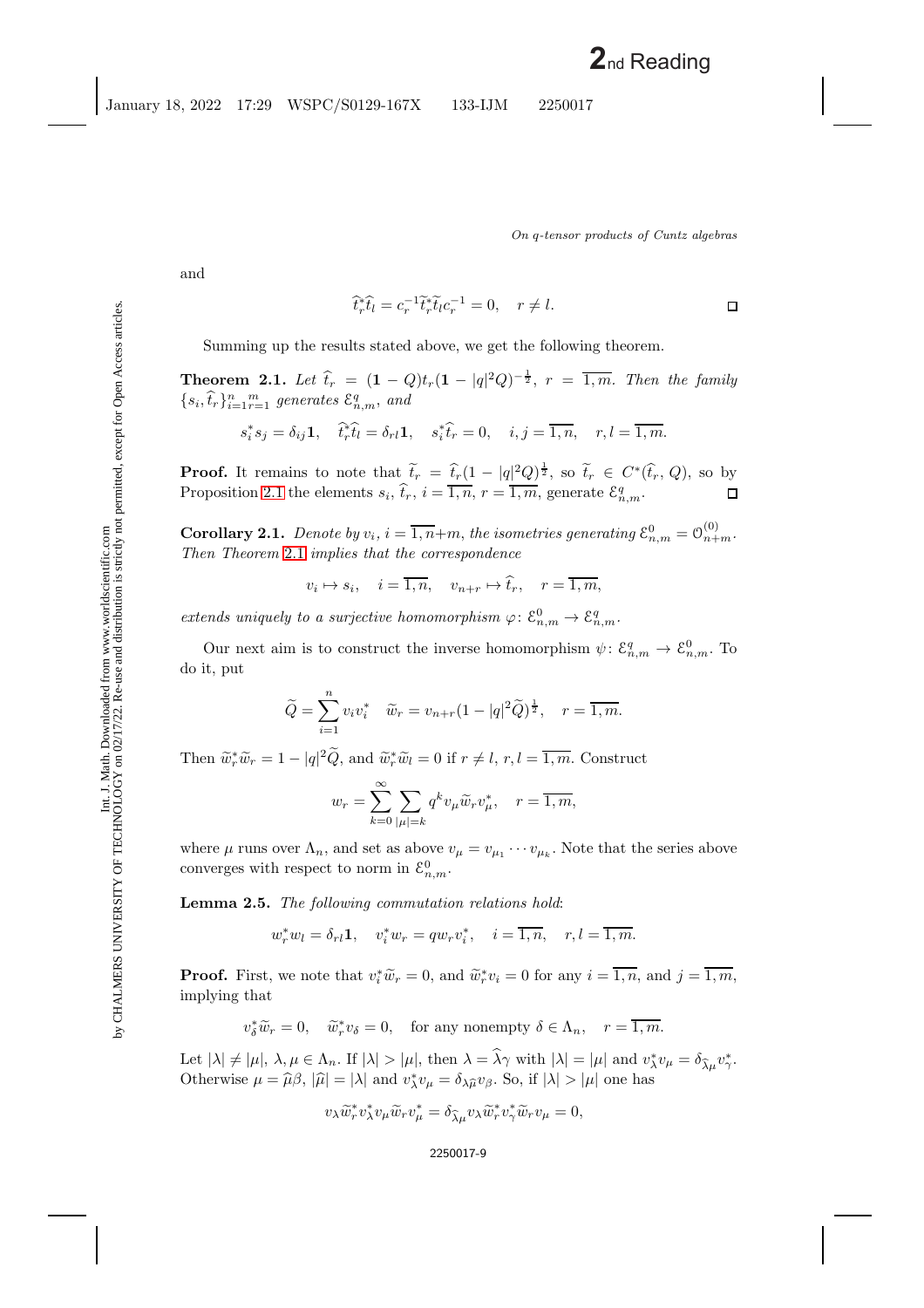and if  $|\mu| > |\lambda|$ , then

$$
v_{\lambda}\widetilde{w}_r^* v_{\lambda}^* v_{\mu}\widetilde{w}_r v_{\mu}^* = \delta_{\lambda\widehat{\mu}} v_{\lambda}\widetilde{w}_r^* v_{\beta}\widetilde{w}_r v_{\mu} = 0.
$$

Since  $v^*_{\mu}v_{\lambda} = \delta_{\mu\lambda}\mathbf{1}$ , if  $|\mu| = |\lambda|$ , one has

$$
w_r^* w_r = \lim_{N \to \infty} \left( \sum_{k=0}^N \sum_{|\lambda|=k} |q|^k v_{\lambda} \widetilde{w}_r^* v_{\lambda}^* \right) \cdot \left( \sum_{l=0}^N \sum_{|\mu|=l} |q|^l v_{\mu} \widetilde{w}_r v_{\mu}^* \right)
$$
  
\n
$$
= \lim_{N \to \infty} \sum_{k,l=0}^N \sum_{|\lambda|=k, |\mu|=l} |q|^{k+l} v_{\lambda} \widetilde{w}_r^* v_{\lambda}^* v_{\mu} \widetilde{w}_r v_{\mu}^*
$$
  
\n
$$
= \lim_{N \to \infty} \sum_{k=0}^N \sum_{|\lambda|, |\mu|=k, |\lambda|} |q|^{2k} v_{\lambda} \widetilde{w}_r^* v_{\lambda}^* v_{\mu} \widetilde{w}_r v_{\mu}^*
$$
  
\n
$$
= \lim_{N \to \infty} \sum_{k=0}^N \sum_{|\mu|=k} |q|^{2k} v_{\mu} \widetilde{w}_r^* \widetilde{w}_r v_{\mu}^* = \lim_{N \to \infty} \sum_{k=0}^N \sum_{|\mu|=k} |q|^{2k} v_{\mu} (1 - |q|^2 \widetilde{Q}^2) v_{\mu}^*
$$
  
\n
$$
= \lim_{N \to \infty} \sum_{k=0}^N \left( \sum_{|\mu|=k} |q|^{2k} v_{\mu} v_{\mu}^* - \sum_{|\mu|=k+1} |q|^{2k+2} v_{\mu} v_{\mu}^* \right)
$$
  
\n
$$
= \lim_{N \to \infty} \left( 1 - |q|^{2N+2} \sum_{|\mu|=N+1} v_{\mu} v_{\mu}^* \right) = 1.
$$

Since  $\widetilde{w}_r^* \widetilde{w}_l = 0, r \neq l$ , the same arguments as above imply that  $w_r^* w_l = 0, r \neq l$ .<br>For only non-empty  $\mu \in \Lambda$ , white  $\sigma(u) = \emptyset$  if  $|u| = 1$  and  $\sigma(u) = (u, u, u)$ .

For any non-empty  $\mu \in \Lambda_n$  write  $\sigma(\mu) = \emptyset$  if  $|\mu| = 1$ , and  $\sigma(\mu) = (\mu_2, \ldots, \mu_k)$  if  $|\mu| = k > 1$ . Further, for any  $i = \overline{1, n}, r = \overline{1, m}$  one has

$$
v_i^* w_r = \sum_{k=0}^{\infty} \sum_{|\mu|=k} q^k s_i^* v_{\mu} \widetilde{w}_r v_{\mu}^*
$$
  
=  $v_i^* \widetilde{w}_r + \sum_{k=1}^{\infty} \sum_{|\mu|=k} q^k \delta_{i\mu_1} v_{\sigma(\mu)} \widetilde{w}_r v_{\sigma(\mu)}^* v_i^*$   
=  $q \sum_{k=0}^{\infty} \sum_{|\mu|=k} q^k v_{\mu} \widetilde{w}_r v_{\mu}^* v_i^* = q w_r v_i^*.$ 

 $\Box$ 

**Lemma 2.6.** *For any*  $r = \overline{1,m}$ , *one has*  $\widetilde{w}_r = (1 - \widetilde{Q})w_r$ .

**Proof.** First note that  $(1 - \tilde{Q})v_i = 0$ ,  $i = \overline{1, n}$ , implies that

$$
(\mathbf{1} - \widetilde{Q})v_{\mu} = 0, \quad |\mu| \in \Lambda_n, \quad \mu \neq \emptyset.
$$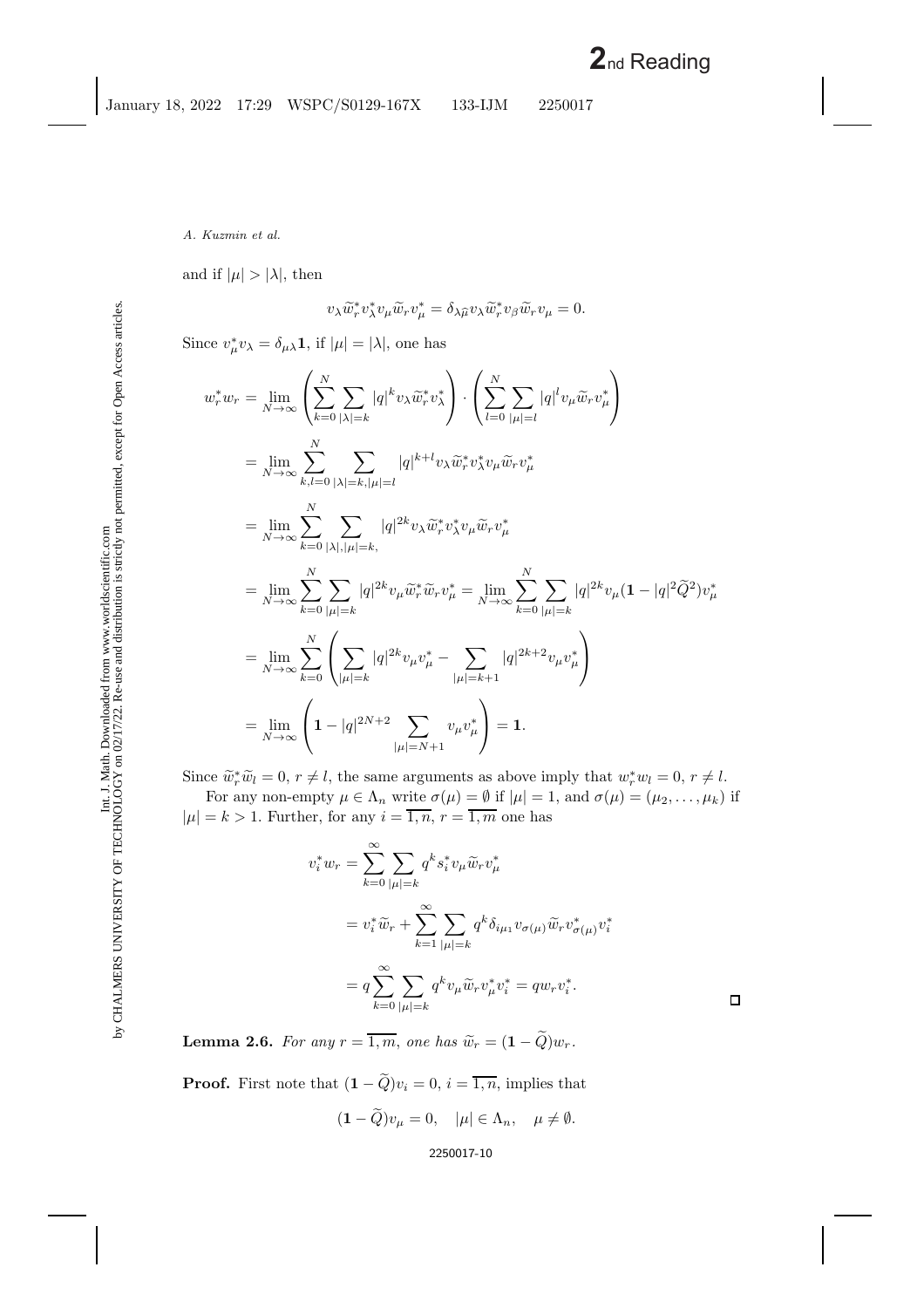$\Box$ 

Then

$$
(1 - \widetilde{Q})w_r = (1 - \widetilde{Q}) \left( \sum_{k=0} \sum_{|\mu|=k} q^k v_{\mu} \widetilde{w}_r v_{\mu}^* \right)
$$
  
=  $(1 - \widetilde{Q})\widetilde{w}_r + \sum_{k=1} \sum_{|\mu|=k} q^k (1 - \widetilde{Q}) v_{\mu} \widetilde{w}_r v_{\mu}^* = (1 - \widetilde{Q})\widetilde{w}_r.$ 

To complete the proof it remains to note that  $\tilde{Q}v_{n+r} = 0, r = \overline{1,m}$ . So,

$$
\widetilde{Q}\widetilde{w}_r = \widetilde{Q}v_{n+r}(1-|q|^2\widetilde{Q})^{\frac{1}{2}} = 0.
$$

<span id="page-11-0"></span>**Theorem 2.2.** Let  $v_i$ ,  $i = \overline{1,n} + m$ , be the isometries generating  $\mathcal{E}_{n,m}^0$ , and  $\widetilde{Q} = \sum_{i=1}^n v_i v_i^*$ . Put  $\sum_{i=1}^{n} v_i v_i^*$ . *Put* 

$$
\widetilde{w}_r = v_{n+r}(\mathbf{1} - |q|^2 \widetilde{Q})^{\frac{1}{2}}
$$
 and  $w_r = \sum_{k=0} \sum_{|\mu|=k} q^k v_{\mu} \widetilde{w}_r v_{\mu}^*$ .

*Then*

$$
v_i^* v_j = \delta_{ij} \mathbf{1}, \quad w_r^* w_l = \delta_{rl} \mathbf{1}, \quad v_i^* w_r = q w_r v_i^*, \quad i, j = \overline{1, n}, \quad r, l = \overline{1, m}.
$$

Moreover, the family  $\{v_i, w_r\}_{i=1}^n \underset{r=1}{\overset{m}{\longrightarrow}}$  generates  $\mathcal{E}_{n,m}^0$ .

**Proof.** We need to prove only the last statement of the theorem. We have

$$
v_{n+r} = \widetilde{w}_r (1 - |q|^2 \widetilde{Q})^{-\frac{1}{2}} = (1 - \widetilde{Q}) w_r (1 - |q|^2 \widetilde{Q})^{-\frac{1}{2}} \in C^*(w_r, v_i, i = \overline{1, n}).
$$
  
Hence  $v_i, w_r, i = \overline{1, n}, r = \overline{1, m}$ , generate  $\mathcal{E}_{n,m}^0$ .

<span id="page-11-1"></span>**Corollary [2.2](#page-11-0).** *The statement of Theorem 2.2 and the universal property of*  $\mathcal{E}_{n,m}^q$ *imply the existence of a surjective homomorphism*  $\psi$ :  $\mathcal{E}_{n,m}^q \to \mathcal{E}_{n,m}^0$  *defined by* 

$$
\psi(s_i) = v_i
$$
,  $\psi(t_r) = w_r$ ,  $i = \overline{1, n}$ ,  $r = \overline{1, m}$ .

Now, we are ready to formulate the main result of this section.

**Theorem 2.3.** For any  $q \in \mathbb{C}$ ,  $|q| < 1$ , one has an isomorphism  $\mathcal{E}_{n,m}^q \simeq \mathcal{E}_{n,m}^0$ .

**Proof.** In Theorem [2.1,](#page-9-0) we constructed the surjective homomorphism  $\varphi$ :  $\mathcal{E}_{n,m}^0 \to$  $\mathcal{E}_{n,m}^q$  defined by

$$
\varphi(v_i) = s_i, \quad \varphi(v_{n+r}) = \hat{t}_r, \quad i = \overline{1, n}, \quad r = \overline{1, m}.
$$

Show that  $\psi: \mathcal{E}_{n,m}^q \to \mathcal{E}_{n,m}^0$  from Corollary [2.2](#page-11-1) is the inverse of  $\varphi$ . Indeed, the equalities  $\psi(s_i) = v_i, i = \overline{1, n}$ , imply that

$$
\psi(\mathbf{1}-Q)=\mathbf{1}-Q.
$$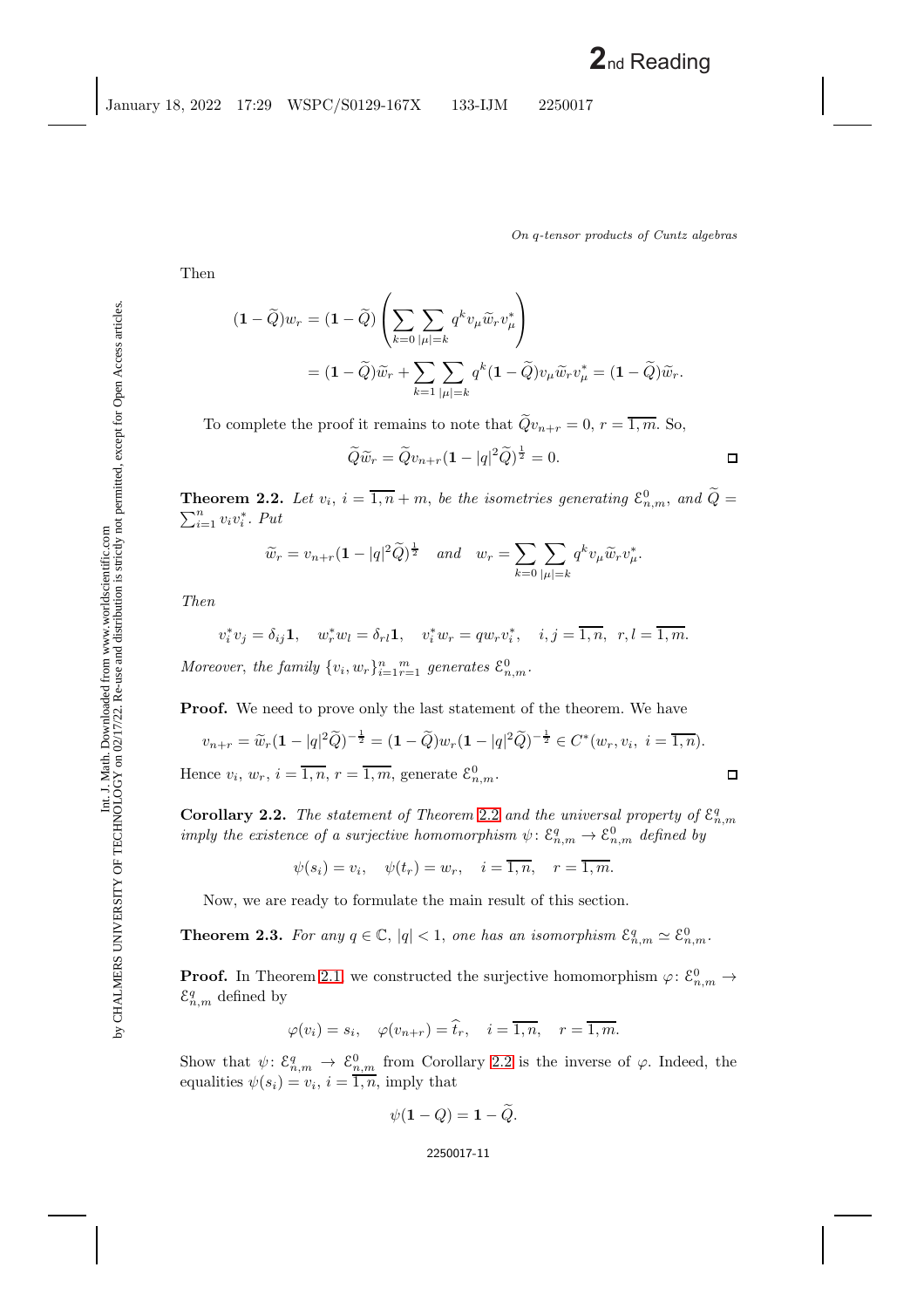Then, since  $\psi(t_r) = w_r$ , we get

$$
\psi(\widetilde{t}_r)=\psi((1-Q)t_r)=(1-\widetilde{Q})w_r=\widetilde{w}_r, \quad r=\overline{1,m},
$$

and

$$
\psi(\hat{t}_r) = \psi(\tilde{t}_r(\mathbf{1} - |q|^2 Q)^{-\frac{1}{2}}) = \tilde{w}_r(\mathbf{1} - |q|^2 \tilde{Q})^{-\frac{1}{2}} = v_{n+r}, \quad r = \overline{1, m}.
$$
  
So,  $\psi \varphi(v_i) = \psi(s_i) = v_i$ ,  $\psi \varphi(v_{n+r}) = \psi(\hat{t}_r) = v_{n+r}$ ,  $i = \overline{1, n}$ ,  $r = \overline{1, m}$ , and  
 $\psi \varphi = id_{\mathcal{E}_{n,m}^0}$ .

Show that  $\varphi \psi = id_{\mathcal{E}_{n,m}^q}$ . Indeed,

$$
\varphi(\widetilde{w}_r) = \varphi(v_{n+r}(1-|q|^2\widetilde{Q})^{\frac{1}{2}}) = \widehat{t}_r(1-|q|^2Q)^{\frac{1}{2}} = \widetilde{t}_r, \quad r = \overline{1,d}.
$$

Then for any  $r = \overline{1, m}$ , one has

$$
\varphi(w_r) = \sum_{k=0} \sum_{|\mu|=k} q^k \varphi(v_\mu) \varphi(\widetilde{w}_r) \varphi v_\mu^* = \sum_{k=0} \sum_{|\mu|=k} q^k s_\mu \widetilde{t}_r s_\mu^* = t_r.
$$
  
So,  $\varphi \psi(s_i) = \varphi(v_i) = s_i$ ,  $\varphi \psi(t_r) = \varphi(w_r) = t_r$ ,  $i = \overline{1, n}$ ,  $r = \overline{1, m}$ .

## **3.** The Case  $|q|=1$

In this section, we discuss the case  $|q| = 1$ . Notice that for  $|q| = 1$ , formula [\(1.1\)](#page-4-0) implies  $t_j s_i = q s_i t_j$ ,  $i = \overline{1, n}$ ,  $j = \overline{1, m}$ . Indeed, one has just put  $B_{ij} = t_j s_i - q s_i t_j$ and check that  $B_{ij}^* B_{ij} = 0$ ,  $i \neq j$ .

### **3.1.** *Auxiliary results*

In this subsection, we collect some general facts about  $C^*$ -dynamical systems, crossed products and Rieffel deformations which we will use in our considerations.

### 3.1.1. *Fixed point subalgebras*

First, we recall how properties of a fixed point subalgebra of a  $C<sup>*</sup>$ -algebra with an action of a compact group are related to properties of the whole algebra.

**Definition 3.1.** Let A be a  $C^*$ -algebra with an action  $\gamma$  of a compact group G. A fixed point subalgebra  $A^{\gamma}$  is a subset of all  $a \in A$  such that  $\gamma_q(a) = a$  for all  $g \in G$ .

Notice that for every action of a compact group G on a  $C^*$ -algebra A one can construct a faithful conditional expectation  $E_\gamma : A \to A^\gamma$  onto the fixed point subalgebra, given by

$$
E_{\gamma}(a) = \int_{G} \gamma_{g}(a) d\lambda,
$$

where  $\lambda$  is the Haar measure on G.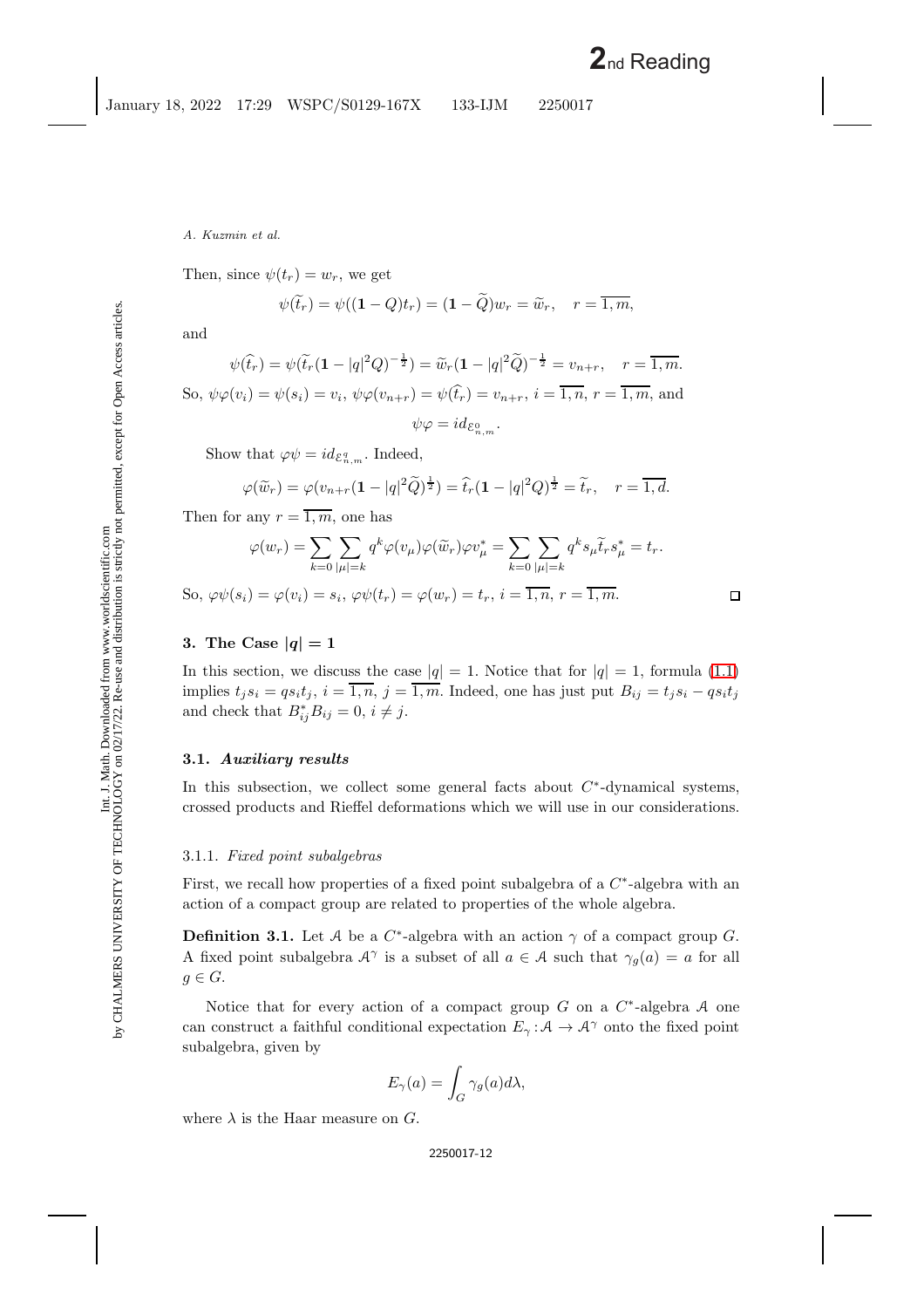A homomorphism  $\varphi : A \to B$  between C<sup>\*</sup>-algebras with actions  $\alpha$  and  $\beta$  of a compact group  $G$  is called equivariant if

$$
\varphi \circ \alpha_g = \beta_g \circ \varphi \quad \text{for any } g \in G.
$$

## 3.1.2. *Crossed products*

Given a locally compact group G and a  $C^*$ -algebra A with a G-action  $\alpha$ , consider the full crossed product  $C^*$ -algebra  $A \rtimes_{\alpha} G$ , see [\[55\]](#page-46-9). One has two natural embeddings into the multiplier algebra  $M(A \rtimes_{\alpha} G)$ ,

$$
i_{\mathcal{A}}: \mathcal{A} \to M(\mathcal{A} \rtimes_{\alpha} G), \quad i_{G}: G \to M(\mathcal{A} \rtimes_{\alpha} G),
$$

$$
(i_{\mathcal{A}}(a)f)(s) = af(s), \quad (i_{G}(t)f)(s) = \alpha_{t}(f(t^{-1}s)), \quad t, s \in G, \ a \in \mathcal{A},
$$

<span id="page-13-0"></span>for  $f \in C_c(G,\mathcal{A})$ .

**Remark 3.1.** Obviously,  $i_G(s)$  is a unitary element of  $M(A \rtimes_{\alpha} G)$  for any  $s \in G$ . Recall that  $i_G$  determines the following homomorphism denoted also by  $i_G$ 

$$
i_G\colon C^*(G)\to M(\mathcal{A}\rtimes_\alpha G)
$$

defined by

$$
i_G(f) = \int_G f(s)i_G(s)d\lambda(s),
$$

where  $\lambda$  is the left Haar measure on G.

Notice that for any  $g \in C_c(G, \mathcal{A})$  one has

$$
(i_G(f)g)(t) = f \cdot_\alpha g,
$$

where  $\cdot_{\alpha}$  denotes the product in  $A \rtimes_{\alpha} G$ . In particular, when A is unital we can identify  $i_G(f)$  with  $f \cdot_\alpha \mathbf{1}_{\mathcal{A}}$ , and in fact  $i_G$  maps  $C^*(G)$  into  $\mathcal{A} \rtimes_\alpha G$ . Also notice that

$$
i_G(t)i_A(a)i_G(t)^{-1} = i_A(\alpha_t(a)) \in M(\mathcal{A} \rtimes_{\alpha} G).
$$

If  $\varphi$  is an equivariant homomorphism between C<sup>∗</sup>-algebras A with a G-action  $\alpha$  and B with a G-action  $\beta$ , then one can define the homomorphism

 $\varphi \rtimes G : \mathcal{A} \rtimes_{\alpha} G \to \mathcal{B} \rtimes_{\beta} G, \quad (\varphi \rtimes G)(f)(t) = \varphi(f(t)), \quad f \in C_c(G, \mathcal{A}).$ 

Let A be a unital C<sup>\*</sup>-algebra with G-action  $\alpha$ . Then  $\iota_{\mathcal{A}}: \mathbb{C} \to \mathcal{A}$ ,

$$
\iota_{\mathcal{A}}(\lambda)=\lambda\mathbf{1}_{\mathcal{A}},
$$

is an equivariant homomorphism, where G acts trivially on  $\mathbb{C}$ . Since  $\mathbb{C} \rtimes G = C^*(G)$ , one has that

$$
\iota_{\mathcal{A}} \rtimes G \colon C^*(G) \to \mathcal{A} \rtimes_{\alpha} G.
$$

In fact, in this case we have

$$
\iota_{\mathcal{A}} \rtimes G = i_G,\tag{3.1}
$$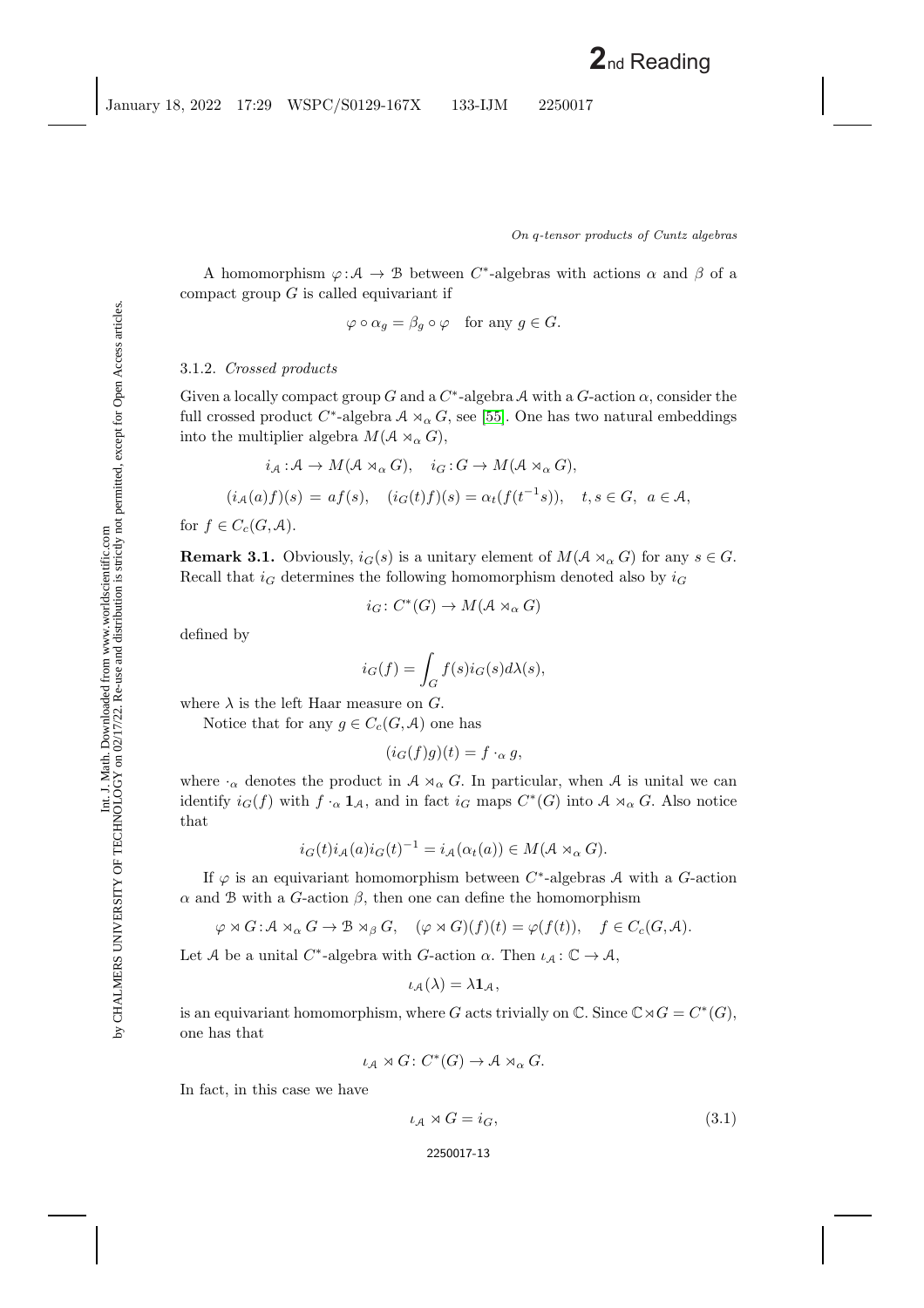where  $i_G: C^*(G) \to \mathcal{A} \rtimes_{\alpha} G$  is described in Remark [3.1.](#page-13-0) Indeed, for any  $g \in$  $G_c(G, \mathcal{A})$  one has

$$
(i_G(f) \cdot_\alpha g)(s) = \int_G f(t)\alpha_t(g(t^{-1}s))dt
$$
  
= 
$$
\int_G f(t)\mathbb{1}_A \alpha_t(g(t^{-1}s))dt
$$
  
= 
$$
((f(\cdot)\mathbb{1}_A) \cdot_\alpha g)(s) = ((\iota_A \rtimes G)(f) \cdot_\alpha g)(s),
$$

implying  $i_G(f) = (\iota_A \rtimes G)(f)$  for any  $f \in C^*(G)$ .

### 3.1.3. *Rieffel's deformation*

In what follows, we recall some basic facts on Rieffel's deformations. Given a C<sup>∗</sup> algebra A equipped with an action  $\alpha$  of  $\mathbb{R}^n$  and a skew symmetric matrix  $\Theta \in$  $M_n(\mathbb{R})$ , one can construct the Rieffel deformation of A, denoted by  $\mathcal{A}_{\Theta}$ , see [\[1,](#page-43-2) [49\]](#page-46-10). In particular, the elements  $a \in \mathcal{A}$  such that  $x \mapsto \alpha_x(a) \in C^\infty(\mathbb{R}^n, \mathcal{A})$  form a dense subset  $A_{\infty}$  in  $A_{\Theta}$  and for any  $a, b \in A_{\infty}$  their product in  $A_{\Theta}$  is given by the following oscillatory integral (see [\[49\]](#page-46-10)):

<span id="page-14-0"></span>
$$
a \cdot_{\Theta} b := \int_{\mathbb{R}^n} \int_{\mathbb{R}^n} \alpha_{\Theta(x)}(a) \alpha_y(b) e^{2\pi i \langle x, y \rangle} dx dy, \tag{3.2}
$$

where  $\langle \cdot, \cdot \rangle$  is a scalar product in  $\mathbb{R}^n$ . The mapping  $\alpha_x^{\Theta}$ :  $a \to \alpha_x(a)$ ,  $a \in \mathcal{A}_{\infty}$ , extends naturally to an action  $\alpha^{\Theta}$  of  $\mathbb{R}^n$  on  $\mathcal{A}_{\Theta}$ .

Given an equivariant \*-homomorphism  $\phi$  between C<sup>\*</sup>-algebras A and B with actions of  $\mathbb{R}^n$ , one can define a \*-homomorphism  $\phi_{\Theta}: A_{\Theta} \to B_{\Theta}$ , which is also equivariant with respect to the induced actions. Moreover,  $\phi_{\Theta}$  is injective if and only if  $\phi$  is injective, see e.g. [\[30\]](#page-45-5).

<span id="page-14-1"></span>The next result follows directly from [\[30,](#page-45-5) Lemma 3.5].

## **Proposition 3.1.** *The mapping* id :  $A \rightarrow (A_{\Theta})_{-\Theta}$  *is an equivariant* \**-isomorphism.*

In what follows, we will be interested in periodic actions of  $\mathbb{R}^n$ , i.e. we assume that  $\alpha$  is an action of  $\mathbb{T}^n$ . Given a character  $\chi \in \hat{\mathbb{T}}^n \simeq \mathbb{Z}^n$ , consider

$$
\mathcal{A}_{\chi} = \{ a \in \mathcal{A} : \alpha_z(a) = \chi(z)a \text{ for every } z \in \mathbb{T}^n \}.
$$

Then

$$
\mathcal{A} = \overline{\bigoplus_{\chi \in \mathbb{Z}^n} \mathcal{A}_\chi},
$$

where some terms could be equal to zero, and  $\mathcal{A}_{\chi_1} \cdot \mathcal{A}_{\chi_2} \subset \mathcal{A}_{\chi_1 + \chi_2}, \mathcal{A}_{\chi}^* = \mathcal{A}_{-\chi}$ . So,  $\mathcal{A}_{\chi}, \chi \in \mathbb{Z}^n$ , can be treated as homogeneous components of  $\mathbb{Z}^n$ -grading on A.

For a periodic action  $\alpha$  of  $\mathbb{R}^n$  on a  $C^*$ -algebra A and a skew-symmetric matrix  $\Theta \in M_n(\mathbb{R})$ , construct the Rieffel deformation  $\mathcal{A}_{\Theta}$ . Notice that all homogeneous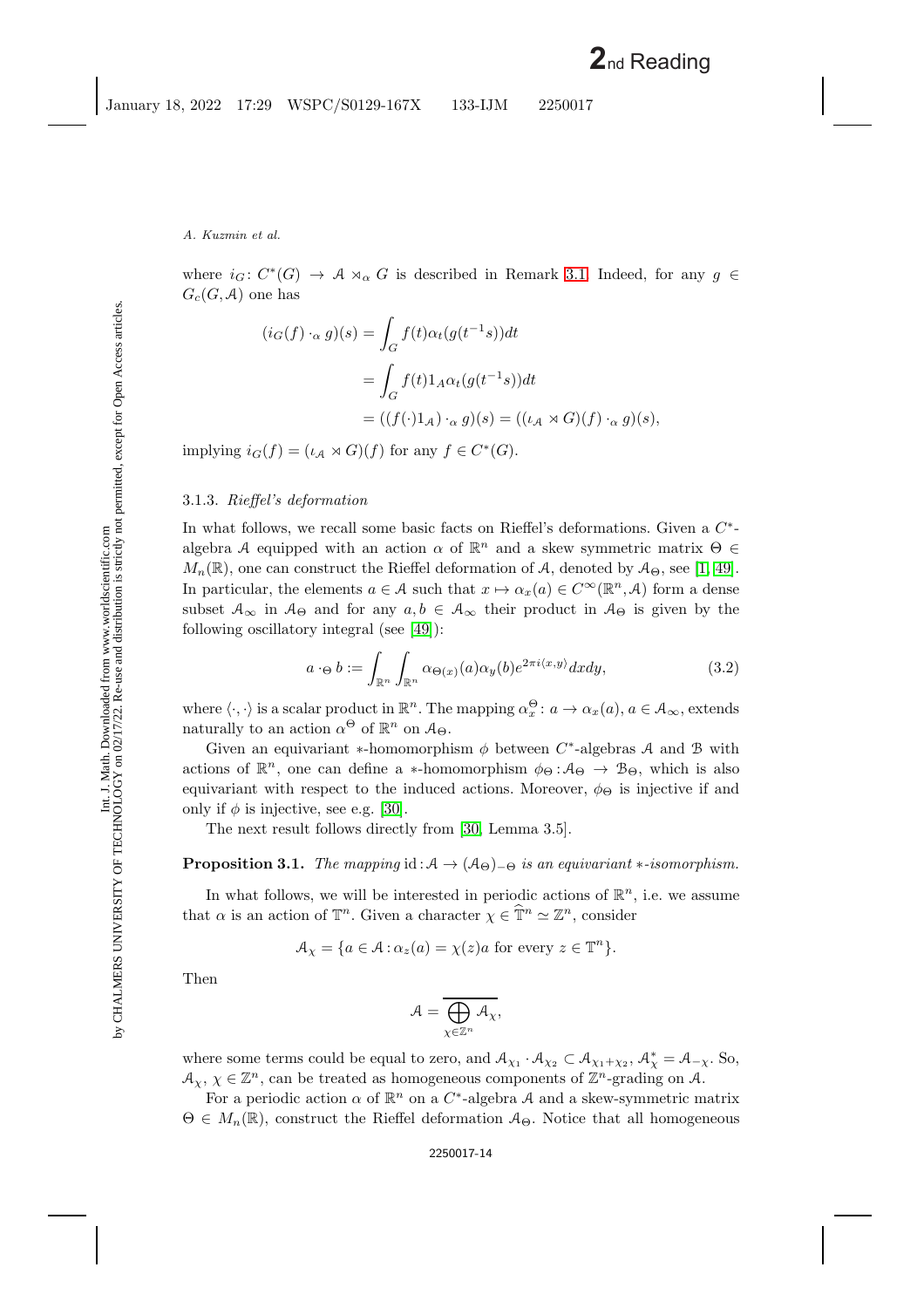elements belong to  $\mathcal{A}_{\infty}$ . Apply formula [\(3.2\)](#page-14-0) to  $a \in \mathcal{A}_{p}$ ,  $b \in \mathcal{A}_{q}$ :

$$
a \cdot_{\Theta} b = \int_{\mathbb{R}^n} \int_{\mathbb{R}^n} e^{2\pi i \langle \Theta(x), p \rangle} a e^{2\pi i \langle y, q \rangle} b e^{2\pi i \langle x, y \rangle} dx dy
$$
  
\n
$$
= a \cdot b \int_{\mathbb{R}^n} e^{2\pi i \langle y, q \rangle} \int_{\mathbb{R}^n} e^{2\pi i \langle x, -\Theta(p) \rangle} e^{2\pi i \langle x, y \rangle} dx dy
$$
  
\n
$$
= a \cdot b \int_{\mathbb{R}^n} e^{2\pi i \langle y, q \rangle} \delta_{y - \Theta(p)} dy
$$
  
\n
$$
= e^{2\pi i \langle \Theta(p), q \rangle} a \cdot b.
$$

Thus, given  $a \in A_p$  and  $b \in A_q$  one has

<span id="page-15-0"></span>
$$
a \cdot_{\Theta} b = e^{2\pi i \langle \Theta(p), q \rangle} a \cdot b. \tag{3.3}
$$

**Remark 3.2.** Notice that  $A_{\Theta}$  also possesses a  $\mathbb{Z}^n$ -grading such that  $(A_{\Theta})_p = A_p$ for every  $p \in \mathbb{Z}^n$ . Due to [\(3.3\)](#page-15-0), we have  $a \cdot_{\Theta} b = a \cdot b$  for any  $a, b \in \mathcal{A}_{\pm p}, p \in \mathbb{Z}^n$ . Indeed, for any skew symmetric  $\Theta \in M_n(\mathbb{R}^n)$  and  $p \in \mathbb{Z}^n$ , one has  $\langle \Theta p, \pm p \rangle = 0$ . The involution on  $(A_{\Theta})_p$  coincides with the involution on  $A_p$ .

Consider a  $C^*$ -dynamical system  $(A, \mathbb{T}^n, \alpha)$ , and its covariant representation  $(\pi, U)$  on a Hilbert space  $\mathcal{H}$ . For any  $p \in \mathbb{Z}^n \simeq \mathbb{T}^n$ , put

$$
\mathcal{H}_p = \{ h \in \mathcal{H} \mid U_t h = e^{2\pi i \langle t, p \rangle} h \}.
$$

<span id="page-15-1"></span>Then  $\mathcal{H} = \bigoplus_{p \in \mathbb{Z}^n} \mathcal{H}_p$  (see [\[55\]](#page-46-9)).

**Proposition 3.2** ([\[8,](#page-44-10) Theorem 2.8]). Let  $(\pi, U)$  be a covariant representation *of*  $(A, \mathbb{T}^n, \alpha)$  *on a Hilbert space*  $\mathcal{H}$ *. Then one can define a representation*  $\pi_{\Theta}$  *of*  $\mathcal{A}_{\Theta}$ *as follows*:

$$
\pi_{\Theta}(a)\xi = e^{2\pi i \langle \Theta(p), q \rangle} \pi(a)\xi,
$$

*for every*  $\xi \in \mathcal{H}_q$ ,  $a \in \mathcal{A}_p$ ,  $p, q \in \mathbb{Z}^n$ . Moreover,  $\pi_{\Theta}$  *is faithful if and only if*  $\pi$  *is faithful.*

It is known that Rieffel's deformation can be embedded into  $M(\mathcal{A} \rtimes_{\alpha} \mathbb{R}^n)$ , but for the periodic actions we have an explicit description of this embedding.

**Proposition 3.3 ([\[52,](#page-46-11) Lemma 3.1.1]).** *The following mapping defines an embedding*:

$$
i_{\mathcal{A}_{\Theta}} : \mathcal{A}_{\Theta} \to M(\mathcal{A} \rtimes_{\alpha} \mathbb{R}^n), \quad i_{\mathcal{A}_{\Theta}}(a_p) = i_{\mathcal{A}}(a_p)i_{\mathbb{R}^n}(-\Theta(p)),
$$

<span id="page-15-2"></span>*where*  $p \in \mathbb{Z}^n$  *and*  $a_p$  *is homogeneous of degree* p.

**Proposition 3.4 [\(30,](#page-45-5) Proposition 3.2;** [52,](#page-46-11) Sec. 3.1). *Let*  $(A, \mathbb{R}^n, \alpha)$  *be a*  $C^*$ *dynamical system with periodic* α *and unital* A*. Put* A<sup>Θ</sup> *to be the Rieffel deformation*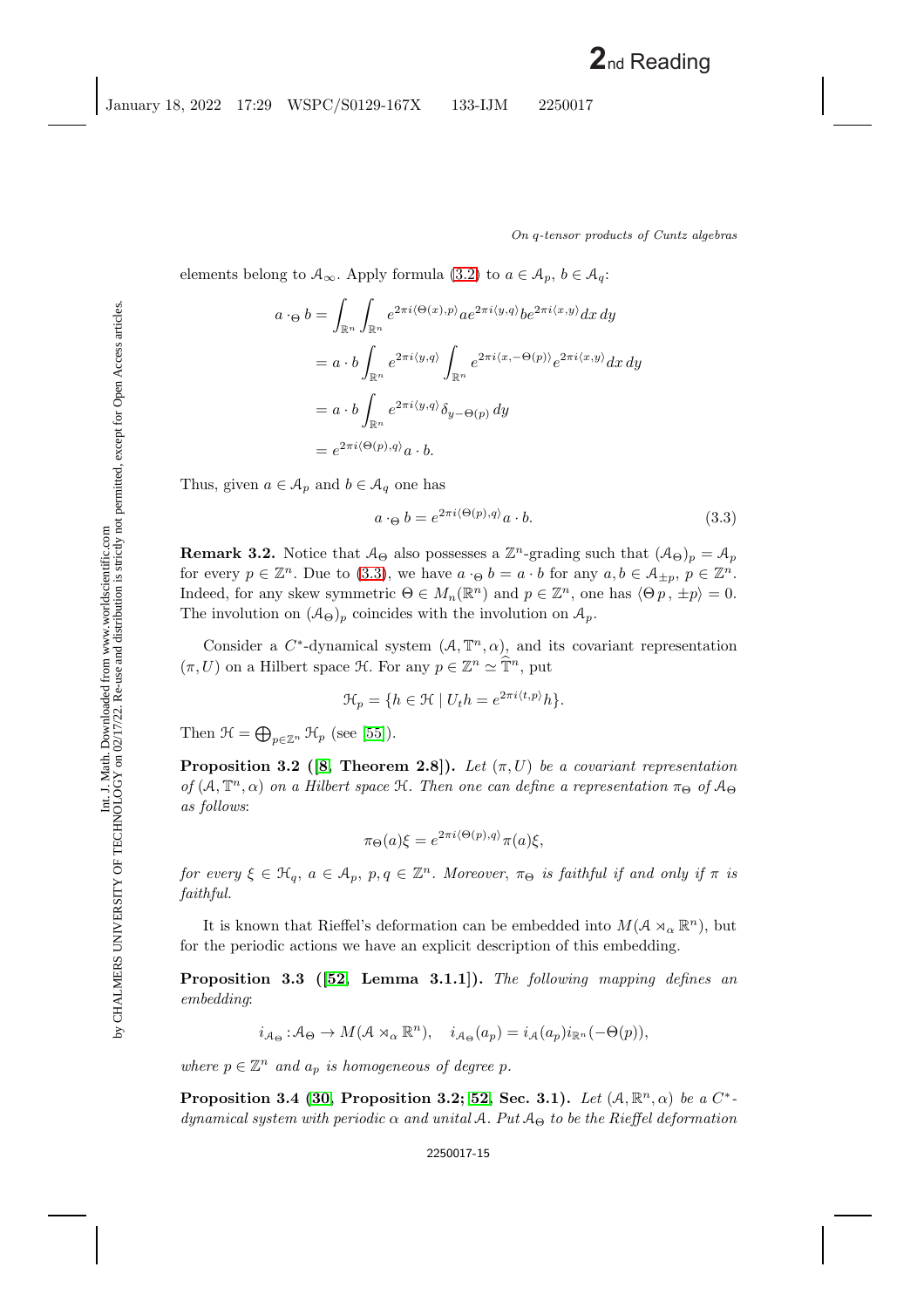*of* A. There exist a periodic action  $\alpha^{\Theta}$  of  $\mathbb{R}^n$  on  $\mathcal{A}_{\Theta}$  and an isomorphism  $\Psi : \mathcal{A}_{\Theta} \rtimes_{\alpha^{\Theta}}$  $\mathbb{R}^n \to A \rtimes_{\alpha} \mathbb{R}^n$  such that the following diagram is commutative:



Namely,  $\alpha^{\Theta}(a) = \alpha(a)$  holds for any  $a \in \mathcal{A}_p$ ,  $p \in \mathbb{Z}^n$ . Then it is easy to verify that  $i_{A_{\Theta}}: A_{\Theta} \to M(\mathcal{A} \rtimes_{\alpha} \mathbb{R}^n)$  with  $i_{\mathbb{R}^n}: \mathbb{R}^n \to M(\mathcal{A} \rtimes_{\alpha} \mathbb{R}^n)$  determine a covariant representation of  $(A_{\Theta}, \mathbb{R}^n, \alpha^{\Theta})$  in  $M(A \rtimes_{\alpha} \mathbb{R}^n)$ . Hence, by the universal property of crossed product we get the corresponding homomorphism

$$
\Psi \colon \mathcal{A}_{\Theta} \rtimes_{\alpha} {\Theta} \mathbb{R}^n \to M(\mathcal{A} \rtimes_{\alpha} \mathbb{R}^n).
$$

In fact, the range of  $\Psi$  coincides with  $\mathcal{A} \rtimes_{\alpha} \mathbb{R}^n$  and  $\Psi$  defines an isomorphism

<span id="page-16-1"></span>
$$
\Psi: \mathcal{A}_{\Theta} \rtimes_{\alpha^{\Theta}} \mathbb{R}^n \to \mathcal{A} \rtimes_{\alpha} \mathbb{R}^n, \tag{3.4}
$$

see [\[30,](#page-45-5) [52\]](#page-46-11) for more detailed considerations.

<span id="page-16-0"></span>The following propositions shows that Rieffel's deformation inherits properties of the non-deformed counterpart.

**Proposition 3.5 ([\[30,](#page-45-5) Theorem 3.10]).** *A*  $C^*$ -algebra  $A_{\Theta}$  *is nuclear if and only if* A *is nuclear.*

<span id="page-16-2"></span>**Proposition 3.6 ([\[30,](#page-45-5) Theorem 3.13]).** *For a* C<sup>∗</sup>*-algebra* A *one has*

$$
K_0(A_\Theta) = K_0(A)
$$
 and  $K_1(A_\Theta) = K_1(A)$ .

## 3.1.4. *Rieffel's deformation of a tensor product*

In this part, we apply Rieffel's deformation procedure to a tensor product of two nuclear unital  $C^*$ -algebras equipped with an action of  $\mathbb{T}$ .

Let A, B be C<sup>\*</sup>-algebras with actions  $\alpha$  and  $\beta$  of T. Then there is a natural action  $\alpha \otimes \beta$  of  $\mathbb{T}^2$  on  $\mathcal{A} \otimes \mathcal{B}$  defined as

$$
(\alpha \otimes \beta)_{\varphi_1, \varphi_2}(a \otimes b) = \alpha_{\varphi_1}(a) \otimes \beta_{\varphi_2}(b).
$$

Consider the induced gradings on A and B:

$$
\mathcal{A} = \bigoplus_{p_1 \in \mathbb{Z}} \mathcal{A}_{p_1}, \quad \mathcal{B} = \bigoplus_{p_2 \in \mathbb{Z}} \mathcal{B}_{p_2}.
$$

Then the corresponding grading on  $A \otimes B$  is

$$
\mathcal{A}\otimes\mathcal{B}:=\bigoplus_{(p_1,p_2)^t\in\mathbb{Z}^2}\mathcal{A}_{p_1}\otimes\mathcal{B}_{p_2}.
$$

In particular,  $a \otimes \mathbf{1} \in (\mathcal{A} \otimes \mathcal{B})_{(p_1,0)^t}$  and  $\mathbf{1} \otimes b \in (\mathcal{A} \otimes \mathcal{B})_{(0,p_2)^t}$ , where  $a \in \mathcal{A}_{p_1}$  and  $b \in \mathcal{B}_{p_2}$ .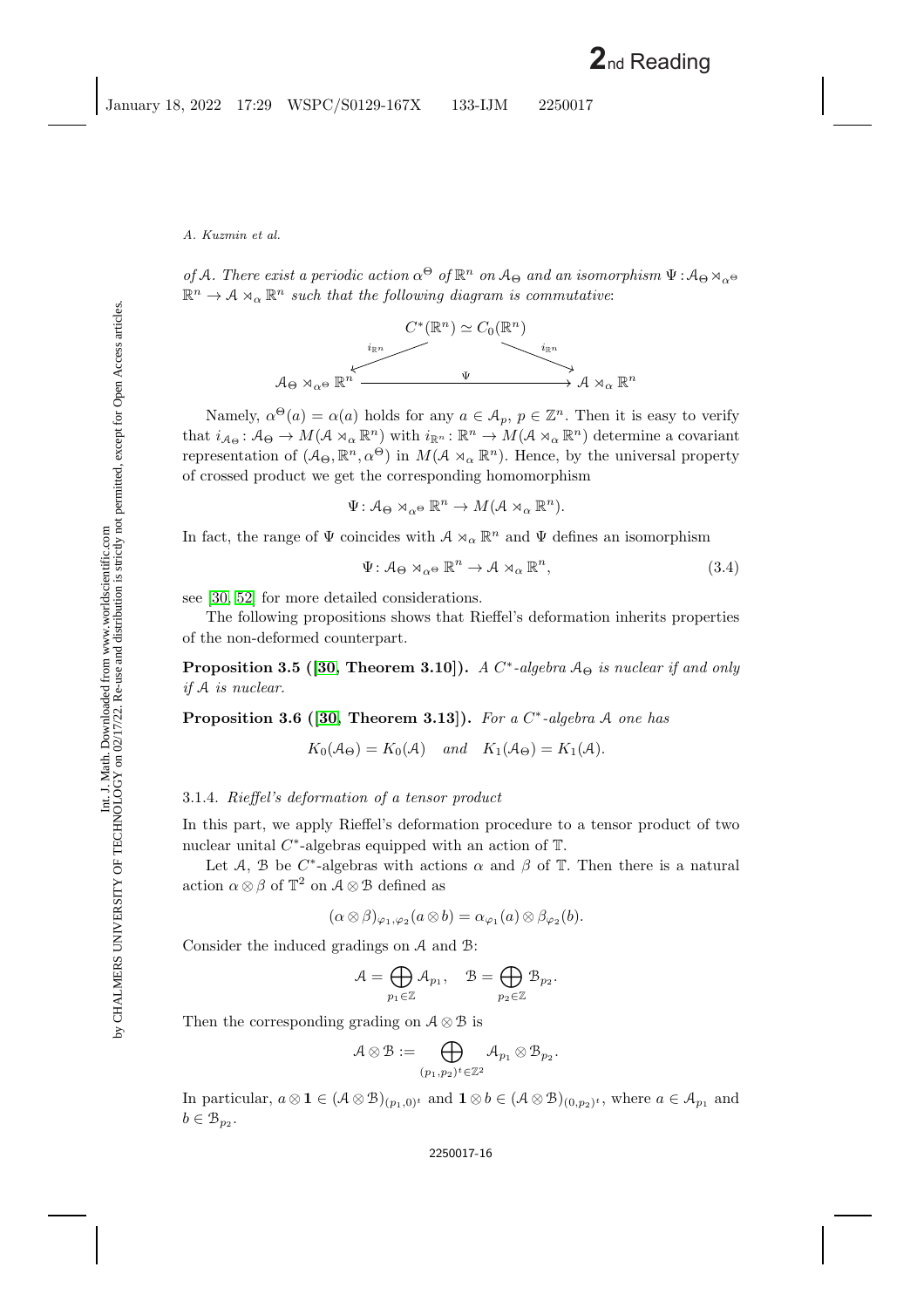Given  $q = e^{2\pi i \varphi_0}$ , consider

$$
\Theta_q = \begin{pmatrix} 0 & \frac{\varphi_0}{2} \\ -\frac{\varphi_0}{2} & 0 \end{pmatrix} . \tag{3.5}
$$

One can see that the Rieffel deformation  $(A \otimes B)_{\Theta_q}$  is in fact the universal  $C^*$ -algebra  $A \otimes_{\Theta_q} \mathcal{B}$ , generated by all homogeneous elements

 $a \in \mathcal{A}_{p_1}, \quad b \in \mathcal{B}_{p_2}, \quad p_1, p_2 \in \mathbb{Z},$ 

subject to the relations

$$
ba = e^{2\pi i \varphi_0 p_1 p_2} ab.
$$
\n
$$
(3.6)
$$

In what follows, we present more precise formulation and elementary prove of this result. The discussion on universality properties for much more general deformation of tensor product can be found in [\[41\]](#page-45-16).

First, construct ∗-algebra A ⊗ˆ <sup>Θ</sup>*q*B,

$$
\mathcal{A}\hat{\otimes}_{\Theta_q}\mathcal{B} = \mathbb{C}\langle a \in \mathcal{A}_{p_1}, b \in \mathcal{B}_{p_2} \mid ba = e^{2\pi i \varphi_0 p_1 p_2}ab, p_1, p_2 \in \mathbb{Z}\rangle
$$

It is easy to see that correspondence  $\tilde{\eta}$ , determined by

$$
\tilde{\eta}(a) = a \otimes \mathbf{1}, \quad \tilde{\eta}(b) = \mathbf{1} \otimes b, \quad a \in \mathcal{A}_{p_1}, \quad b \in \mathcal{B}_{p_2}, \quad p_1, p_2 \in \mathbb{Z},
$$

extends to a ∗-algebra homomorphism  $\tilde{\eta}$ :  $\mathcal{A} \hat{\otimes}_{\Theta_{a}} \mathcal{B} \to (\mathcal{A} \otimes \mathcal{B})_{\Theta_{a}}$ . Indeed, let  $e_1 =$  $(1,0)<sup>t</sup>, e_2 = (0,1)<sup>t</sup>.$  Then for  $a \in A_{p_1}, b \in B_{p_2}$  one has

$$
\tilde{\eta}(a)\cdot_{\Theta_q}\tilde{\eta}(b)=(a\otimes 1)\cdot_{\Theta_q}(1\otimes b)=e^{2\pi i\varphi_0\langle p_1\Theta_q\ e_1\ ,\ p_2e_2\rangle}a\otimes b=e^{-\pi i\varphi_0p_1p_2}a\otimes b
$$

and

$$
\tilde{\eta}(b) \cdot_{\Theta_q} \tilde{\eta}(a) = (\mathbf{1} \otimes b) \cdot_{\Theta_q} (a \otimes \mathbf{1}) = e^{2\pi i \varphi_0 \langle p_2 \Theta_q e_2, p_1 e_1 \rangle} a \otimes b = e^{\pi i \varphi_0 p_1 p_2} a \otimes b.
$$

Hence

$$
\tilde{\eta}(b) \cdot_{\Theta_a} \tilde{\eta}(a) = e^{2\pi i \varphi_o p_1 p_2} \tilde{\eta}(a) \cdot_{\Theta_a} \tilde{\eta}(b).
$$

In particular,

$$
\tilde{\eta}(ab) = e^{-\pi \varphi_0 p_1 p_2} a \otimes b, \quad a \in \mathcal{A}_{p_1}, \quad b \in \mathcal{B}_{p_2}, \ p_1, p_2 \in \mathbb{Z}.
$$

Since  $(A \otimes B)_{\Theta_q}$  is a  $C^*$ -algebra, the set Rep  $A \otimes_{\Theta_q} B$  is non-empty. Further, take any  $\pi \in \mathsf{Rep}\mathcal{A} \,\hat{\otimes}\,_{\Theta_q}\mathcal{B}$ . Consider its restriction,  $\pi_{|\mathcal{A}|}$  to  $\mathcal{A}$ . Then for any  $a \in \mathcal{A}_{p_1}$ one has

$$
\|\pi(a)\| = \|\pi_{|A}(a)\| \le \|a\|_{A}.
$$

Analogously,  $\|\pi(b)\| \leq \|b\|_{\mathcal{B}}$ ,  $b \in B_{p_2}$ . Hence for any  $x \in \mathcal{A} \hat{\otimes}_{\Theta_q} \mathcal{B}$  one has

$$
\sup_{\pi \in \operatorname{Rep} \mathcal{A}} \sup_{\hat{\otimes} \Theta_a \mathcal{B}} \|\pi(x)\| < \infty
$$

and the universal  $C^*$ -algebra  $A \otimes_{\Theta_q} B := C^* (A \otimes_{\Theta_q} B)$  exists.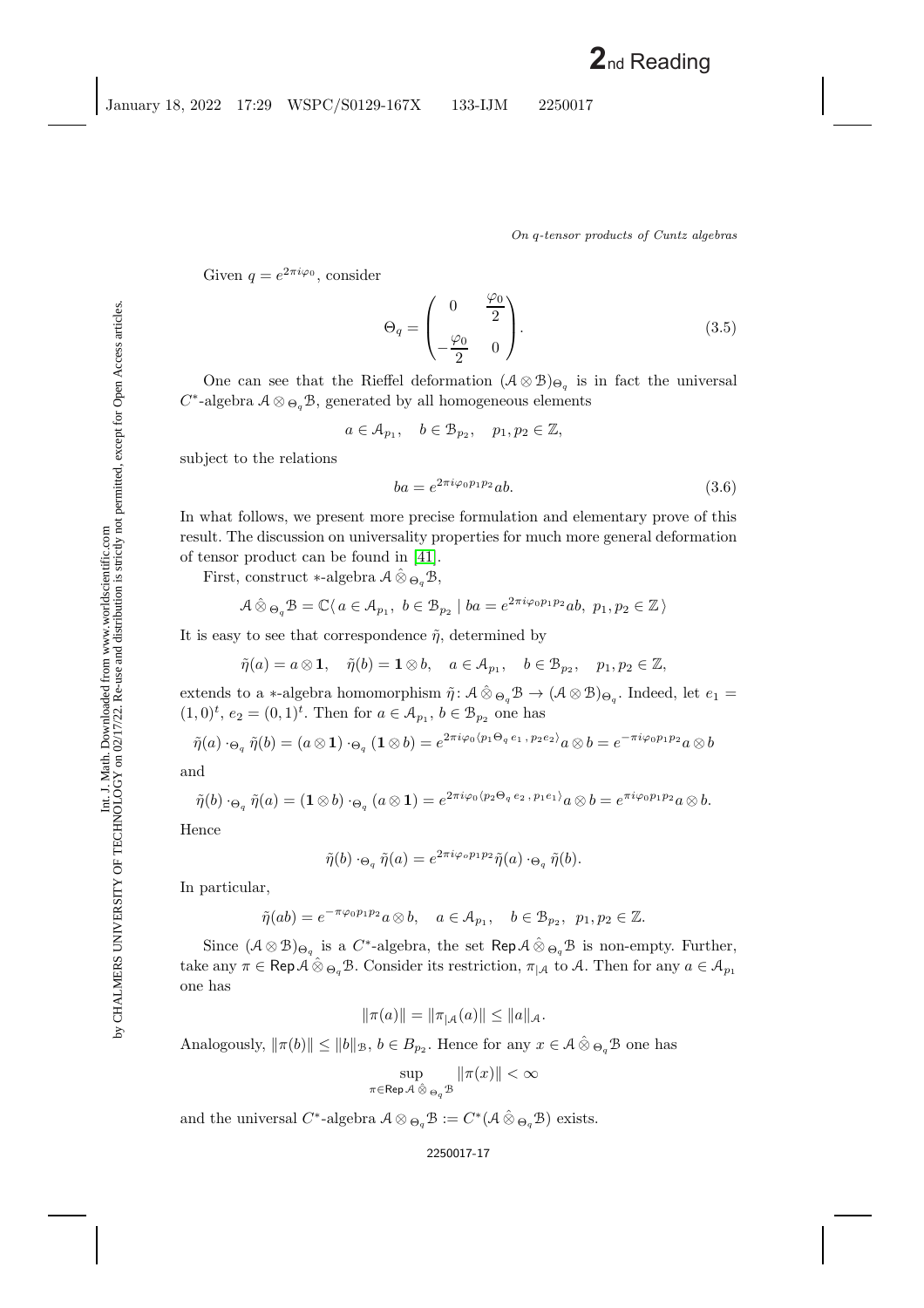Notice that one has the natural  $\mathbb{T}^2$  action  $\gamma$  on  $\mathcal{A} \otimes_{\Theta_q} \mathcal{B}$  determined by

$$
\gamma_{\varphi_1,\varphi_2}(a \cdot b) = e^{2\pi i (p_1\varphi_1 + p_2\varphi_2)}a \cdot b, \quad a \in \mathcal{A}_{p_1}, \quad b \in \mathcal{B}_{p_2}, \ p_1, p_2 \in \mathbb{Z}.
$$

<span id="page-18-0"></span>Proposition [3.1](#page-14-1) implies the following result.

**Theorem 3.1.** *One has a* T2*-equivariant* ∗*-isomorphism*

$$
\mathcal{A}\otimes_{\Theta_a}\mathcal{B}\simeq(\mathcal{A}\otimes\mathcal{B})_{\Theta_a}.
$$

**Proof.** The following argument is due to a private communication by P. Kaszprak. By the universal property we extend the homomorphism

 $\tilde{\eta}$ :  $A \hat{\otimes}_{\Theta_a} B \to (A \otimes B)_{\Theta_a}$ 

to surjective homomorphism

$$
\eta \colon \mathcal{A} \otimes_{\Theta_{a}} \mathcal{B} \to (\mathcal{A} \otimes \mathcal{B})_{\Theta_{a}}.
$$

Evidently,  $\eta$  is equivariant with respect to  $\mathbb{T}^2$  actions on  $A \otimes_{\Theta_q} B$  and  $(A \otimes B)_{\Theta_q}$ described above.

To show the injectivity of  $\eta$ , we construct homomorphism

 $\psi: \mathcal{A} \otimes \mathcal{B} \rightarrow (\mathcal{A} \otimes_{\Theta_a} \mathcal{B})_{-\Theta_a},$ 

defined as follows. For homogeneous  $a \in A_{p_1}, b \in B_{p_2}$ , put

$$
\psi(a\otimes \mathbf{1})=a\in (\mathcal{A}\otimes_{\Theta_q}\mathcal{B})_{-\Theta_q},\quad \psi(\mathbf{1}\otimes b)=b\in (\mathcal{A}\otimes_{\Theta_q}\mathcal{B})_{-\Theta_q}.
$$

If  $a \in \mathcal{A}_{p_1}$  and  $b \in \mathcal{B}_{p_2}$ , then

$$
\psi(a\otimes \mathbf{1})\cdot_{-\Theta_q}\psi(\mathbf{1}\otimes b)=e^{\pi i\varphi_0p_1p_2}ab=e^{-\pi i\varphi_0p_1p_2}ba=\psi(\mathbf{1}\otimes b)\cdot_{-\Theta_q}\psi(a\otimes \mathbf{1}).
$$

Here, we use the relation  $ab = e^{-2\pi i\varphi_0 p_1 p_2} ba$  which holds in  $A \otimes_{\Theta_a} \mathcal{B}$ .

Due to the universal property of tensor product,  $\psi$  extends to a surjective homomorphism from  $A \otimes B$  to  $(A \otimes_{\Theta_q} B)_{-\Theta_q}$ .

Recall that the equivariant homomorphism

$$
\eta\colon \mathcal{A}\otimes_{\Theta_q} \mathcal{B} \to (\mathcal{A}\otimes \mathcal{B})_{\Theta_q}
$$

is injective if and only if the induced homomorphism

$$
\eta_{-\Theta_q} \colon (\mathcal{A} \otimes_{\Theta_q} \mathcal{B})_{-\Theta_q} \to ((\mathcal{A} \otimes \mathcal{B})_{\Theta_q})_{-\Theta_q}
$$

determined by

$$
\eta_{-\Theta_q}(a) = a \otimes \mathbf{1}, \quad \eta_{-\Theta_q}(b) = \mathbf{1} \otimes b, \quad a \in \mathcal{A}_{p_1}, \quad b \in \mathcal{B}_{p_2}, \ p_1, p_2 \in \mathbb{Z}_+,
$$

is injective. Recall also that, due to functorial properties of Rieffel deformation the identity mapping

 $a \otimes b \mapsto a \otimes b$ ,  $a \in \mathcal{A}_{p_1}$ ,  $b \in \mathcal{B}_{p_2}$ ,  $p_1, p_2 \in \mathbb{Z}$ ,

extends to isomorphism  $((A \otimes B)_{\Theta_q})_{-\Theta_q} \simeq A \otimes B$ .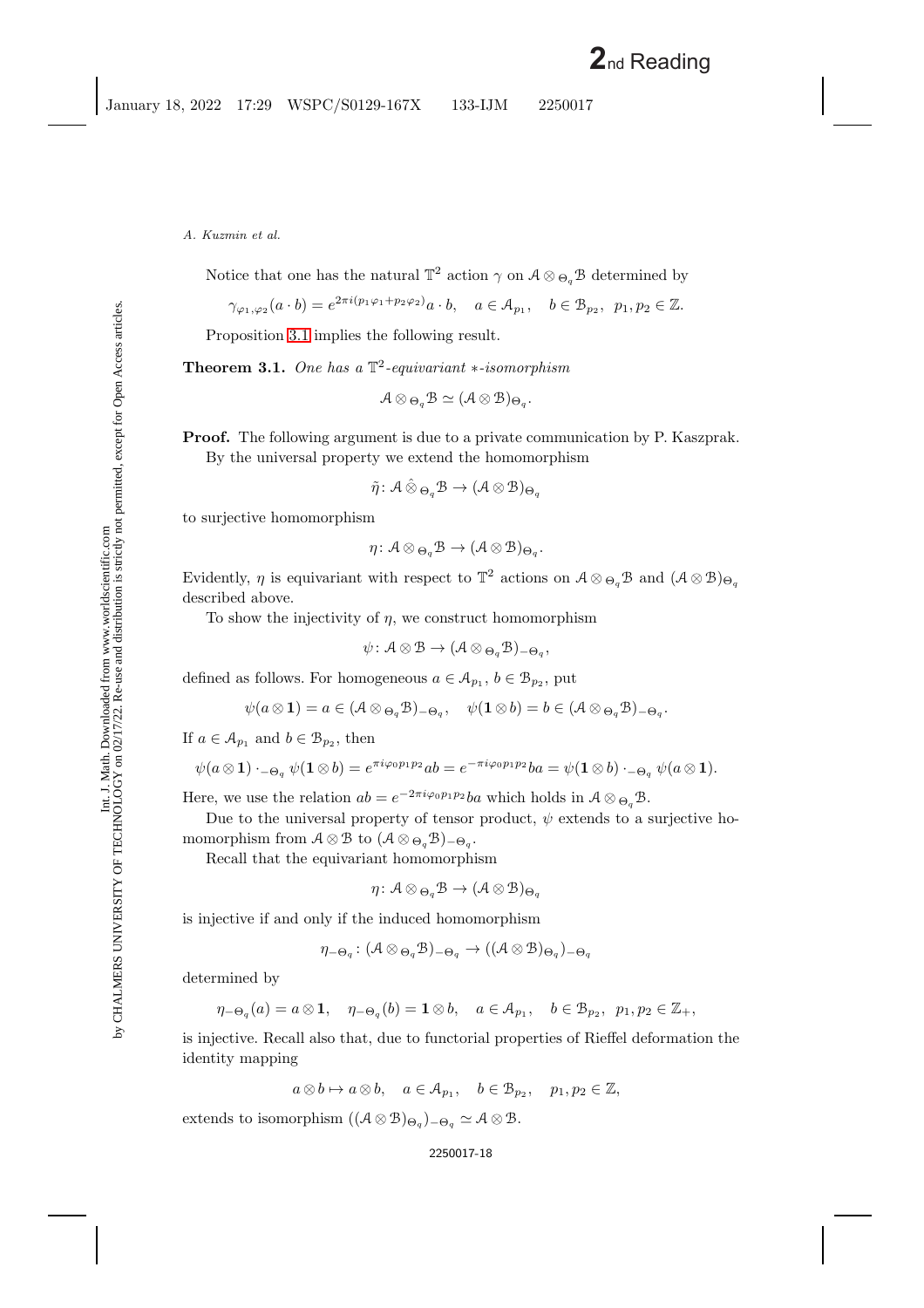So, one has the following commutative diagram:



Since  $\psi$  is surjective,  $\eta_{-\Theta_q}$  is injective.

## **3.2.** *Nuclearity of*  $\mathcal{E}_{n,m}^q$

<span id="page-19-0"></span>The nuclearity of  $\mathcal{O}_n^{(0)} \otimes \mathcal{O}_m^{(0)}$  and Proposition [3.5](#page-16-0) immediately imply the following corollary.

**Corollary 3.1.** *The*  $C^*$ -algebra  $\mathcal{E}_{n,m}^q$  is nuclear for any  $q \in \mathbb{C}$ ,  $|q| = 1$ *.* 

The nuclearity of  $\mathcal{E}_{n,m}^q$  can also be shown using more explicit arguments. One can use the standard trick of untwisting the  $q$ -deformation in the crossed product, which clarifies informally the nature of isomorphism [\(3.4\)](#page-16-1). Namely, for  $q = e^{2\pi i \varphi_0}$ consider the action  $\alpha_q$  of  $\mathbb{Z}$  on  $\mathcal{E}_{n,m}^q$  defined on the generators as

$$
\alpha_q^k(s_j) = e^{\pi i k \varphi_0} s_j, \quad \alpha_q^k(t_r) = e^{-\pi i k \varphi_0} t_r, \quad j = 1, \dots, n, \quad r = 1, \dots, m, \quad k \in \mathbb{Z}.
$$

Denote by the same symbol the similar action on  $\mathcal{E}_{n,m}^1 \simeq \mathcal{O}_n^{(0)} \otimes \mathcal{O}_m^{(0)}$ . Here, we denote by  $\widetilde{s}_j$  and  $\widetilde{t}_r$  the generators of  $\mathcal{E}^1_{n,m}$ .

**Proposition 3.7.** For any  $\varphi_0 \in [0,1)$ , one has an isomorphism  $\mathcal{E}_{n,m}^q \rtimes_{\alpha_q} \mathbb{Z} \simeq$  $\mathcal{E}_{n,m}^1 \rtimes_{\alpha_q} \mathbb{Z}$ .

**Proof.** Recall that  $\mathcal{E}_{n,m}^1 \rtimes_{\alpha q} \mathbb{Z}$  is generated as a  $C^*$ -algebra by elements  $\widetilde{s}_j$ ,  $\widetilde{t}_r$  and a unitary u, such that the following relations satisfied:

$$
u\widetilde{s}_j u^* = e^{i\pi\varphi_0} \widetilde{s}_j, \quad u\widetilde{t}_r u^* = e^{-i\pi\varphi_0} \widetilde{t}_r, \quad j = \overline{1, n}, \ r = \overline{1, m}.
$$

Put  $\hat{s}_j = \tilde{s}_j u$  and  $\hat{t}_r = \tilde{t}_r u$ . Obviously,  $\hat{s}_j$ ,  $\hat{t}_r$  and u generate  $\mathcal{E}_{n,m}^1 \rtimes_{\alpha_q} \mathbb{Z}$ . Further,

$$
\widehat{s}_j^* \widehat{s}_k = \delta_{jk} \mathbf{1}, \quad \widehat{t}_r^* \widehat{t}_l = \delta_{rl} \mathbf{1}
$$

and

$$
\widehat{s}_j \widehat{t}_r = \widetilde{s}_j u \widetilde{t}_r u = e^{-i\pi\varphi_0} \widetilde{s}_j \widetilde{t}_r u^2 = e^{-i\pi\varphi_0} \widetilde{t}_r \widetilde{s}_j u^2 = e^{-2\pi i\varphi_0} \widetilde{t}_r u \widetilde{s}_j u = \overline{q} \widehat{s}_j \widehat{t}_r.
$$

In a similar way we get  $\hat{s}_j^*\hat{t}_r = q\hat{t}_r\hat{s}_j^*, j = \overline{1, n}, r = \overline{1, m}.$  Finally,

$$
u\widehat{s}_j u^* = e^{i\pi\varphi_0}\widehat{s}_j, \quad u\widehat{t}_r u^* = e^{-i\pi\varphi_0}\widehat{t}_r.
$$

Hence the correspondence

$$
s_j \mapsto \widehat{s}_j, \quad t_j \mapsto \widehat{t}_j, \quad u \mapsto u,
$$

#### 2250017-19

 $\Box$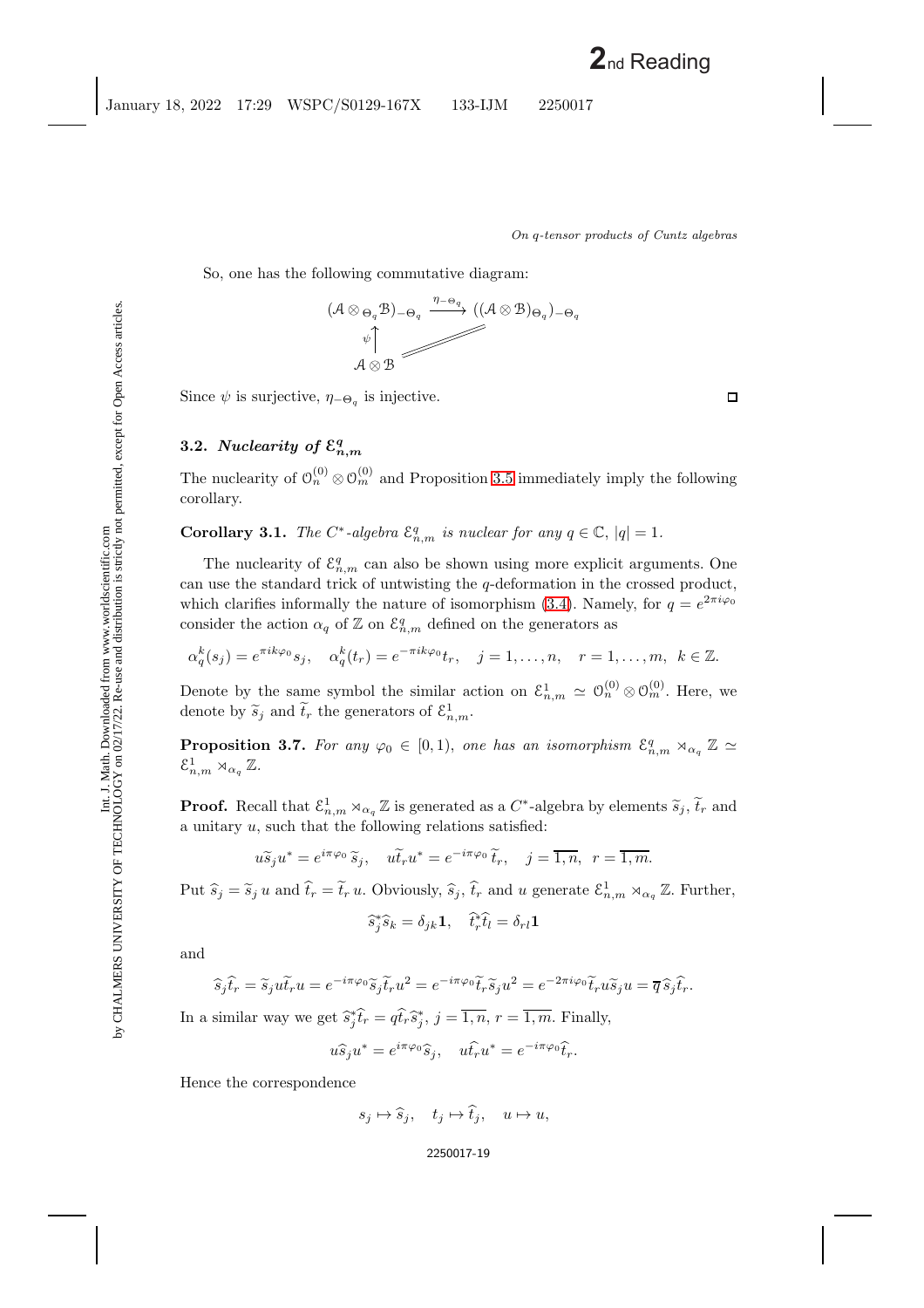determines a homomorphism  $\Phi_q: \mathcal{E}_{n,m}^q \rtimes_{\alpha_q} \mathbb{Z} \to \mathcal{E}_{n,m}^1 \rtimes_{\alpha_q} \mathbb{Z}$ . The inverse is constructed evidently.  $\Box$ 

Let us show the nuclearity of  $\mathcal{E}_{n,m}^q$  again. Indeed,  $\mathcal{E}_{n,m}^1 = \mathcal{O}_n^{(0)} \otimes \mathcal{O}_m^{(0)}$  is nuclear. Then so is the crossed product  $\mathcal{E}_{n,m}^1 \rtimes_{\alpha_q} \mathbb{Z}$ . Then due to the isomorphism above,  $\mathcal{E}_{n,m}^q \rtimes_{\alpha_q} \mathbb{Z}$  is nuclear, implying the nuclearity of  $\mathcal{E}_{n,m}^q$ , see [\[3\]](#page-44-11).

## **3.3.** *Fock representation of*  $\mathcal{E}_{n,m}^q$

In this part, we study the Fock representation of  $\mathcal{E}_{n,m}^q$ .

First of all let us stress out that according to Theorem [3.1](#page-18-0) we can identify  $\mathcal{E}_{n,m}^q$ with  $(\mathcal{O}_n^{(0)} \otimes \mathcal{O}_m^{(0)})_{\Theta_q}$ . In particular, we use this isomorphism below to show that Fock representation of  $\mathcal{E}_{n,m}^q$  is faithful.

**Definition 3.2.** The Fock representation of  $\mathcal{E}_{n,m}^q$  is the unique up to unitary equivalence irreducible  $*$ -representation  $\pi_F^q$  determined by the action on vacuum vector  $\Omega$ ,  $||\Omega|| = 1$ ,

$$
\pi^q_F(s^*_j)\Omega=0,\quad \pi^q_F(t^*_r)\Omega=0,\quad j=\overline{1,n},\ \ r=\overline{1,m}.
$$

Denote by  $\pi_{F,n}$  the Fock representation of  $\mathcal{O}_n^{(0)} \subset \mathcal{E}_{n,m}^q$  acting on the space

$$
\mathcal{F}_n = \mathfrak{T}(\mathcal{H}_n) = \mathbb{C}\Omega \oplus \bigoplus_{d=1}^{\infty} \mathcal{H}_n^{\otimes d}, \quad \mathcal{H}_n = \mathbb{C}^n,
$$

by formulas

$$
\pi_{F,n}(s_j)\Omega = e_j, \quad \pi_{F,n}(s_j)e_{i_1} \otimes e_{i_2} \cdots \otimes e_{i_d} = e_j \otimes e_{i_1} \otimes e_{i_2} \cdots \otimes e_{i_d},
$$
  

$$
\pi_{F,n}(s_j^*)\Omega = 0, \quad \pi_{F,n}(s_j^*)e_{i_1} \otimes e_{i_2} \otimes \cdots \otimes e_{i_d} = \delta_{ji_1}e_{i_2} \otimes \cdots \otimes e_{i_d}, \quad d \in \mathbb{N},
$$

where  $e_1, \ldots, e_n$  is the standard orthonormal basis of  $\mathcal{H}_n$ . Notice that  $\pi_{F,n}$  is the unique irreducible faithful representations of  $\mathcal{O}_n^{(0)}$ , see for example [\[28\]](#page-45-9).

In what follows, we give an explicit formula for  $\pi_F^q(s_j)$ ,  $\pi_F^q(t_r)$ . Consider the Fock representations  $\pi_{F,n}$  and  $\pi_{F,m}$  of \*-subalgebras  $C^*(\{s_1,\ldots,s_n\})=\mathfrak{O}_n^{(0)}\subset \mathcal{E}_{n,m}^q$  and  $C^*(\{t_1,\ldots,t_m\}) = \mathcal{O}_m^{(0)} \subset \mathcal{E}_{n,m}^q$ , respectively. Denote by  $\Omega_n \in \mathcal{F}_n$  and  $\Omega_m \in \mathcal{F}_m$ the corresponding vacuum vectors.

**Theorem 3.2.** *The Fock representation*  $\pi_F^q$  *of*  $\mathcal{E}_{n,m}^q$  *acts on the space*  $\mathcal{F} = \mathcal{F}_n \otimes \mathcal{F}_m$ *as follows*:

$$
\pi_F^q(s_j) = \pi_{F,n}(s_j) \otimes d_m(q^{-\frac{1}{2}}), \quad j = \overline{1, n},
$$
  

$$
\pi_F^q(t_r) = d_n(q^{\frac{1}{2}}) \otimes \pi_{F,m}(t_r), \quad r = \overline{1, m},
$$

*where*  $d_k(\lambda)$  *acts on*  $\mathcal{F}_k$ ,  $k = n, m$  *by* 

$$
d_k(\lambda)\Omega_k = \Omega_k
$$
,  $d_k(\lambda)X = \lambda^l X$ ,  $X \in \mathcal{H}_k^{\otimes l}$ ,  $l \in \mathbb{N}$ .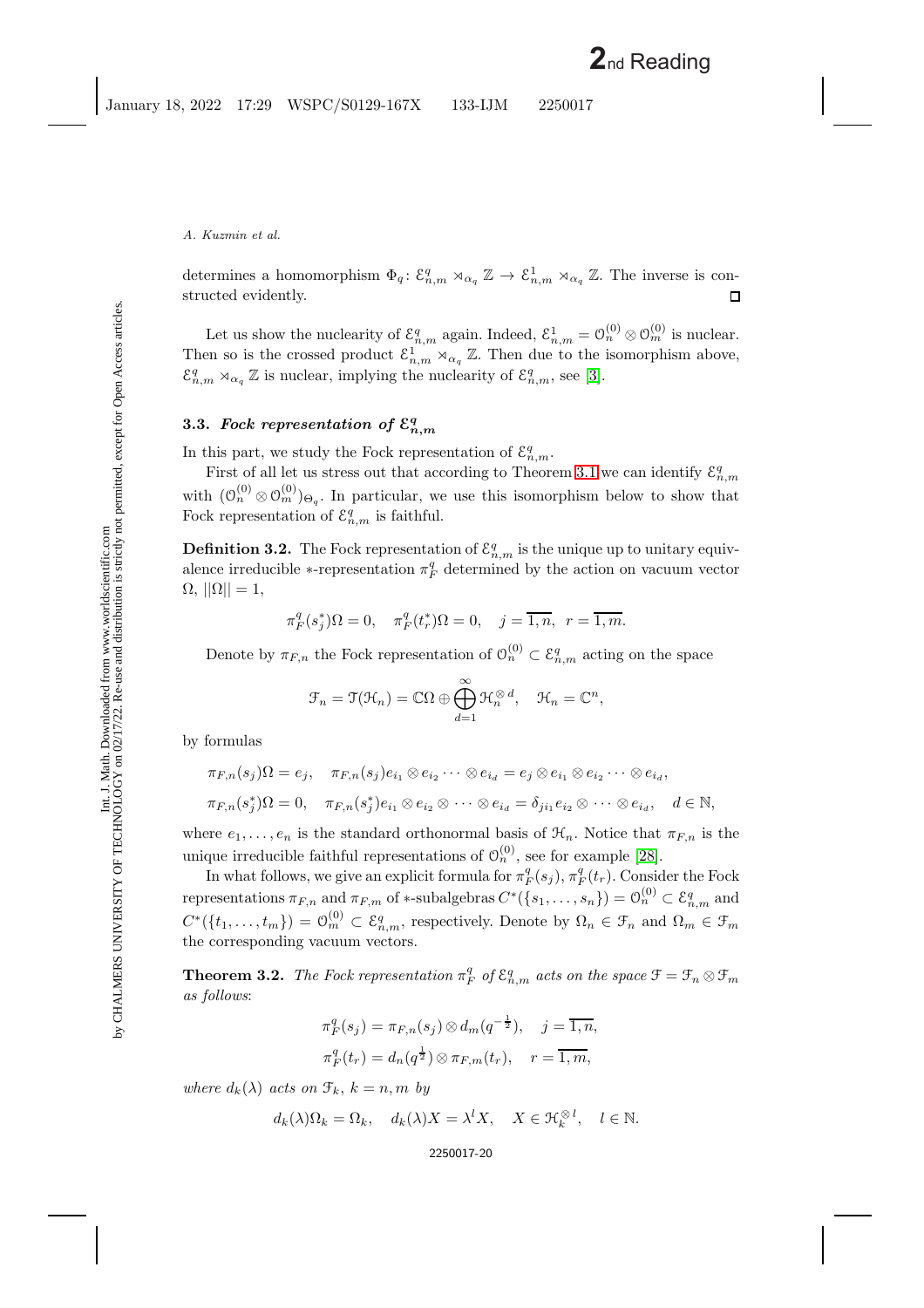$\Box$ 

<span id="page-21-0"></span>**Remark 3.3.** In some cases, it will be more convenient to present the operators of the Fock representation of  $\mathcal{E}_{n,m}^q$  in one of the alternative forms

$$
\pi_F^q(s_j) = \pi_{F,n}(s_j) \otimes \mathbf{1}_{\mathcal{F}_m}, \quad j = \overline{1, n},
$$
  

$$
\pi_F^q(t_r) = d_n(q) \otimes \pi_{F,m}(t_r), \quad r = \overline{1, m},
$$

or

$$
\pi_F^q(s_j) = \pi_{F,n}(s_j) \otimes d_m(q^{-1}), \quad j = \overline{1, n},
$$
  

$$
\pi_F^q(t_r) = \mathbf{1}_{\mathcal{F}_n} \otimes \pi_{F,m}(t_r), \quad r = \overline{1, m},
$$

which are obviously unitary equivalent to the one presented in the statement above.

The next step we show that in fact  $\pi_F^q$  can be obtained applying the construc-tion form Proposition [3.2](#page-15-1) to the representation  $\pi_{F,n} \otimes \pi_{F,m}$  of  $\mathcal{O}_n^{(0)} \otimes \mathcal{O}_m^{(0)}$ . To this end construct the family of unitary operators  $\{U_{\varphi_1,\varphi_2}, \varphi_1,\varphi_2 \in [0,2\pi)\}\$  acting on  $\mathfrak{F}_n \otimes \mathfrak{F}_m$  as follows:

$$
U_{\varphi_1,\varphi_2}(\xi_1 \otimes \xi_2) = e^{2\pi i(\varphi_1 p_1 + \varphi_2 p_2)} \xi_1 \otimes \xi_2, \quad \xi_1 \in \mathcal{H}_n^{\otimes p_1},
$$
  

$$
\xi_2 \in \mathcal{H}_m^{\otimes p_2}, \quad p_1, p_2 \in \mathbb{Z}_+.
$$

The pair  $(\pi_{F,n} \otimes \pi_{F,m}, U_{\varphi_1,\varphi_2})$  determines a covariant representation of  $(\mathcal{O}_n^{(0)} \otimes \mathcal{O}_m^{(0)}, \mathbb{T}^2, \alpha)$ , where as above

$$
\alpha_{\varphi_1,\varphi_2}(s_j \otimes 1) = e^{2\pi i \varphi_1}(s_j \otimes 1), \quad \alpha_{\varphi_1,\varphi_2}(1 \otimes t_r) = e^{2\pi i \varphi_2}(1 \otimes t_r).
$$

Notice that for  $p = (p_1, p_2)^t \in \mathbb{Z}_+^2$ , the subspace  $\mathfrak{H}_n^{\otimes p_1} \otimes \mathfrak{H}_m^{\otimes p_2}$  is the  $(p_1, p_2)^t$ homogeneous component of  $\mathcal F$  related to the action of  $U_{\varphi_1,\varphi_2}$ , and  $(\mathcal F)_p = \{0\}$  for any  $p \in \mathbb{Z}^2 \setminus \mathbb{Z}_+^2$ .

Recall also that  $\hat{s}_j = s_j \otimes \mathbf{1}$  is contained in  $e_1 = (1,0)^t$ -homogeneous component and  $\hat{t}_r = \mathbf{1} \otimes t_r$  is in  $e_2 = (0, 1)^t$ -homogeneous component of  $\mathcal{O}_n^{(0)} \otimes \mathcal{O}_m^{(0)}$  with respect to  $\alpha$ . Now one can apply Proposition [3.2.](#page-15-1) Namely, given  $\xi = \xi_1 \otimes \xi_2 \in$  $\mathfrak{H}^{\,\otimes\, p_{1}}_{n}\otimes \mathfrak{H}^{\,\otimes\, p_{2}}_{m}$  one gets

$$
(\pi_{F,n} \otimes \pi_{F,m})_{\Theta_q}(\widehat{s}_j) \xi = e^{2\pi i \langle \Theta_q e_1, p \rangle} \pi_{F,n} \otimes \pi_{F,m}(\widehat{s}_j) \xi
$$
  
=  $\pi_{F,n}(s_j) \xi_1 \otimes e^{-\pi i p_2 \varphi_0} \xi_2 = (\pi_{F,n}(s_j) \otimes d_m(q^{-\frac{1}{2}})) \xi,$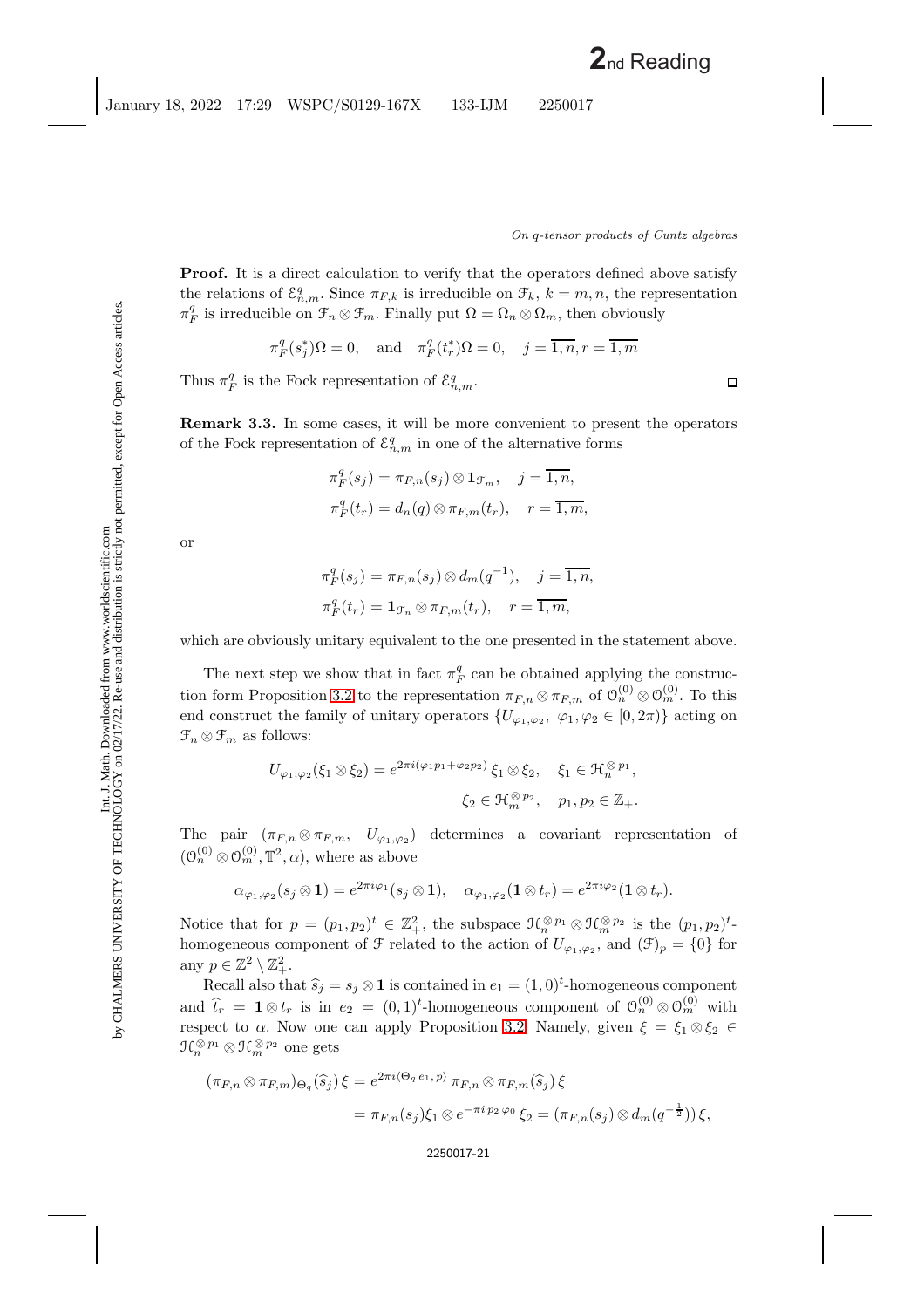and

$$
(\pi_{F,n} \otimes \pi_{F,m})_{\Theta_q}(\hat{t}_r) \xi = e^{2\pi i \langle \Theta_q e_2, p \rangle} \pi_{F,n} \otimes \pi_{F,m}(\hat{t}_r) \xi
$$
  
=  $e^{\pi i p_1 \varphi_0} \xi_1 \otimes \pi_{F,m}(t_r) \xi_2 = (d_n(q^{\frac{1}{2}}) \otimes \pi_{F,m}(t_r)) \xi.$ 

Notice that for any  $j = \overline{1, n}$ , and  $r = \overline{1, m}$ ,

$$
(\pi_{F,n}\otimes \pi_{F,m})_{\Theta_q}(\widehat{s}_j^*)\Omega=0, \quad (\pi_{F,n}\otimes \pi_{F,m})_{\Theta_q}(\widehat{t}_r^*)\Omega=0.
$$

So, we have shown that  $\pi_F^q = (\pi_{F,n} \otimes \pi_{F,m})_{\Theta_q}$ .

Since  $\pi_{F,n} \otimes \pi_{F,m}$  is faithful representation of  $\mathcal{O}_n^{(0)} \otimes \mathcal{O}_m^{(0)}$  we immediately get the following result.

## **Theorem 3.3.** *The Fock representation*  $\pi_F^q$  *of*  $\mathcal{E}_{m,n}^q$  *is faithful.*

We finish this part by an analog of the well-known Wold decomposition theorem for a single isometry. Recall that

$$
Q = \sum_{j=1}^{n} s_j s_j^*, \quad P = \sum_{r=1}^{m} t_r t_r^*.
$$

<span id="page-22-0"></span>**Theorem 3.4 (Generalized Wold decomposition).** Let  $\pi: \mathcal{E}_{n,m}^q \to \mathbb{B}(\mathcal{H})$  be a ∗*-representation. Then*

$$
\mathcal{H} = \mathcal{H}_1 \oplus \mathcal{H}_2 \oplus \mathcal{H}_3 \oplus \mathcal{H}_4,
$$

where each  $\mathfrak{H}_j$ ,  $j = 1, 2, 3, 4$ , *is invariant with respect to*  $\pi$ , *and for*  $\pi_j = \pi \upharpoonright_{\mathfrak{H}_j}$  *one has*

- $\mathfrak{H}_1 = \mathfrak{F} \otimes \mathfrak{K}$  for some Hilbert space  $\mathfrak{K}$ , and  $\pi_1 = \pi_F^q \otimes \mathbf{1}_{\mathfrak{K}}$ ;
- $\pi_2(1-Q) = 0, \ \pi_2(1-P) \neq 0;$
- $\pi_3(1-P) = 0, \ \pi_3(1-Q) \neq 0;$
- $\pi_4(1-Q)=0$ ,  $\pi_4(1-P)=0$ ;

*where any of*  $\mathcal{H}_j$ ,  $j = 1, 2, 3, 4$ , *could be zero.* 

**Proof.** We will use the fact that any representation of  $\mathcal{O}_n^{(0)}$  is a direct sum of a multiple of the Fock representation and a representation of  $\mathcal{O}_n$ .

So, restrict  $\pi$  to  $\mathcal{O}_n^{(0)} \subset \mathcal{E}_{n,m}^q$ , and decompose  $\mathcal{H} = \mathcal{H}_F \oplus \mathcal{H}_F^{\perp}$ , where

$$
\pi(\mathbf{1} - Q)_{|\mathcal{H}_F^\perp} = 0,
$$

and  $\pi(\mathcal{O}_n^{(0)})_{|\mathcal{H}_F}$  is a multiple of the Fock representation. Denote

$$
S_j := \pi(s_j) \upharpoonright_{\mathcal{H}_F}, \quad Q := \pi(Q) \upharpoonright_{\mathcal{H}_F}.
$$

Put  $S_{\emptyset} := \mathbf{1}_{\mathcal{H}_F}$  and  $S_{\lambda} := S_{\lambda_1} \cdots S_{\lambda_k}$  for any non-empty  $\Lambda_n \ni \lambda = (\lambda_1, \ldots, \lambda_k)$ . Since

$$
\mathcal{H}_F = \bigoplus_{\lambda \in \Lambda_n} S_{\lambda}(\ker Q),
$$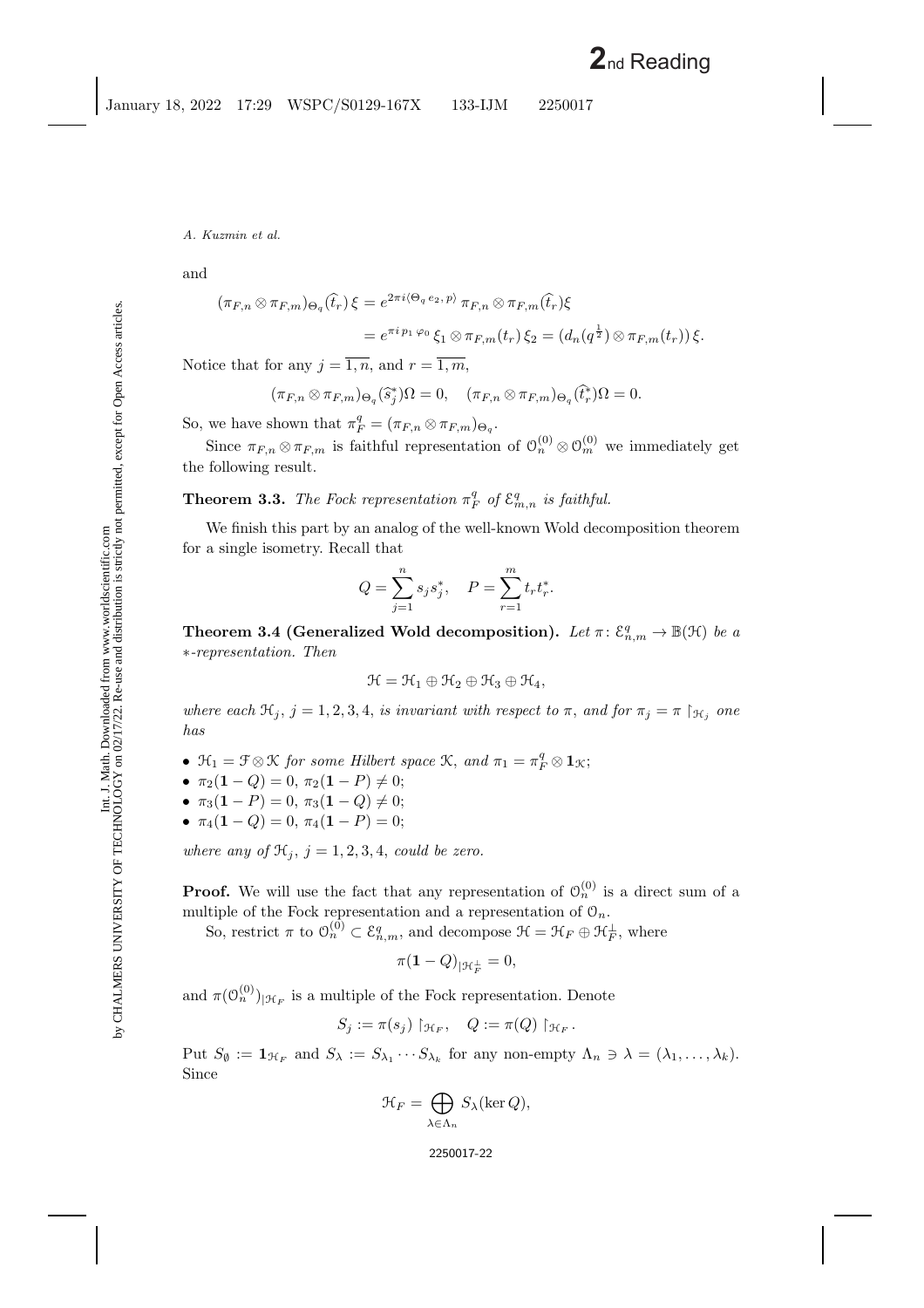it is invariant with respect to  $\pi(t_r)$ ,  $\pi(t_r^*)$ ,  $r = \overline{1,m}$ . Indeed,  $t_r Q = Q t_r$  in  $\mathcal{E}_{n,m}^q$ , implying the invariance of ker Q with respect to  $\pi(t_r)$  and  $\pi(t_r^*)$ . Denote ker Q by  $\mathfrak{G}$  and  $T_r := \pi(t_r) \restriction_{\mathfrak{G}}$ . Then

$$
\pi(t_r)S_\lambda\xi = q^{|\lambda|}S_\lambda\pi(t_r)\xi = q^{|\lambda|}S_\lambda T_r\xi, \quad \xi \in \mathcal{G}.
$$

Thus  $\mathcal{H}_F \simeq \mathcal{F}_n \otimes \mathcal{G}$  with

$$
\pi(s_j) \upharpoonright_{\mathcal{H}_F} = \pi_{F,n}(s_j) \otimes \mathbf{1}_{\mathcal{G}}, \quad \pi(t_r) \upharpoonright_{\mathcal{H}_F} = d_n(q) \otimes T_r, \quad j = \overline{1,n}, \quad r = \overline{1,m},
$$

where the family  $\{T_r\}$  determines a ∗-representation  $\tilde{\pi}$  of  $\mathcal{O}_m^{(0)}$  on  $\mathcal{G}$ .<br>Eurther decompose  $\mathcal{G}$  os  $\mathcal{G} = \mathcal{G}$ .  $\mathcal{Q} \oplus \mathcal{G}^{\perp}$  into an orthogonal aux

Further, decompose  $\mathcal{G}$  as  $\mathcal{G} = \mathcal{G}_F \oplus \mathcal{G}_F^{\perp}$  into an orthogonal sum of subspaces invariant with respect to  $\widetilde{\pi}$ , where  $\mathcal{G}_F = \mathcal{F}_m \otimes \mathcal{K}$ ,

$$
\widetilde{\pi}_{\mathcal{G}_F}(t_r) = \pi_{F,m}(t_r) \otimes \mathbf{1}_{\mathcal{K}}, \quad r = \overline{1,m}, \text{ and } \widetilde{\pi} \restriction_{\mathcal{G}_F^{\perp}} (\mathbf{1} - P) = 0.
$$

Thus  $\mathcal{H}_F = (\mathcal{F}_n \otimes \mathcal{F}_m \otimes \mathcal{K}) \oplus (\mathcal{F}_n \otimes \mathcal{G}_F^{\perp})$  and

$$
\pi_{\mathcal{H}_F}(s_j) = (\pi_{F,n}(s_j) \otimes \mathbf{1}_{\mathcal{F}_m} \otimes \mathbf{1}_K) \oplus (\pi_{F,n}(s_j) \otimes \mathbf{1}_{\mathcal{G}_F^{\perp}}), \quad j = \overline{1,n},
$$
  

$$
\pi_{\mathcal{H}_F}(t_r) = (d_n(q) \otimes \pi_{F,m}(t_r) \otimes \mathbf{1}_K) \oplus (d_n(q) \otimes \widetilde{\pi}_{|\mathcal{G}_F^{\perp}}(t_r)), \quad r = \overline{1,m}.
$$

Put  $\mathcal{H}_1 = \mathcal{F}_n \otimes \mathcal{F}_m \otimes \mathcal{K} = \mathcal{F} \otimes \mathcal{K}$  and notice that that  $\pi \upharpoonright_{\mathcal{H}_1} = \pi_F^q \otimes \mathbf{1}_{\mathcal{K}}$ , see Re-mark [3.3.](#page-21-0) Put  $\mathfrak{H}_3 = \mathfrak{F}_n \otimes \mathfrak{G}_F^{\perp}$  and  $\pi_3 = \pi \upharpoonright_{\mathfrak{H}_3}$  i.e.

$$
\pi_3(s_j)=\pi_{F,n}(s_j)\otimes \mathbf{1}_{\mathcal{G}_F^{\perp}},\quad \pi_3(t_r)=d_n(q)\otimes \widetilde{\pi}_{|\mathcal{G}_F^{\perp}}(t_r),\quad j=\overline{1,n},\ \ r=\overline{1,m}.
$$

Evidently,  $\pi_3(1 - P) = 0$  and  $\pi_3(1 - Q) \neq 0$ .

Finally, applying similar arguments to the invariant subspace  $\mathcal{H}_F^{\perp}$  one can show that there exists a decomposition

$$
\mathfrak{K}_F^\perp=\mathfrak{K}_2\oplus\mathfrak{K}_4
$$

into the orthogonal sum of invariant subspaces, where

•  $\mathfrak{H}_2 = \mathfrak{F}_m \otimes \mathcal{L}$  and

$$
\pi_2(s_j) := \pi \upharpoonright_{\mathcal{H}_2} (s_j) = d_m(\overline{q}) \otimes \widehat{\pi}(s_j), \quad \pi_2(t_r) := \pi \upharpoonright_{\mathcal{H}_2} (t_r) = \pi_{F,m}(t_r) \otimes \mathbf{1}_{\mathcal{L}},
$$

for a representation  $\hat{\pi}$  of  $\mathcal{O}_n$ . Evidently,  $\pi_2(\mathbf{1} - Q) = 0$ ,  $\pi_2(\mathbf{1} - P) \neq 0$ .

• For  $\pi_4 := \pi \upharpoonright_{\mathcal{H}_4}$  one has

$$
\pi_4(1 - Q) = 0, \quad \pi_4(1 - P) = 0.
$$

## **3.4.** *Ideals in*  $\mathcal{E}_{n,m}^q$

In this part, we give a complete description of ideals in  $\mathcal{E}_{n,m}^q$ , and prove their independence on the deformation parameter  $q$ .

For

$$
Q = \sum_{j=1}^{n} s_j s_j^*, \quad P = \sum_{r=1}^{m} t_r t_r^*.
$$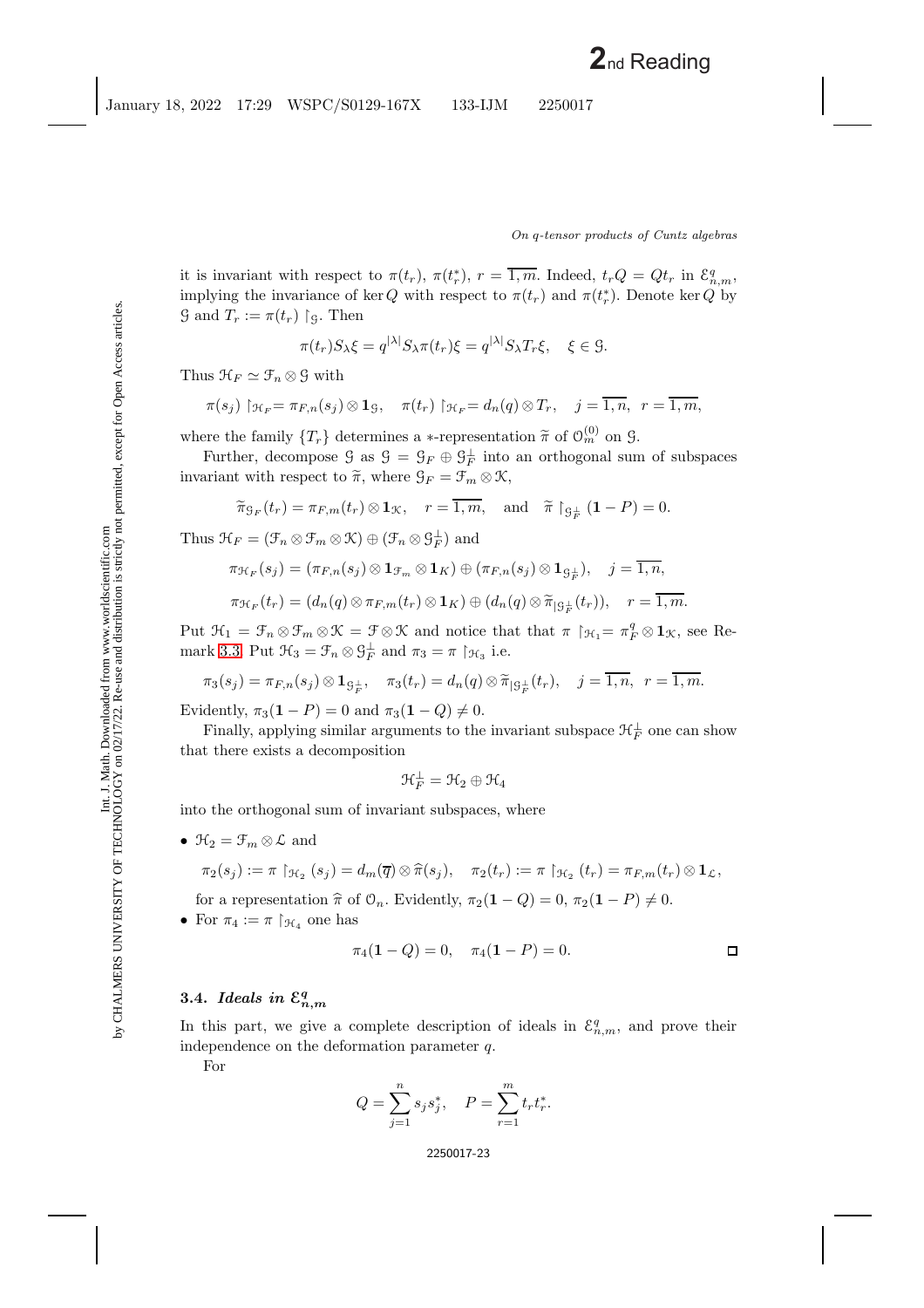we consider two-sided ideals,  $\mathcal{M}_q$  generated by  $1 - P$  and  $1 - Q$ ,  $\mathcal{I}_1^q$  generated by 1 − Q,  $\mathcal{I}_2^q$  generated by  $\mathbf{1} - P$ , and  $\mathcal{I}_q$  generated by  $(\mathbf{1} - Q)(\mathbf{1} - P)$ . Evidently,

$$
\mathcal{I}_q = \mathcal{I}_1^q \cap \mathcal{I}_2^q = \mathcal{I}_1^q \cdot \mathcal{I}_2^q.
$$

In what follows, we will show that any ideal in  $\mathcal{E}_{n,m}^q$  coincides with the one listed above.

To clarify the structure of  $\mathcal{I}_1^q$ ,  $\mathcal{I}_2^q$  and  $\mathcal{I}_q$ , we use the construction of twisted tensor product of a certain  $C^*$ -algebra with the algebra of compact operators K, see [\[54\]](#page-46-6). We give a brief review of the construction, adapted to our situation.

Recall that the  $C^*$ -algebra K can be considered as a universal  $C^*$ -algebra generated by a closed linear span of elements  $e_{\mu\nu}$ ,  $\mu, \nu \in \Lambda_n$  subject to the relations

$$
e_{\mu_1\nu_1}e_{\mu_2\nu_2}=\delta_{\mu_2\nu_1}e_{\mu_1\nu_2},\quad e^*_{\mu_1\nu_1}=e_{\nu_1\mu_1},\quad \nu_i,\mu_i\in\Lambda_n,
$$

here  $e_{\emptyset} := e_{\emptyset \emptyset}$  is a minimal projection.

**Definition 3.3.** Let  $A$  be a  $C^*$ -algebra,

$$
\alpha = \{ \alpha_{\mu}, \ \mu \in \Lambda_n \} \subset \text{Aut}(\mathcal{A}), \quad \text{where } \alpha_{\emptyset} = \text{id}_{\mathcal{A}},
$$

and  $e_{\mu\nu}$ ,  $\mu, \nu \in \Lambda_n$  be the generators of K specified above. Construct the universal  $C^*$ -algebra

$$
\langle \mathcal{A}, \mathbb{K} \rangle_{\alpha} = C^*(a \in \mathcal{A}, e_{\mu\nu} \in \mathbb{K} \, | \, a e_{\mu\nu} = e_{\mu\nu} \alpha_{\nu}^{-1}(\alpha_{\mu}(a)).
$$

We define  $A \otimes_{\alpha} \mathbb{K}$  as a subalgebra of  $\langle A, \mathbb{K} \rangle_{\alpha}$  generated by  $ax, a \in \mathcal{A} \subset \langle A, \mathbb{K} \rangle_{\alpha}$ ,  $x \in \mathbb{K} \subset \langle A, \mathbb{K} \rangle_{\alpha}.$ 

Notice that  $\langle A, \mathbb{K} \rangle_{\alpha}$  exists for any C<sup>\*</sup>-algebra A and family  $\alpha \subset \text{Aut}(\mathcal{A}),$  see [\[54\]](#page-46-6).

**Remark 3.4.** (1) Let  $x_{\mu} = e_{\mu\emptyset}$ . Then  $ax_{\mu} = x_{\mu}\alpha_{\mu}(a)$ ,  $ax_{\mu}^{*} = x_{\mu}^{*}\alpha_{\mu}^{-1}(a)$ ,  $a \in \mathcal{A}$ , compare with [\[54\]](#page-46-6).

(2) For any  $a \in \mathcal{A}$  one has  $e_{\mu\nu}a = \alpha_{\mu}^{-1}(\alpha_{\nu}(a))e_{\mu\nu}$  implying that

$$
(ae_{\mu\nu})^* = \alpha_\mu^{-1}(\alpha_\nu(a))e_{\nu\mu}.
$$

(3) For any  $a_1, a_2 \in \mathcal{A}$  one has  $(a_1e_{\mu_1\nu_1})(a_2e_{\mu_2\nu_2}) = \delta_{\nu_1\mu_2}a_1\alpha_{\mu_1}^{-1}(\alpha_{\mu_2}(a_2))e_{\mu_1\nu_2}$ .

**Proposition 3.8 ([\[54\]](#page-46-6)).** *Let* A *be a* C<sup>∗</sup>*-algebra and*

$$
\alpha = \{ \alpha_{\mu}, \ \mu \in \Lambda_n \} \subset \text{Aut}(\mathcal{A}) \quad \text{with } \alpha_{\emptyset} = \text{id}_{\mathcal{A}}.
$$

*Then the correspondence*

 $ae_{\mu\nu} \mapsto \alpha_{\mu}(a) \otimes e_{\mu\nu}, \quad a \in \mathcal{A}, \ \mu, \nu \in \Lambda_n$ 

*extends by linearity and continuity to an isomorphism*

 $\Delta_{\alpha} : \mathcal{A} \otimes_{\alpha} \mathbb{K} \to \mathcal{A} \otimes \mathbb{K},$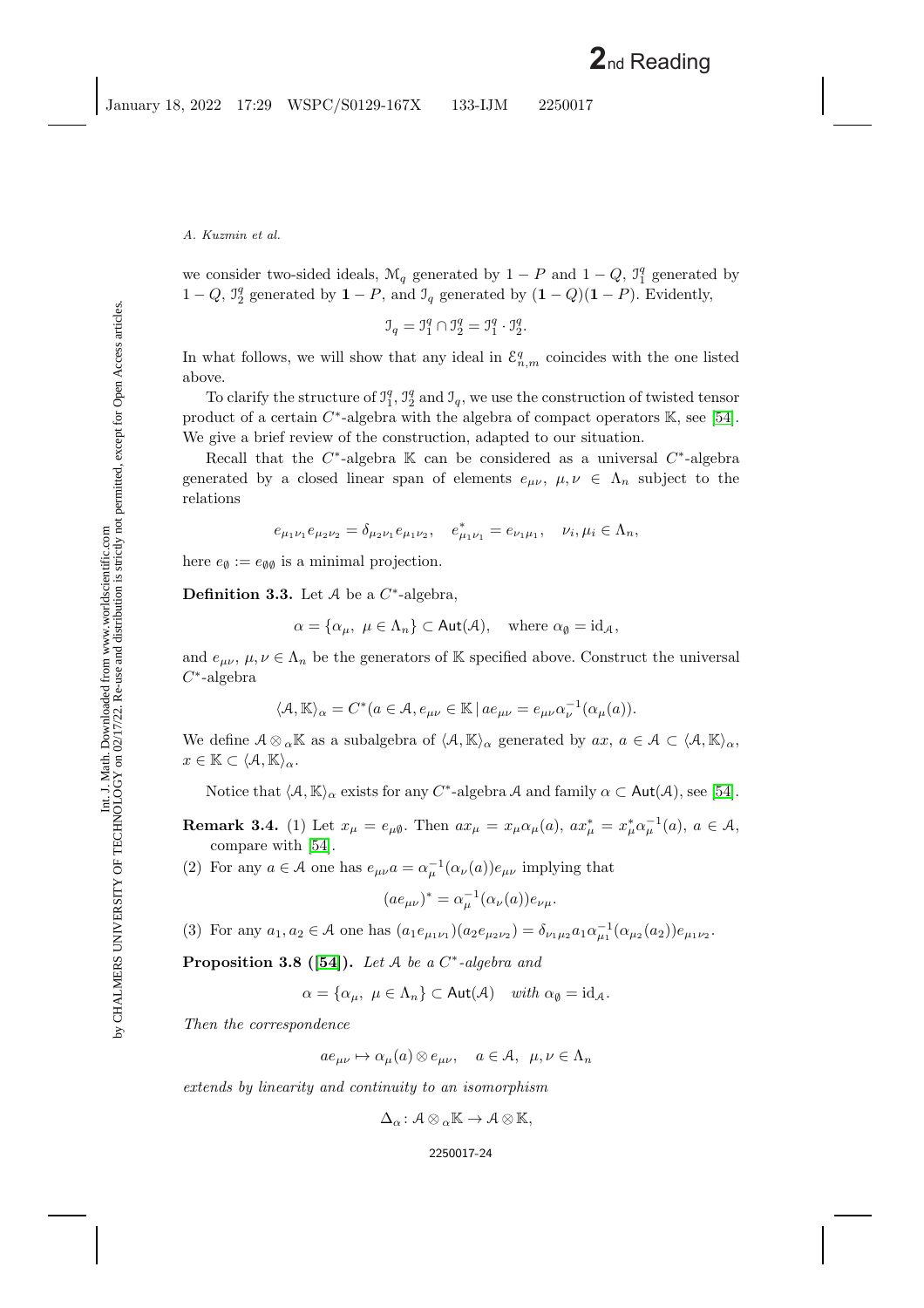*where*  $\Delta_{\alpha}^{-1}$  *is constructed via the correspondence* 

$$
a \otimes e_{\mu\nu} \mapsto \alpha_{\mu}^{-1}(a)e_{\mu\nu}, \quad a \in \mathcal{A}, \ \mu, \nu \in \Lambda_n.
$$

**Remark 3.5.** For  $x_{\mu} = e_{\mu\emptyset}$ ,  $\mu \in \Lambda_n$  one has, see [\[54\]](#page-46-6),

$$
\Delta_{\alpha}(ax_{\mu}) = \alpha_{\mu}(a) \otimes x_{\mu}, \quad \Delta_{\alpha}(ax_{\mu}^{*}) = a \otimes x_{\mu}^{*}.
$$

The following functorial property of  $\otimes_{\alpha} \mathbb{K}$  can be derived easily. Consider

$$
\alpha = (\alpha_{\mu})_{\mu \in \Lambda_n} \subset \text{Aut}(\mathcal{A}), \quad \beta = (\beta_{\mu})_{\mu \in \Lambda_n} \subset \text{Aut}(\mathcal{B}).
$$

Suppose  $\varphi : A \to B$  is equivariant, i.e.  $\varphi(\alpha_\mu(a)) = \beta_\mu(\varphi(a))$  for any  $a \in A$  and  $\mu \in \Lambda_n$ . Then one can define the homomorphism

$$
\varphi \otimes_{\alpha}^{\beta} : A \otimes_{\alpha} \mathbb{K} \to B \otimes_{\beta} \mathbb{K}, \quad \varphi \otimes_{\alpha}^{\beta} (ak) = \varphi(a)k, \quad a \in \mathcal{A}, \quad k \in \mathbb{K},
$$

making the following diagram commutative:

<span id="page-25-0"></span>
$$
\mathcal{A} \otimes_{\alpha} \mathbb{K} \xrightarrow{\varphi \otimes \stackrel{\beta}{\alpha}} \mathcal{B} \otimes_{\beta} \mathbb{K}
$$
\n
$$
\downarrow \Delta_{\alpha} \qquad \downarrow \Delta_{\beta}
$$
\n
$$
\mathcal{A} \otimes \mathbb{K} \xrightarrow{\varphi \otimes id_{\mathbb{K}}} \mathcal{B} \otimes \mathbb{K}
$$
\n(3.7)

Namely, it is easy to verify that

$$
(\Delta_{\beta}^{-1}\circ(\varphi\otimes id_{\mathbb{K}})\circ\Delta_{\alpha})(ae_{\mu\nu})=\varphi(a)e_{\mu\nu}=\varphi\otimes_{\alpha}^{\beta}(ae_{\mu\nu}),\quad a\in A,\ \mu,\nu\in\Lambda_n.
$$

An important consequence of the commutativity of the diagram above is exactness of the functor ⊗  $_{\alpha}$ K. Let

$$
\beta = (\beta_{\mu})_{\mu \in \Lambda_n} \subset \text{Aut}(\mathfrak{B}), \quad \alpha = (\alpha_{\mu})_{\mu \in \Lambda_n} \subset \text{Aut}(\mathcal{A}), \quad \gamma = (\gamma_{\mu})_{\mu \in \Lambda_n} \subset \text{Aut}(\mathfrak{C})
$$

and consider a short exact sequence

$$
0 \longrightarrow \mathcal{B} \xrightarrow{\varphi_1} \mathcal{A} \xrightarrow{\varphi_2} \mathcal{C} \longrightarrow 0,
$$

where  $\varphi_1$ ,  $\varphi_2$  are equivariant homomorphisms. Then one has the following short exact sequence:

$$
0\longrightarrow\mathcal{B}\otimes_\beta\mathbb{K}\xrightarrow{\varphi_1\otimes\underset{\beta}{\alpha}}\mathcal{A}\otimes_\alpha\mathbb{K}\xrightarrow{\varphi_2\otimes\underset{\alpha}{\gamma}}\mathbb{C}\otimes_\gamma\mathbb{K}\longrightarrow0.
$$

Now, we are ready to study the structure of the ideals  $\mathcal{I}_1^q, \mathcal{I}_2^q, \mathcal{I}_q \subset \mathcal{E}_{n,m}^q$ . We start with  $J_1^q$ . Notice that

$$
\mathcal{I}_1^q = c.l.s.\{t_{\mu_2}t_{\nu_2}^*s_{\mu_1}(1-Q)s_{\nu_1}^*,\ \mu_1,\nu_1\in\Lambda_n,\ \mu_2,\nu_2\in\Lambda_m\}.
$$

Put  $E_{\mu_1\nu_1} = s_{\mu_1}(1-Q)s_{\nu_1}^*$ ,  $\mu_1, \nu_1 \in \Lambda_n$ . Then  $E_{\mu_1\nu_1}$  satisfy the relations for matrix units generating K. Moreover, c.l.s.  $\{E_{\mu\nu}, \mu,\nu \in \Lambda_n\}$  is an ideal in  $\mathcal{O}_n^{(0)}$  isomorphic to K.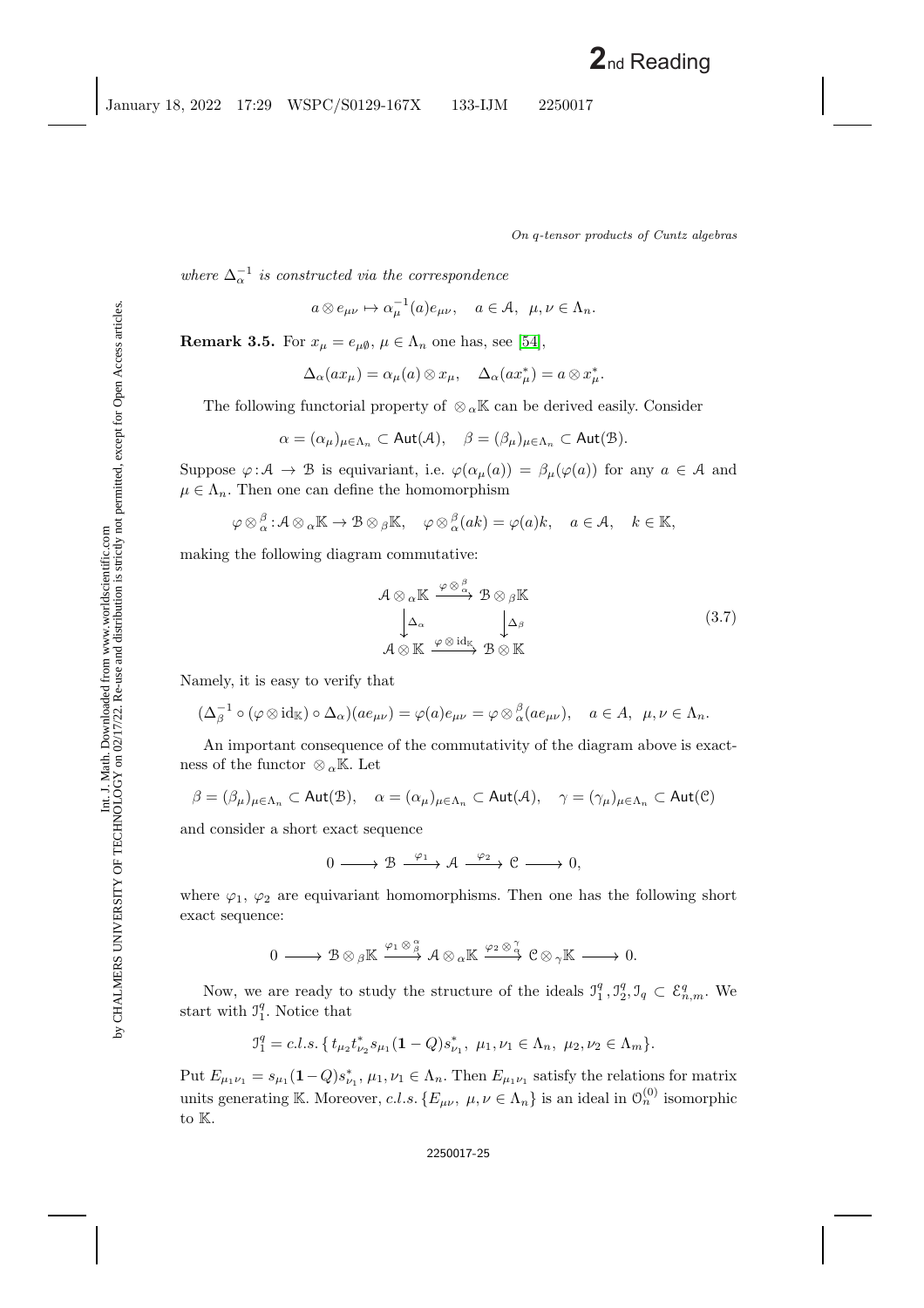Consider the family  $\alpha^q = (\alpha_\mu)_{\mu \in \Lambda_n} \subset \text{Aut}(\mathcal{O}_m^{(0)})$  defined as

$$
\alpha_{\mu}(t_r) = q^{|\mu|} t_r, \quad \alpha_{\mu}(t_r^*) = q^{-|\mu|} t_r^*, \quad \mu \in \Lambda_n, \ \ r = \overline{1, m}.
$$

<span id="page-26-0"></span>**Proposition 3.9.** *The correspondence*  $ae_{\mu\nu} \mapsto aE_{\mu\nu}$ ,  $a \in \mathcal{O}_m^{(0)}$ ,  $\mu, \nu \in \Lambda_n$ , extends *to an isomorphism*

$$
\Delta_{q,1}\colon \mathcal{O}_{m}^{(0)}\otimes{}_{\alpha^{q}}\mathbb{K}\to \mathfrak{I}_{1}^{q}.
$$

**Proof.** We note that for any  $\mu_1, \nu_1 \in \Lambda_n$  and  $\mu_2, \nu_2 \in \Lambda_m$  one has

$$
t_{\mu_2}t_{\nu_2}^*E_{\mu_1\nu_1} = q^{(|\nu_1|-|\mu_1|)(|\mu_2|-|\nu_2|)}E_{\mu_1\nu_1}t_{\mu_2}t_{\nu_2}^* = E_{\mu_1\nu_1}\alpha_{\nu_1}^{-1}(\alpha_{\mu_1}(t_{\mu_2}t_{\nu_2}^*)).
$$

Thus, due to the universal property of  $\langle \mathcal{O}_m^{(0)}, \mathbb{K} \rangle_{\alpha^q}$ , the correspondence

 $ae_{\mu\nu} \mapsto aE_{\mu\nu}$ 

determines a surjective homomorphism  $\Delta_{q,1} : \mathcal{O}_m^{(0)} \otimes_{\alpha^q} \mathbb{K} \to \mathcal{I}_1^q$ .

It remains to show that  $\Delta_{q,1}$  is injective. Since the Fock representation of  $\mathcal{E}_{n,m}^q$ is faithful, we can identify  $\mathcal{I}_1^q$  with  $\pi_F^q(\mathcal{I}_1^q)$ . It will be convenient for us to use the following form of the Fock representation, see Remark [3.3:](#page-21-0)

$$
\pi_F^q(s_j) = \pi_{F,n}(s_j) \otimes \mathbf{1}_{\mathcal{F}_m} := S_j \otimes \mathbf{1}_{\mathcal{F}_m}, \ j = \overline{1, n},
$$
  

$$
\pi_F^q(t_r) = d_n(q) \otimes \pi_{F,m}(t_r) := d_n(q) \otimes T_r, \ r = \overline{1, m}.
$$

In particular, for any  $\mu_1, \nu_1 \in \Lambda_n$ ,  $\mu_2, \nu_2 \in \Lambda_m$ 

$$
\pi_F^q(t_{\mu_2}t_{\nu_2}^*E_{\mu_1\nu_1})=d_n(q^{|\mu_2|-|\nu_2|})S_{\mu_1}(\mathbf{1}-Q)S_{\nu_1}\otimes T_{\mu_2}T_{\nu_2}^*.
$$

Consider  $\Delta_{q,1} \circ \Delta_{\alpha^q}^{-1} : \mathcal{O}_m^{(0)} \otimes \mathbb{K} \to \pi_F^q(\mathcal{I}_1^q)$ . We intend to show that

 $\Delta_{q,1}\circ \Delta_{\alpha^q}^{-1}=\pi^1_F,$ 

where  $\pi_F^1$  is the restriction of the Fock representation of  $\mathcal{O}_n^{(0)} \otimes \mathcal{O}_m^{(0)}$  to  $\mathbb{K} \otimes \mathcal{O}_m^{(0)}$ , and K is generated by  $E_{\mu\nu}$  specified above. Notice that the family

$$
\{t_{\mu_2}t_{\nu_2}^*\otimes E_{\mu_1\nu_1},\ \mu_1,\nu_1\in\Lambda_n,\ \mu_2,\nu_2\in\Lambda_m\}
$$

generates  $\mathcal{O}_m^{(0)} \otimes \mathbb{K}$ . Then

$$
\Delta_{\alpha}^{-1}(t_{\mu_2}t_{\nu_2}^* \otimes E_{\mu_1\nu_1}) = \alpha_{\mu_1}^{-1}(t_{\mu_2}t_{\nu_2}^*)e_{\mu_1\nu_1} = q^{-|\mu_1|(|\mu_2|-|\nu_2|)}t_{\mu_2}t_{\nu_2}^* e_{\mu_1\nu_1},
$$

and

$$
\Delta_{q,1} \circ \Delta_{\alpha}^{-1} (t_{\mu_2} t_{\nu_2}^* \otimes E_{\mu_1 \nu_1})
$$
  
\n
$$
= q^{-|\mu_1|(|\mu_2| - |\nu_2|)} \pi_F^q (t_{\mu_2} t_{\nu_2}^* E_{\mu_1 \nu_1})
$$
  
\n
$$
= q^{-|\mu_1|(|\mu_2| - |\nu_2|)} d_n (q^{|\mu_2| - |\nu_2|}) S_{\mu_1} (1 - Q) S_{\nu_1}^* \otimes T_{\mu_2} T_{\nu_2}^*
$$
  
\n
$$
= q^{-|\mu_1|(|\mu_2| - |\nu_2|)} q^{|\mu_1|(|\mu_2| - |\nu_2|)} S_{\mu_1} d_n (q^{|\mu_2| - |\nu_2|}) (1 - Q) S_{\nu_1}^* \otimes T_{\mu_2} T_{\nu_2}^*
$$
  
\n
$$
= S_{\mu_1} (1 - Q) S_{\nu_1}^* \otimes T_{\mu_2} T_{\nu_2}^* = \pi_F^1 (E_{\mu_1 \nu_1} \otimes t_{\mu_2} t_{\nu_2}^*),
$$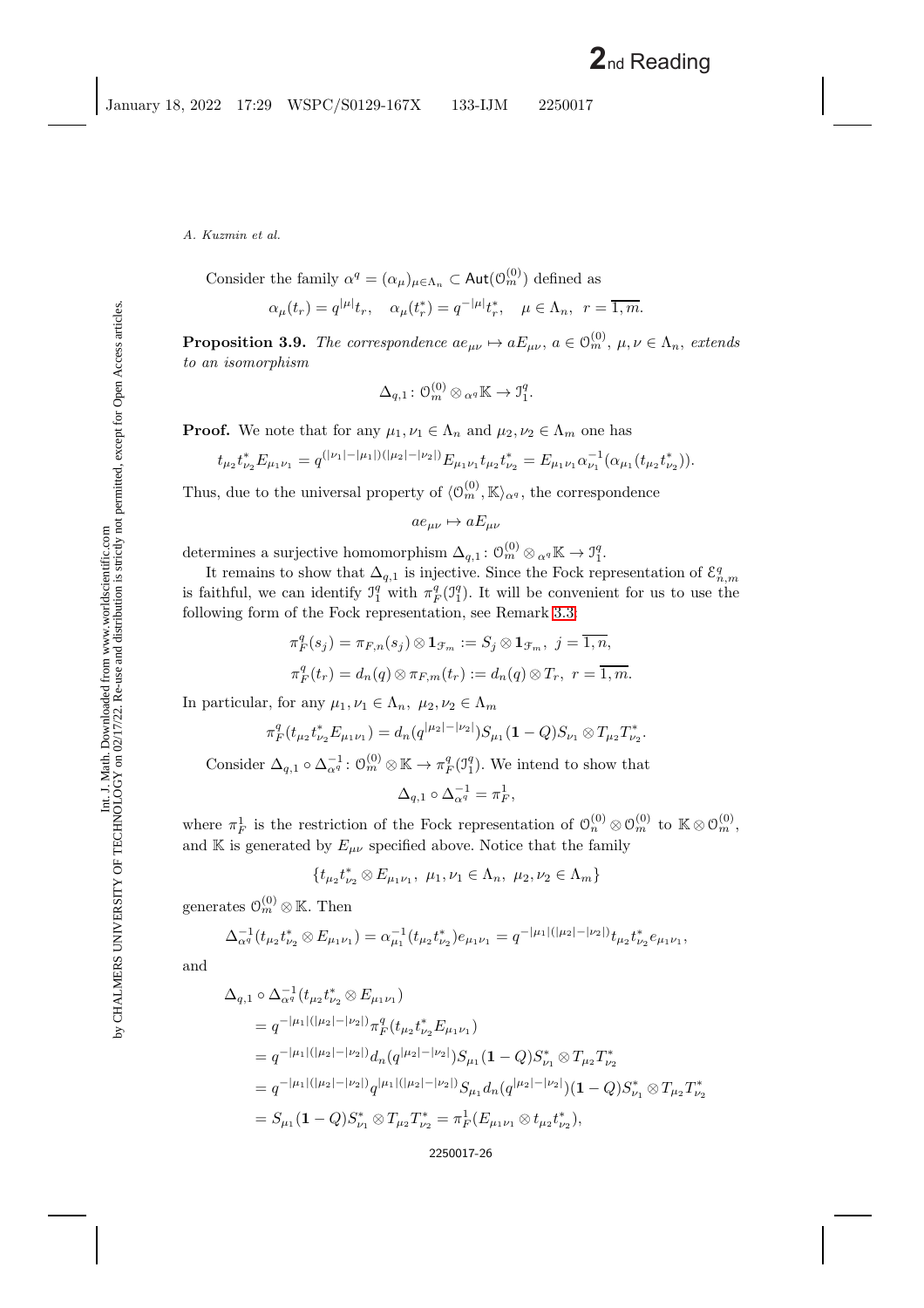where we used relations  $d_n(\lambda)S_j = \lambda S_j d_n(\lambda)$ ,  $j = \overline{1,n}$ ,  $\lambda \in \mathbb{C}$ , and the obvious fact that

$$
d_n(\lambda)(1-Q) = 1-Q.
$$

To complete the proof we recall that  $\pi_F^1$  is a faithful representation of  $\mathcal{O}_n^{(0)} \otimes \mathcal{O}_m^{(0)}$ , so its restriction to  $\mathbb{K} \otimes \mathcal{O}_m^{(0)}$  is also faithful, implying the injectivity of  $\Delta_q$ .  $\Box$ 

**Remark 3.6.** Note that any T-action on the C∗-algebra of compact operators is inner. Hence, [\[41,](#page-45-16) Corollary 5.16 and Example 5.17] imply that any twisted tensor product with the compact operators is isomorphic to the usual tensor product. This gives a short proof of the above proposition, though without an explicit formula for the isomorphism.

<span id="page-27-0"></span>**Remark 3.7.** Evidently,  $\mathcal{I}_q$  is a closed linear span of the family

$$
\{t_{\mu_2}(1-P)t_{\nu_2}^*s_{\mu_1}(1-Q)s_{\nu_1}^*, \ \mu_1,\nu_1\in\Lambda_n, \ \mu_2,\nu_2\in\Lambda_m\}\subset\mathfrak{I}^q_1.
$$

Moreover,  $c.l.s.\{t_{\mu_2}(1-P)t_{\nu_2}^*, \mu_2, \nu_2 \in \Lambda_m\} = \mathbb{K} \subset \mathcal{O}_m^{(0)}$ . It is easy to see that

$$
\alpha_{\mu}(t_{\mu_2}(1-P)t_{\nu_2}^*)=q^{|\mu|(|\mu_2|-|\nu_2|)}t_{\mu_2}(1-P)t_{\nu_2}^*,
$$

so every  $\alpha_{\mu} \in \alpha^{q}$  can be regarded as an element of Aut(K).

A moment reflection and Proposition [3.9](#page-26-0) give the following corollary:

**Proposition 3.10.** *Restriction of*  $\Delta_{q,1}$  *to*  $\mathbb{K} \otimes_{\alpha^q} \mathbb{K} \subset \mathcal{O}_m^{(0)} \otimes_{\alpha^q} \mathbb{K}$  gives an isomor*phism*

$$
\Delta_{q,1} \colon \mathbb{K} \otimes_{\alpha^q} \mathbb{K} \to \mathcal{I}_q.
$$

To deal with  $\mathcal{I}_2^q$ , we consider the family  $\beta^q = \{\beta_\mu, \ \mu \in \Lambda_m\} \subset \text{Aut}(\mathcal{O}_n^{(0)})$  defined as

$$
\beta_{\mu}(s_j) = q^{-|\mu|} s_j, \quad \beta_{\mu}(s_j^*) = q^{|\mu|} s_j^*, \quad j = \overline{1, n}.
$$

**Proposition 3.11.** One has an isomorphism  $\Delta_{q,2} : \mathcal{O}_n^{(0)} \otimes_{\beta^q} \mathbb{K} \to \mathcal{I}_2^q$ .

Obviously,  $\Delta_{q,2}$  induces the isomorphism  $\mathbb{K} \otimes_{\beta q} \mathbb{K} \simeq \mathcal{I}_q$ , where the first term is an ideal in  $\mathcal{O}_n^{(0)}$  and the second in  $\mathcal{O}_m^{(0)}$ , respectively.

Write

$$
\varepsilon_n \colon \mathbb{K} \to \mathcal{O}_n^{(0)}, \quad \varepsilon_m \colon \mathbb{K} \to \mathcal{O}_m^{(0)},
$$

for the canonical embeddings and

$$
q_n: \mathcal{O}_n^{(0)} \to \mathcal{O}_n, \quad q_m: \mathcal{O}_m^{(0)} \to \mathcal{O}_m,
$$

for the quotient maps. Let also

$$
\varepsilon_{q,j} \colon \mathcal{I}_q \to \mathcal{I}_j^q, \quad j = 1, 2,
$$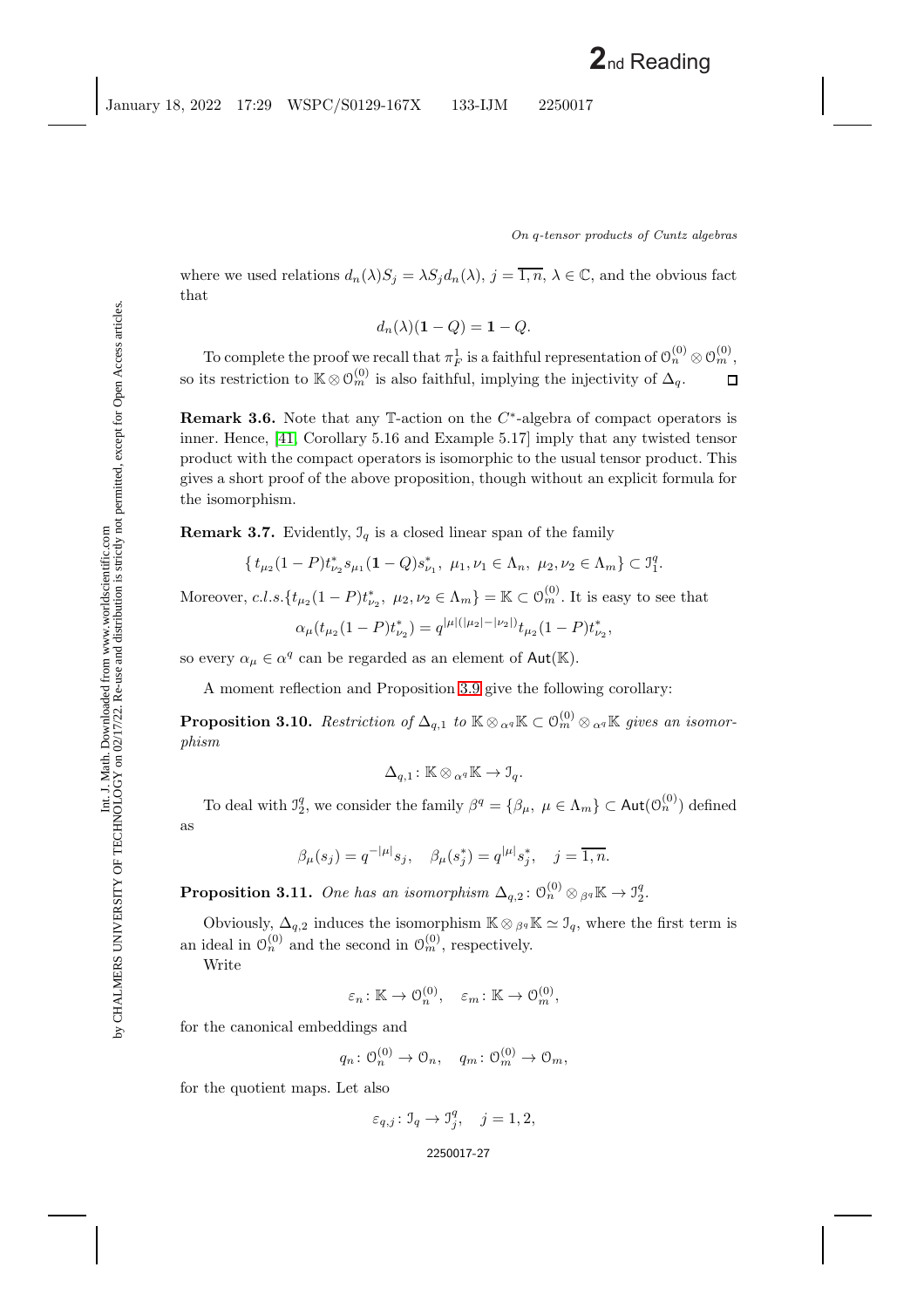be the embeddings and

$$
\pi_{q,j} : \mathcal{I}_j^q \to \mathcal{I}_j^q / \mathcal{I}_q, \quad j = 1, 2,
$$

the quotient maps. Notice also that the families  $\alpha^q \subset \text{Aut}(\mathcal{O}_m^{(0)})$ ,  $\beta^q \subset \text{Aut}(\mathcal{O}_n^{(0)})$ determine families of automorphisms of  $\mathcal{O}_m$  and  $\mathcal{O}_n$ , respectively, also denoted by  $\alpha^q$  and  $\beta^q$ .

<span id="page-28-1"></span>**Theorem 3.5.** *One has the following isomorphism of extensions*:

$$
\begin{array}{ccc}\n0 & \longrightarrow & \mathfrak{I}_{q} \xrightarrow{\varepsilon_{q,1}} & \mathfrak{I}_{1}^{q} \xrightarrow{\pi_{q,1}} & \mathfrak{I}_{1}^{q} / \mathfrak{I}_{q} \longrightarrow 0 \\
& \downarrow & \Delta_{\alpha^{q}} \circ \Delta_{q,1}^{-1} & \downarrow & \Delta_{\alpha^{q}} \circ \Delta_{q,1}^{-1} & \downarrow & \simeq \\
0 & \longrightarrow & \mathbb{K} \otimes \mathbb{K} \xrightarrow{\varepsilon_{m} \otimes id_{\mathbb{K}}} \mathcal{O}_{m}^{0} \otimes \mathbb{K} \xrightarrow{q_{m} \otimes id_{\mathbb{K}}} \mathcal{O}_{m} \otimes \mathbb{K} \longrightarrow 0\n\end{array}
$$

*and*

$$
\begin{array}{ccc}\n0 & \xrightarrow{\qquad \qquad } \mathfrak{I}_{q} \xrightarrow{\qquad \qquad } \mathfrak{I}_{2}^{q} \xrightarrow{\qquad \qquad } \mathfrak{I}_{2}^{q} / \mathfrak{I}_{q} \xrightarrow{\qquad} 0 \\
& \downarrow^{\Delta_{\beta q} \circ \Delta_{q,2}^{-1}} & \downarrow^{\Delta_{\beta q} \circ \Delta_{q,2}^{-1}} & \downarrow^{\simeq} \\
0 & \xrightarrow{\qquad \qquad } \mathbb{K} \otimes \mathbb{K} \xrightarrow{\varepsilon_{n} \otimes id_{\mathbb{K}}} \mathfrak{O}_{n}^{0} \otimes \mathbb{K} \xrightarrow{q_{n} \otimes id_{\mathbb{K}}} \mathfrak{O}_{n} \otimes \mathbb{K} \xrightarrow{\qquad \qquad } 0\n\end{array}
$$

**Proof.** Indeed, each row in diagram [\(3.8\)](#page-28-0) below is exact and every non-dashed vertical arrow is an isomorphism. The bottom left and bottom right squares are commutative due to [\(3.7\)](#page-25-0). The top left square is commutative due to the arguments in the proof of Proposition [3.9](#page-26-0) combined with Remark [3.7.](#page-27-0) Hence there exists a unique isomorphism

$$
\Phi_{q,1} : \mathfrak{I}_1^q / \mathfrak{I}_q \to \mathcal{O}_m \otimes_{\alpha^q} \mathbb{K},
$$

making the diagram [\(3.8\)](#page-28-0) commutative

<span id="page-28-0"></span>
$$
\begin{array}{ccccccccc}\n0 & \longrightarrow & \mathcal{I}_q & \xrightarrow{\varepsilon_{q,1}} & & \mathcal{I}_1^q & \xrightarrow{\pi_{q,1}} & & \mathcal{I}_1^q & \mathcal{I}_q & \longrightarrow & 0 \\
& & & & & & & & & \\
\downarrow & & & & & & & & & \\
0 & \longrightarrow & \mathbb{K} \otimes_{\alpha^q} \mathbb{K} \xrightarrow{\varepsilon_m \otimes_{\alpha^q} \otimes_{\alpha^q}} & \mathcal{O}_m^0 \otimes_{\alpha^q} \mathbb{K} \xrightarrow{q_m \otimes_{\alpha^q} \otimes_{\alpha^q}} & \mathcal{O}_m \otimes_{\alpha^q} \mathbb{K} \longrightarrow & 0 \\
& & & & & & & \\
0 & \longrightarrow & \mathbb{K} \otimes_{\alpha^q} \mathbb{K} \xrightarrow{\varepsilon_m \otimes \mathrm{id}_{\mathbb{K}}} & \mathcal{O}_m \otimes_{\alpha^q} \mathbb{K} \xrightarrow{q_m \otimes \mathrm{id}_{\mathbb{K}}} & \mathcal{O}_m \otimes \mathbb{K} \longrightarrow & 0 \\
& & & & & & \\
0 & \longrightarrow & \mathbb{K} \otimes \mathbb{K} \xrightarrow{\varepsilon_m \otimes \mathrm{id}_{\mathbb{K}}} & \mathcal{O}_m \otimes \mathbb{K} \xrightarrow{q_m \otimes \mathrm{id}_{\mathbb{K}}} & \mathcal{O}_m \otimes \mathbb{K} \longrightarrow & 0\n\end{array} \tag{3.8}
$$

The proof for  $\mathcal{I}_2^q$  is similar.

<span id="page-28-2"></span>The following lemma follows from the fact that  $\mathcal{M}_q = \mathcal{I}_1^q + \mathcal{I}_2^q$ .

**Lemma 3.1.**

$$
\mathcal{M}_q/\mathcal{I}_q\simeq \mathcal{I}_1^q/\mathcal{I}_q\oplus \mathcal{I}_2^q/\mathcal{I}_q\simeq \mathcal{O}_m\otimes \mathbb{K}\oplus \mathcal{O}_n\otimes \mathbb{K}.
$$

### 2250017-28

 $\Box$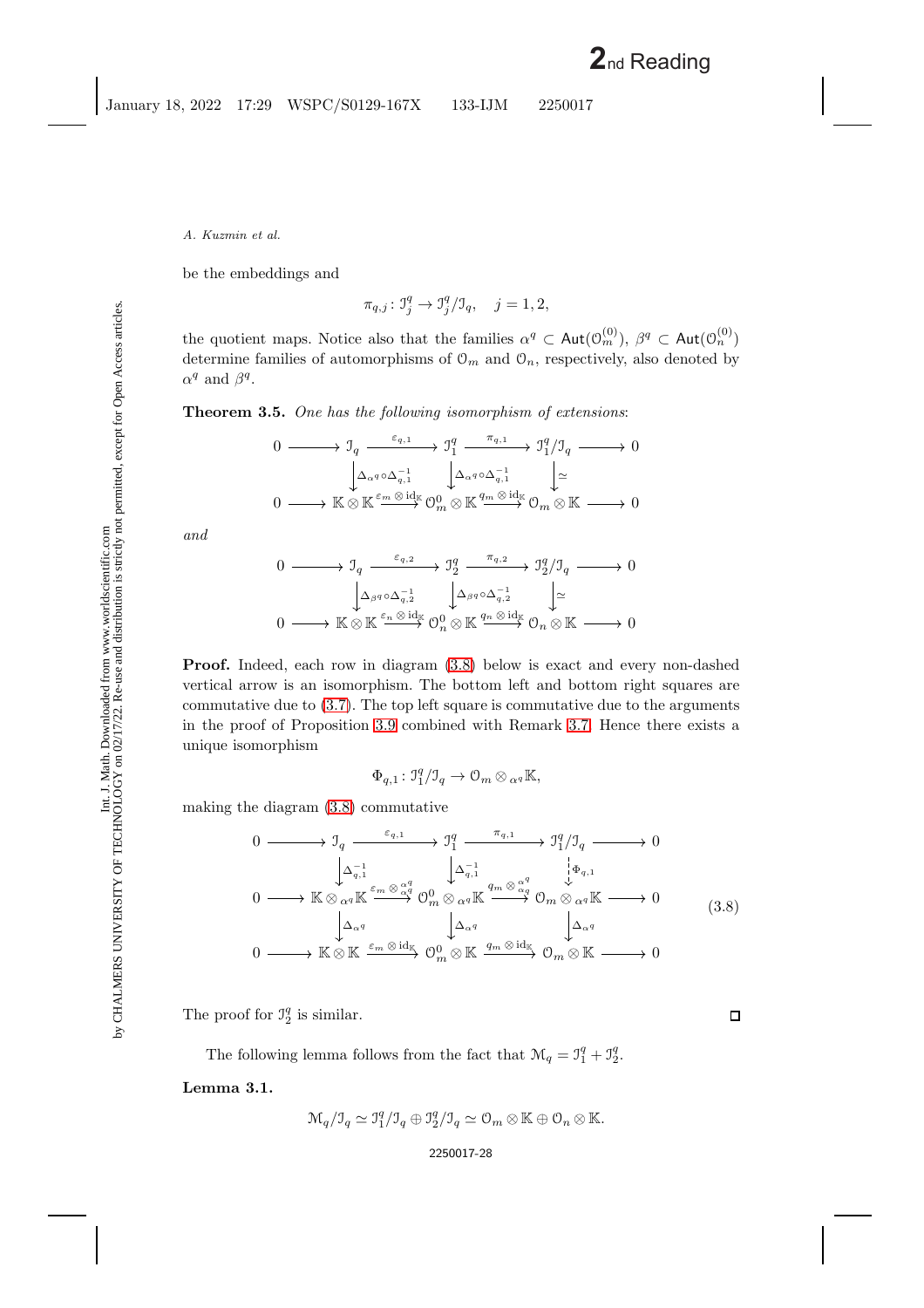Theorem [3.5](#page-28-1) implies that  $\mathcal{I}_q$ ,  $\mathcal{I}_1^q$ ,  $\mathcal{I}_2^q$  are stable C<sup>∗</sup>-algebras. It follows from [\[50,](#page-46-12) Proposition 6.12], that an extension of a stable  $C^*$ -algebra by K is also stable. Thus, Lemma [3.1](#page-28-2) implies immediately the following important corollary.

**Corollary 3.2.** *For any*  $q \in \mathbb{C}$ ,  $|q| = 1$ , *the*  $C^*$ -*algebra*  $\mathcal{M}_q$  *is stable.* 

Denote the Calkin algebra by Q. Recall that for  $C^*$ -algebras A and B the isomorphism

$$
\mathsf{Ext}(\mathcal{A}\oplus\mathcal{B},\mathbb{K})\simeq\mathsf{Ext}(\mathcal{A},\mathbb{K})\oplus\mathsf{Ext}(\mathcal{B},\mathbb{K})
$$

is given as follows. Let

$$
\iota_1: \mathcal{A} \to \mathcal{A} \oplus \mathcal{B}, \quad \iota_1(a) = (a, 0), \quad \iota_2: \mathcal{B} \to \mathcal{A} \oplus \mathcal{B}, \quad \iota_2(b) = (0, b).
$$

For a Busby invariant  $\tau : \mathcal{A} \oplus \mathcal{B} \to Q$  define

$$
\textsf{F} \colon \textsf{Ext}(\mathcal{A}\oplus\mathcal{B},\mathbb{K}) \to \textsf{Ext}(\mathcal{A},\mathbb{K})\oplus \textsf{Ext}(\mathcal{B},\mathbb{K}), \quad \textsf{F}(\tau) = (\tau \circ \iota_1, \tau \circ \iota_2).
$$

<span id="page-29-1"></span>It can be shown, see [\[24\]](#page-45-17), that F determines a group isomorphism.

**Remark 3.8.** Consider an extension

<span id="page-29-0"></span>
$$
0 \longrightarrow \mathcal{B} \longrightarrow \mathcal{E} \longrightarrow \mathcal{A} \longrightarrow 0. \tag{3.9}
$$

Let  $i: \mathcal{B} \to M(\mathcal{B})$  be the canonical embedding. Define  $\beta: \mathcal{E} \to M(\mathcal{B})$ , to be the unique map such that

 $\beta(e)i(b) = i(eb)$ , for every  $b \in \mathcal{B}$ ,  $e \in \mathcal{E}$ .

Then the Busby invariant  $\tau$  is the unique map which makes the diagram commute.



We will use both notations  $[\mathcal{E}]$  and  $[\tau]$  in order to denote the class of the extension  $(3.9)$  in  $Ext(\mathcal{A}, \mathcal{B})$ .

Let  $[\mathcal{M}_q] \in \text{Ext}(\mathfrak{I}_1^q/\mathfrak{I}_q \oplus \mathfrak{I}_2^q/\mathfrak{I}_q, \mathfrak{I}_q), [\mathfrak{I}_1^q] \in \text{Ext}(\mathfrak{I}_1^q/\mathfrak{I}_q, \mathfrak{I}_q), [\mathfrak{I}_2^q] \in \text{Ext}(\mathfrak{I}_2^q/\mathfrak{I}_q, \mathfrak{I}_q),$ respectively, be the classes of the following extensions:

$$
0 \to \mathcal{I}_q \to \mathcal{M}_q \to \mathcal{I}_1^q/\mathcal{I}_q \oplus \mathcal{I}_2^q/\mathcal{I}_q \to 0,
$$
  
\n
$$
0 \to \mathcal{I}_q \to \mathcal{I}_1^q \to \mathcal{I}_1^q/\mathcal{I}_q \to 0,
$$
  
\n
$$
0 \to \mathcal{I}_q \to \mathcal{I}_2^q \to \mathcal{I}_2^q/\mathcal{I}_q \to 0.
$$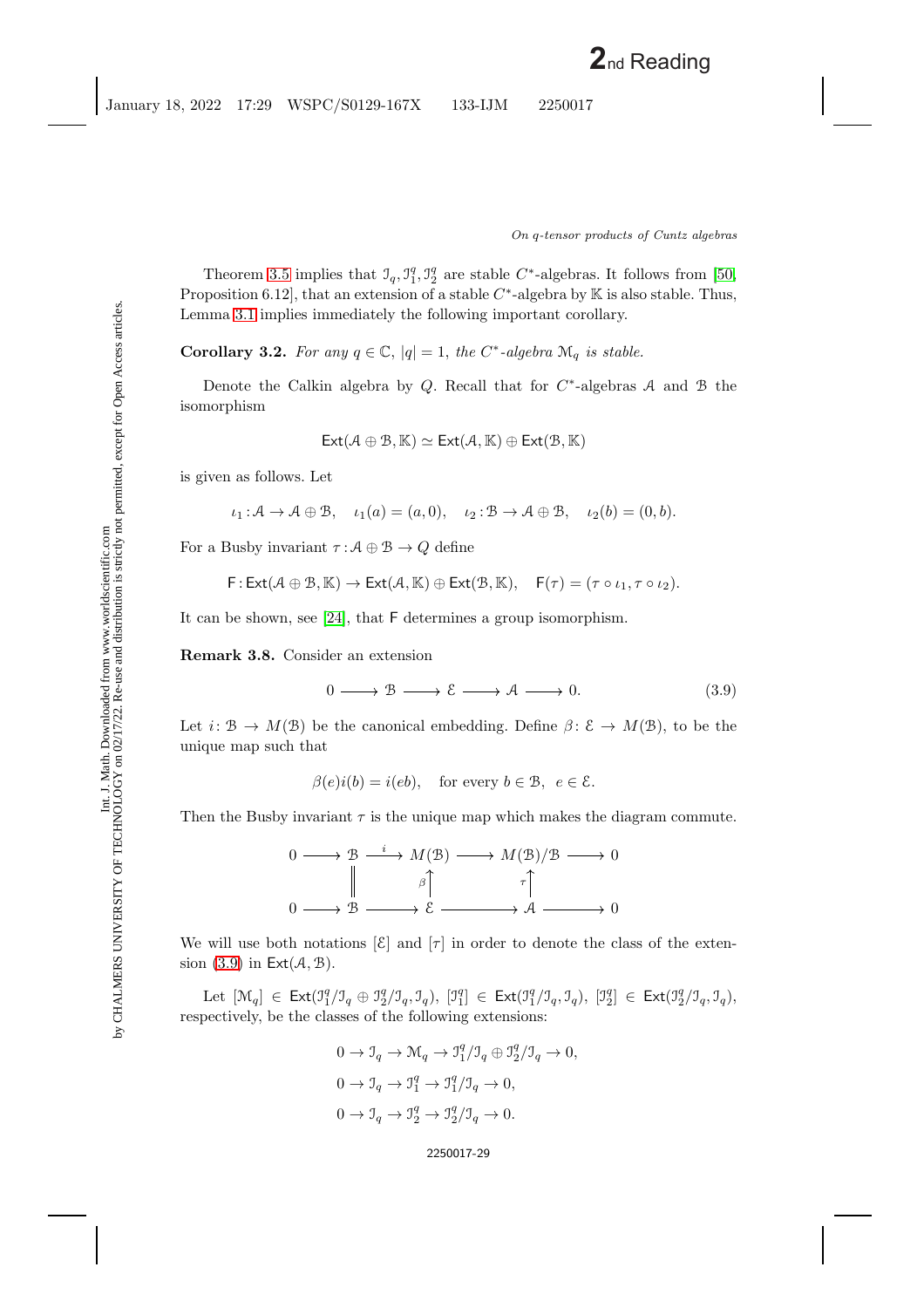## <span id="page-30-0"></span>**Lemma 3.2.**

$$
[\mathcal{M}_q] = ([\mathfrak{I}_1^q], [\mathfrak{I}_2^q]) \in \text{Ext}(\mathfrak{I}_1^q/\mathfrak{I}_q, \mathfrak{I}_q) \oplus \text{Ext}(\mathfrak{I}_2^q/\mathfrak{I}_q, \mathfrak{I}_q) \simeq \text{Ext}(\mathfrak{I}_1^q/\mathfrak{I}_q \oplus \mathfrak{I}_2^q/\mathfrak{I}_q, \mathfrak{I}_q).
$$

**Proof.** Consider the following morphism of extensions:



Here

$$
\beta_1 \colon \mathfrak{I}_1^q \to M(\mathfrak{I}_q), \quad \beta_2 \colon \mathcal{M}_q \to M(\mathfrak{I}_q),
$$

are homomorphisms introduced in Remark [3.8,](#page-29-1) the vertical arrow

 $j_1: \mathbb{J}_1^q \hookrightarrow \mathcal{M}_q$ 

is the inclusion, and the vertical arrow

$$
\iota_1: \mathfrak{I}_1^q/\mathfrak{I}_q \to \mathfrak{I}_1^q/\mathfrak{I}_q \oplus \mathfrak{I}_2^q/\mathfrak{I}_q
$$

has the form  $\iota_1(x)=(x, 0)$ .

Notice that for every  $b \in \mathcal{I}_q$  and  $x \in \mathcal{I}_1^q$  one has

$$
(\beta_2 \circ j_1)(x)i(b) = i(j_1(x)b) = i(xb) = \beta_1(x)i(b).
$$

By the uniqueness of  $\beta_1$ , we get  $\beta_2 \circ j_1 = \beta_1$ . Thus, the following diagram commutes:

$$
\begin{array}{ccc}\n\mathbf{\mathcal{I}}_{1}^{q} & \xrightarrow{\beta_{1}} & M(\mathbf{\mathcal{I}}_{q}) \\
\downarrow & & \parallel \\
\mathbf{\mathcal{M}}_{q} & \xrightarrow{\beta_{2}} & M(\mathbf{\mathcal{I}}_{q})\n\end{array}
$$

Further, Remark [3.8](#page-29-1) implies that for Busby invariants  $\tau_{\mathfrak{I}_1^q}$  and  $\tau_{\mathfrak{M}_q}$  the squares below are commutative

$$
M(\mathcal{I}_q) \longrightarrow M(\mathcal{I}_q)/\mathcal{I}_q \longrightarrow M(\mathcal{I}_q)/\mathcal{I}_q
$$
  
\n
$$
\beta_1 \uparrow \qquad \qquad \tau_{\mathcal{I}_q^q} \uparrow \qquad \qquad \beta_2 \uparrow \qquad \qquad \tau_{\mathcal{M}_q} \uparrow
$$
  
\n
$$
\mathcal{I}_1^q \longrightarrow \mathcal{I}_1^q/\mathcal{I}_q \longrightarrow \mathcal{I}_1^q/\mathcal{I}_q \longrightarrow \mathcal{I}_1^q/\mathcal{I}_q \oplus \mathcal{I}_2^q/\mathcal{I}_q
$$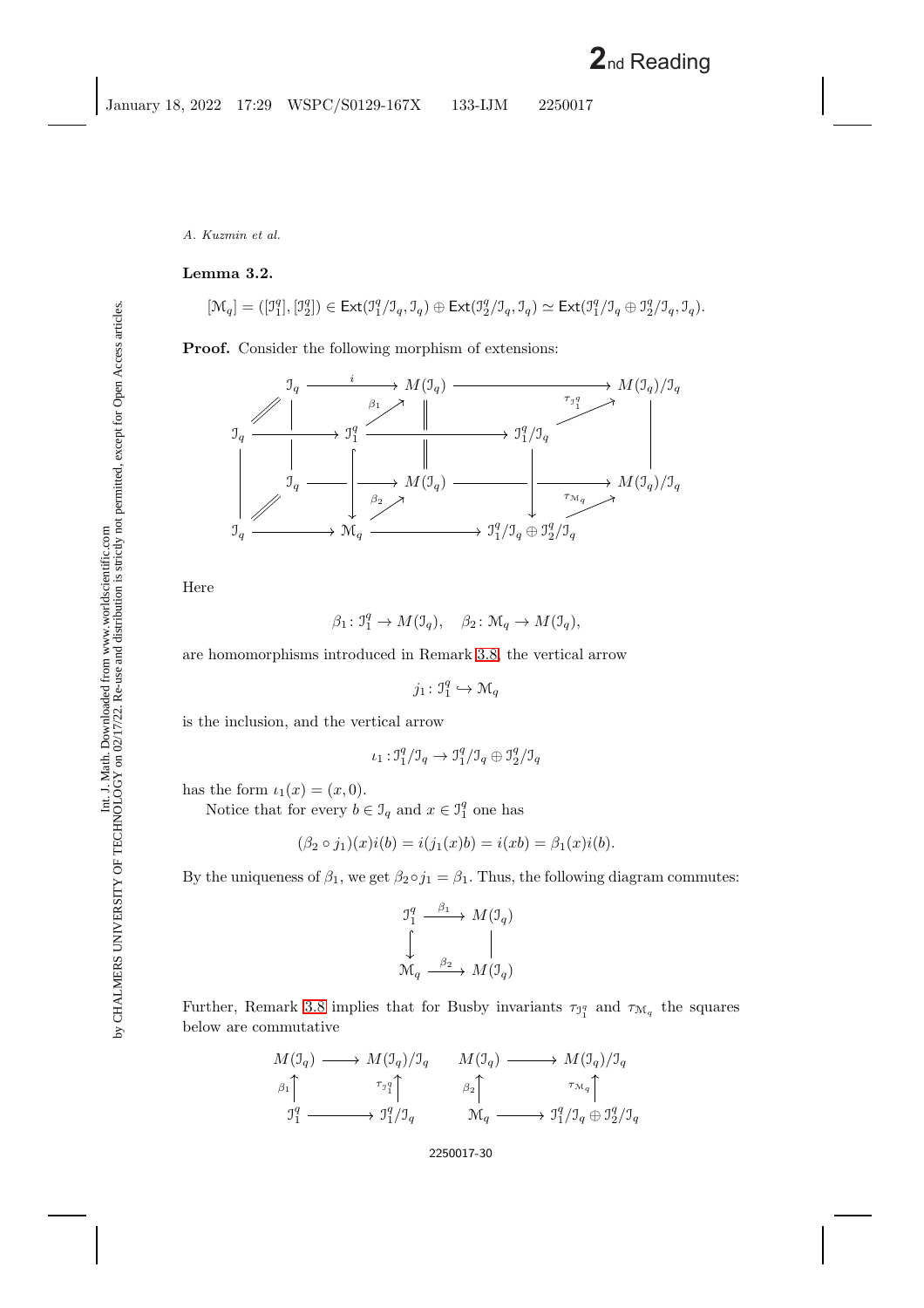*On* q*-tensor products of Cuntz algebras*

Hence the square

$$
\begin{array}{ccc}\n\mathbf{\mathcal{I}}_{1}^{q}/\mathbf{\mathcal{I}}_{q} & \xrightarrow{\tau_{\mathcal{I}_{1}^{q}}} & M(\mathbf{\mathcal{I}}_{q})/\mathbf{\mathcal{I}}_{q} \\
\downarrow^{\iota_{1}} & & \parallel \\
\mathbf{\mathcal{I}_{1}^{q}}/\mathbf{\mathcal{I}}_{q} & \mathbf{\mathcal{I}_{2}^{q}}/\mathbf{\mathcal{I}}_{q} & \xrightarrow{\tau_{\mathcal{M}_{q}}} & M(\mathbf{\mathcal{I}}_{q})/\mathbf{\mathcal{I}}_{q}\n\end{array}
$$

is also commutative. Thus,  $\tau_{\mathfrak{I}_1^q} = \tau_{\mathcal{M}_q} \circ \iota_1$ . By the same arguments we get  $\tau_{\mathfrak{I}_2^q} =$  $\tau_{\mathcal{M}_q} \circ \iota_2$ , where

$$
\iota_2 \colon \mathfrak{I}_2^q / \mathfrak{I}_q \to \mathfrak{I}_1^q / \mathfrak{I}_q \oplus \mathfrak{I}_2^q / \mathfrak{I}_q, \quad \iota_2(y) = (0, y).
$$

Thus

$$
[\tau_{\mathcal{M}_q}] = ([\tau_{\mathcal{M}_q} \circ \iota_1], [\tau_{\mathcal{M}_q} \circ \iota_2]) = ([\tau_{\mathcal{I}_1^q}], [\tau_{\mathcal{I}_2^q}]). \square
$$

In the following theorem, we give a description of all ideals in  $\mathcal{E}_{n,m}^q$ .

**Theorem 3.6.** *Any ideal*  $J \subset \mathcal{E}_{n,m}^q$  *coincides with one of*  $\mathcal{I}_q$ ,  $\mathcal{I}_1^q$ ,  $\mathcal{I}_2^q$ ,  $\mathcal{M}_q$ .

**Proof.** First, we notice that  $\mathcal{I}_1^q/\mathcal{I}_q \simeq \mathcal{O}_m \otimes \mathbb{K}$ ,  $\mathcal{I}_2^q/\mathcal{I}_q \simeq \mathcal{O}_n \otimes \mathbb{K}$  are simple. Hence for any ideal  $\beta$  such that  $\mathcal{I}_q \subseteq \beta \subseteq \mathcal{I}_1^q$  or  $\mathcal{I}_q \subseteq \beta \subseteq \mathcal{I}_2^q$ , one has  $\beta = \mathcal{I}_q$ , or  $\beta = \mathcal{I}_1^q$ , or  $\mathcal{J} = \mathcal{I}_2^q$ .

Further, using the fact that  $\mathcal{M}_q = \mathcal{I}_1^q + \mathcal{I}_2^q$  and  $\mathcal{I}_q = \mathcal{I}_1^q \cap \mathcal{I}_2^q$  we get

$$
\mathcal{M}_q/\mathcal{I}_1^q \simeq \mathcal{I}_2^q/\mathcal{I}_q \simeq \mathcal{O}_n \otimes \mathbb{K}.
$$

So if  $\mathbb{J}_1^q \subseteq \mathcal{J} \subseteq \mathcal{M}_q$ , then again either  $\mathcal{J} = \mathbb{J}_1^q$  or  $\mathcal{J} = \mathcal{M}_q$ . Obviously, the same result holds for  $\mathbb{J}_2^q \subseteq \mathcal{J} \subseteq \mathcal{M}_q$ .

In what follows, see Proposition [4.2,](#page-37-0) we show that  $\mathcal{E}_{n,m}^q/\mathcal{M}_q$  is simple and purely infinite. In particular,  $\mathcal{M}_q$  contains any ideal in  $\mathcal{E}_{n,m}^q$ , see Corollary [4.2.](#page-41-0)

Let  $\mathcal{J} \subset \mathcal{E}_{n,m}^q$  be an ideal and  $\pi$  be a representation of  $\mathcal{E}_{n,m}^q$  such that ker  $\pi = \mathcal{J}$ . Notice that the Fock component  $\pi_1$  in the Wold decomposition of  $\pi$  is zero. Thus, by Theorem [3.4](#page-22-0)

<span id="page-31-0"></span>
$$
\pi = \pi_2 \oplus \pi_3 \oplus \pi_4,\tag{3.10}
$$

and  $\mathcal{J} = \ker \pi = \ker \pi_2 \cap \ker \pi_3 \cap \ker \pi_4$ . Let us describe these kernels. Suppose that the component  $\pi_2$  is non-zero. Since  $\pi_2(1 - Q) = 0$  and  $\pi_2(1 - P) \neq 0$ , we have

$$
\mathfrak{I}_1^q \subseteq \ker \pi_2 \subsetneq \mathcal{M}_q,
$$

implying ker  $\pi_2 = \mathbb{I}_1^q$ . Using the same arguments, one can deduce that if the component  $\pi_3$  is non-zero, then ker  $\pi_3 = \mathcal{I}_2^q$ , and if  $\pi_4$  is non-zero, then ker  $\pi_4 = \mathcal{M}_q$ .

Finally, if in [\(3.10\)](#page-31-0)  $\pi_2$  and  $\pi_3$  are non-zero then  $\mathcal{J} = \ker \pi = \mathcal{J}_q$ . If either  $\pi_2 \neq 0$ and  $\pi_3 = 0$  or  $\pi_3 \neq 0$  and  $\pi_2 = 0$ , then either  $\mathcal{J} = \mathcal{J}_1^q$  or  $\mathcal{J} = \mathcal{J}_2^q$ . In the case  $\pi_2 = 0$ and  $\pi_3 = 0$  one has  $\mathcal{J} = \ker \pi_4 = \mathcal{M}_q$ . □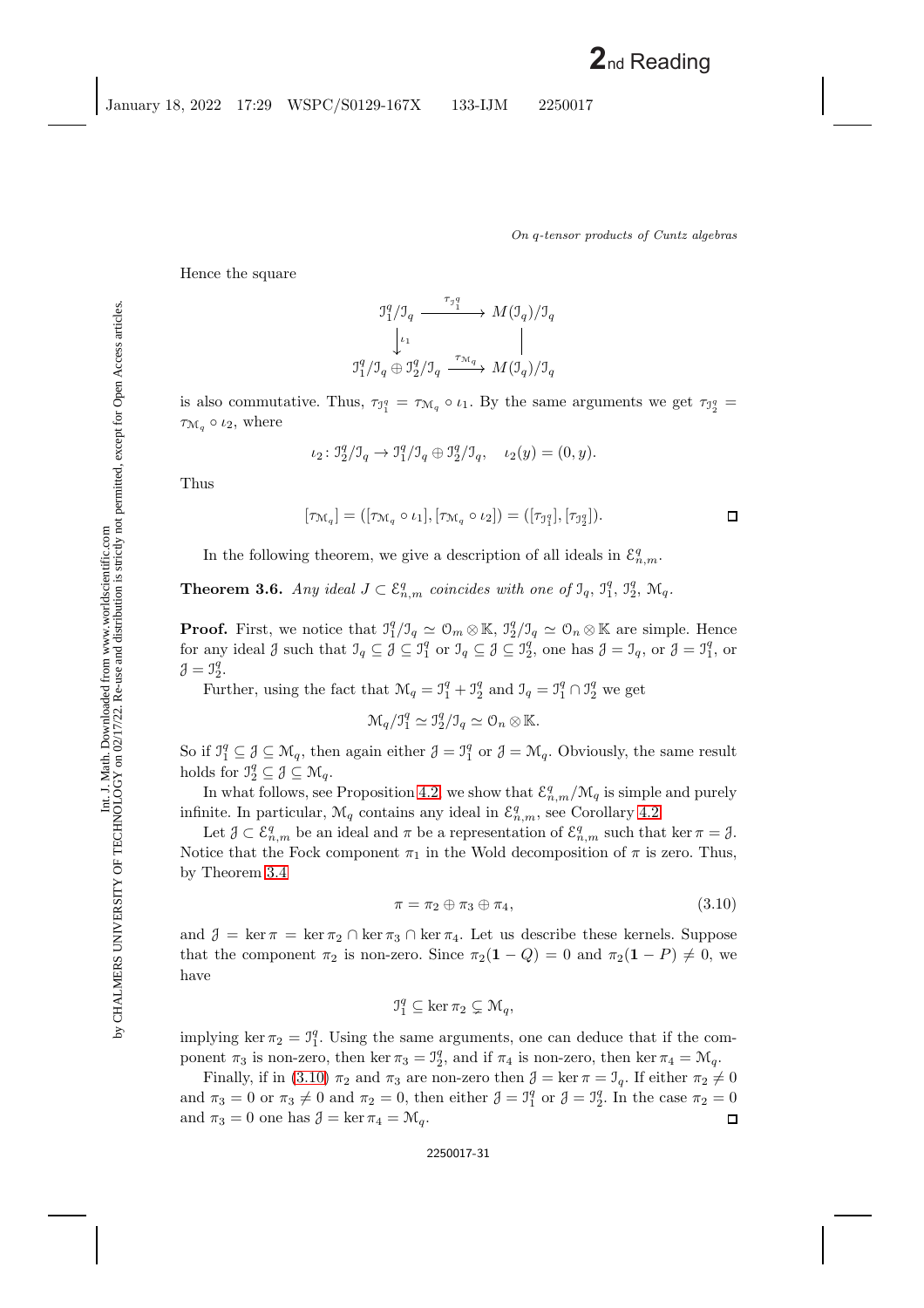<span id="page-32-0"></span>**Corollary 3.3.** All ideals in  $\mathcal{E}_{n,m}^q$  are essential. The ideal  $\mathcal{I}^q$  is the unique minimal *ideal.*

In particular, the extension

$$
0 \to \mathcal{I}_q \to \mathcal{M}_q \to \mathcal{I}_1^q/\mathcal{I}_q \oplus \mathcal{I}_2^q/\mathcal{I}_q \to 0
$$

is essential. Indeed, the ideal  $\mathbb{K} = \mathcal{I}_q \subset \mathcal{E}_{n,m}^q$  is the unique minimal ideal. Since an ideal of an ideal in a  $C^*$ -algebra is an ideal in the whole algebra,  $\mathcal{I}_q$  is the unique minimal ideal in  $\mathcal{M}_q$ , thus it is essential in  $\mathcal{M}_q$ .

<span id="page-32-1"></span>The following proposition is a corollary of Voiculescu's Theorem, see [\[3,](#page-44-11) Theorem 15.12.3].

**Proposition 3.12.** Let  $\mathcal{E}_1, \mathcal{E}_2$  be two essential extensions of a nuclear C<sup>∗</sup>-algebra A by K. If  $[\mathcal{E}_1] = [\mathcal{E}_2] \in \text{Ext}(\mathcal{A}, \mathbb{K})$  then  $\mathcal{E}_1 \simeq \mathcal{E}_2$ .

**Theorem 3.7.** *For any*  $q \in \mathbb{C}$ ,  $|q| = 1$ , *one has*  $\mathcal{M}_q \simeq \mathcal{M}_1$ *.* 

**Proof.** By Theorem [3.5,](#page-28-1)  $[\mathcal{I}_1^q] \in \text{Ext}(\mathcal{O}_m \otimes \mathbb{K}, \mathbb{K})$ , and  $[\mathcal{I}_2^q] \in \text{Ext}(\mathcal{O}_n \otimes \mathbb{K}, \mathbb{K})$  do not depend on q. By Lemma [3.2,](#page-30-0)  $[\mathcal{M}_q]$  does not depend on q. Thus, by Corollary [3.3](#page-32-0) and Proposition [3.12,](#page-32-1)  $\mathcal{M}_q \simeq \mathcal{M}_1$ .  $\Box$ 

## **4. The Multiparameter Case**

We now turn to the C<sup>∗</sup>-algebra  $\mathcal{O}_n \otimes_q \mathcal{O}_m := \mathcal{E}_{n,m}^q/\mathcal{M}_q$ . Our goal is to show that it is isomorphic to  $\mathcal{O}_n \otimes \mathcal{O}_m$ . More generally, we show that even multiparameter twists of  $\mathcal{O}_n \otimes \mathcal{O}_m$  are impossible. This is very specific for the Cuntz algebra. Indeed, recall that the tensor product of  $C(S^1) \otimes C(S^1)$  *does* admit twists, the famous rotation algebra  $A_q$  being the result. Also twists of tensor products of Toeplitz algebras have been considered [\[16,](#page-44-5) [54\]](#page-46-6). However, the tensor product of Cuntz algebras may not be twisted as we will see.

Our proof uses deep theory from the classification of  $C^*$ -algebras: We use Kirchberg's seminal result from the 1990's [\[33\]](#page-45-15), stating that two unital, separable, nuclear, simple, purely infinite  $C^*$ -algebras are isomorphic if and only if they have the same K-groups.

Note that twists of  $C^*$ -algebras A with Cuntz algebras  $\mathcal{O}_m$  were first considered by Cuntz in 1981 [\[12\]](#page-44-12), see also the PhD thesis of Neubüser from  $2000$  [\[42\]](#page-46-13). We reformulate Cuntz's definition in terms of universal C<sup>∗</sup>-algebras later. Let us now focus on the case  $A = \mathcal{O}_n$ .

**Definition 4.1.** Let  $2 \le n, m < \infty$  and let  $\Theta = (q_{ij})$  be a matrix with  $q_{ij} \in S^1$ being scalars of absolute value one, for  $i = 1, \ldots, n$  and  $j = 1, \ldots, m$ . We define the twist of two Cuntz algebras  $\mathcal{O}_n$  and  $\mathcal{O}_m$  as the universal  $C^*$ -algebra  $\mathcal{O}_n \otimes_{\Theta} \mathcal{O}_m$ generated by isometries  $s_1, \ldots, s_n$  and  $t_1, \ldots, t_m$  with  $\sum_{i=1}^n s_i s_i^* = \sum_{j=1}^m t_j t_j^* = 1$ and  $s_i t_j = q_{ij} t_j s_i$  for all i and j.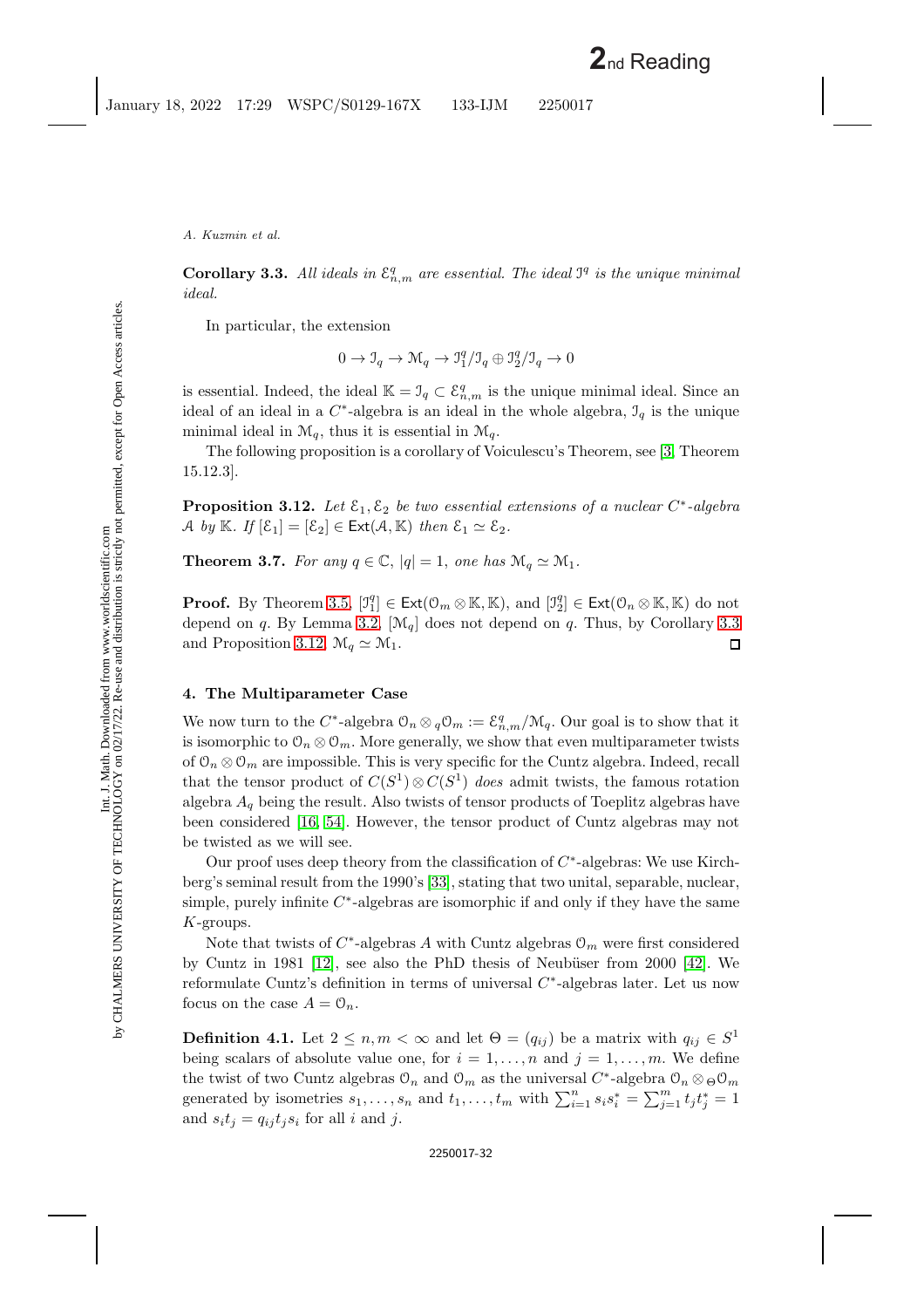Observe that for  $q_{ij} = 1$  for all i and j, we obtain  $\mathcal{O}_n \otimes \mathcal{O}_m = \mathcal{O}_n \otimes \mathcal{O}_m$ , while the choice  $q_{ij} = \bar{q}$  yields the one parameter deformation  $\mathcal{O}_n \otimes_q \mathcal{O}_m := \mathcal{E}_{n,m}^q/\mathcal{M}_q$ , which can be seen as follows.

We have  $s_i t_j = q_{ij} t_j s_i$  for all i and j if and only if  $s_i^* t_j = \bar{q}_{ij} t_j s_i^*$  for all i and j. Indeed, assuming the former relations and using  $t_k^* t_i = \delta_{ik}$ , we infer

$$
s_i^* t_j = \sum_k t_k t_k^* s_i^* t_j = \sum_k \bar{q}_{ik} t_k s_i^* t_k^* t_j = \bar{q}_{ij} t_j s_i^*.
$$

Conversely, fixing i and j and assuming  $s_i t_j^* = \bar{q}_{ij} t_j^* s_i$ , we obtain

$$
(s_i t_j - q_{ij} t_j s_i)^* (s_i t_j - q_{ij} t_j s_i) = 1 - \bar{q}_{ij} s_i^* t_j^* s_i t_j - q_{ij} t_j^* s_i^* t_j s_i + 1 = 0.
$$

Moreover, note that we may view  $\mathcal{O}_n \otimes_{\Theta} \mathcal{O}_m$  as a twisted tensor product in the following sense. Putting Cuntz's definition from [\[12\]](#page-44-12) to a language of universal  $C^*$ -algebras, we may say that given a unital  $C^*$ -algebra A and automorphisms  $\alpha_1,\ldots,\alpha_m$  of A satisfying  $\alpha_i \circ \alpha_j = \alpha_j \circ \alpha_i$ , we may define a twisted tensor product  $A\times_{(\alpha_1,\ldots,\alpha_m)} \mathcal{O}_m$  as the universal unital C<sup>\*</sup>-algebra generated by all elements  $a \in A$ (including the relations of A) and isometries  $t_1, \ldots, t_m$  such that  $\sum_k t_k t_k^* = 1$  and  $t_j a = \alpha_j(a)t_j$ , for all  $j = 1, \ldots, m$  and  $a \in A$ . We observe that  $\mathcal{O}_n \otimes_{\Theta} \mathcal{O}_m$  is such a twisted tensor product, if we put  $\alpha_j(s_i) := \bar{q}_{ij} s_i$  for  $A = \mathcal{O}_n = C^*(s_1, \ldots, s_n)$ .

Let us quickly show that  $\mathcal{O}_n \otimes \Theta \mathcal{O}_m$  may be represented concretely on a Hilbert space. First, represent  $\mathcal{O}_m$  on  $\ell^2(\mathbb{N}_0)$  by  $\hat{T}_j e_k := e_{\beta_j(k)}$ , where

$$
\beta_1,\ldots,\beta_m:\mathbb{N}_0\to\mathbb{N}_0
$$

are injective functions with disjoint ranges such that the union of their ranges is all of N<sub>0</sub>. Second, choose any representation  $\sigma: \mathcal{O}_n \to L(\ell^2(\mathbb{N}_0))$  mapping  $s_i \mapsto$  $\hat{S}_i$ . Third, let  $\tilde{S}$  be the unilateral shift on  $\ell^2(\mathbb{Z})$ . Fourthly, define the diagonal unitaries  $U_i$  on  $\ell^2(\mathbb{N}_0\times\mathbb{Z})$  by  $U_i e_{m,n} := \zeta_i(m,n)e_{m,n}$ , where the scalars  $\zeta_i(m,n)$ with  $|\zeta_i(m, n)| = 1$  obey the inductive rule  $\zeta_i(\beta_j(m), n + 1) = q_{ij}\zeta_i(m, n)$ . Finally,  $\pi: \mathcal{O}_n \otimes_{\Theta} \mathcal{O}_m \to B(\ell^2(\mathbb{N}_0 \times \mathbb{N}_0 \times \mathbb{Z}))$  with

$$
\pi(s_i):=\hat{S}_i\otimes U_i,\quad \pi(t_j):=\operatorname{id}\otimes\hat{T}_j\otimes\tilde{S}
$$

exists by the universal property.

## **4.1.**  $\mathcal{O}_n \otimes \mathcal{O}_m$  *is nuclear*

Let us now begin with collecting the ingredients for an application of Kirchberg's Theorem. The first step is to verify that  $\mathcal{O}_n \otimes \Theta \mathcal{O}_m$  is nuclear. For the one parameter deformation  $\mathcal{O}_n \otimes_q \mathcal{O}_m$ , this is a consequence of Corollary [3.1.](#page-19-0) For the multiparameter deformations, we use the following lemma by Rosenberg, which is actually a statement about crossed products with the semigroup  $\mathbb{N}_0$  by the endomorphism  $b \mapsto sbs^*$  of B. Recall that the bootstrap class N (also called UCT class) is a class of nuclear  $C^*$ -algebras which is closed under many operations; see [\[3,](#page-44-11) Chap. IX, Sec. 22.3] for more on N.

<span id="page-33-0"></span>**Lemma 4.1** ([\[51,](#page-46-14) Theorem 3]). Let A be a unital C<sup>\*</sup>-algebra, and let  $B \subset A$  be *a nuclear* C<sup>∗</sup>*-subalgebra containing the unit of* A*. Let* s ∈ A *be an isometry such*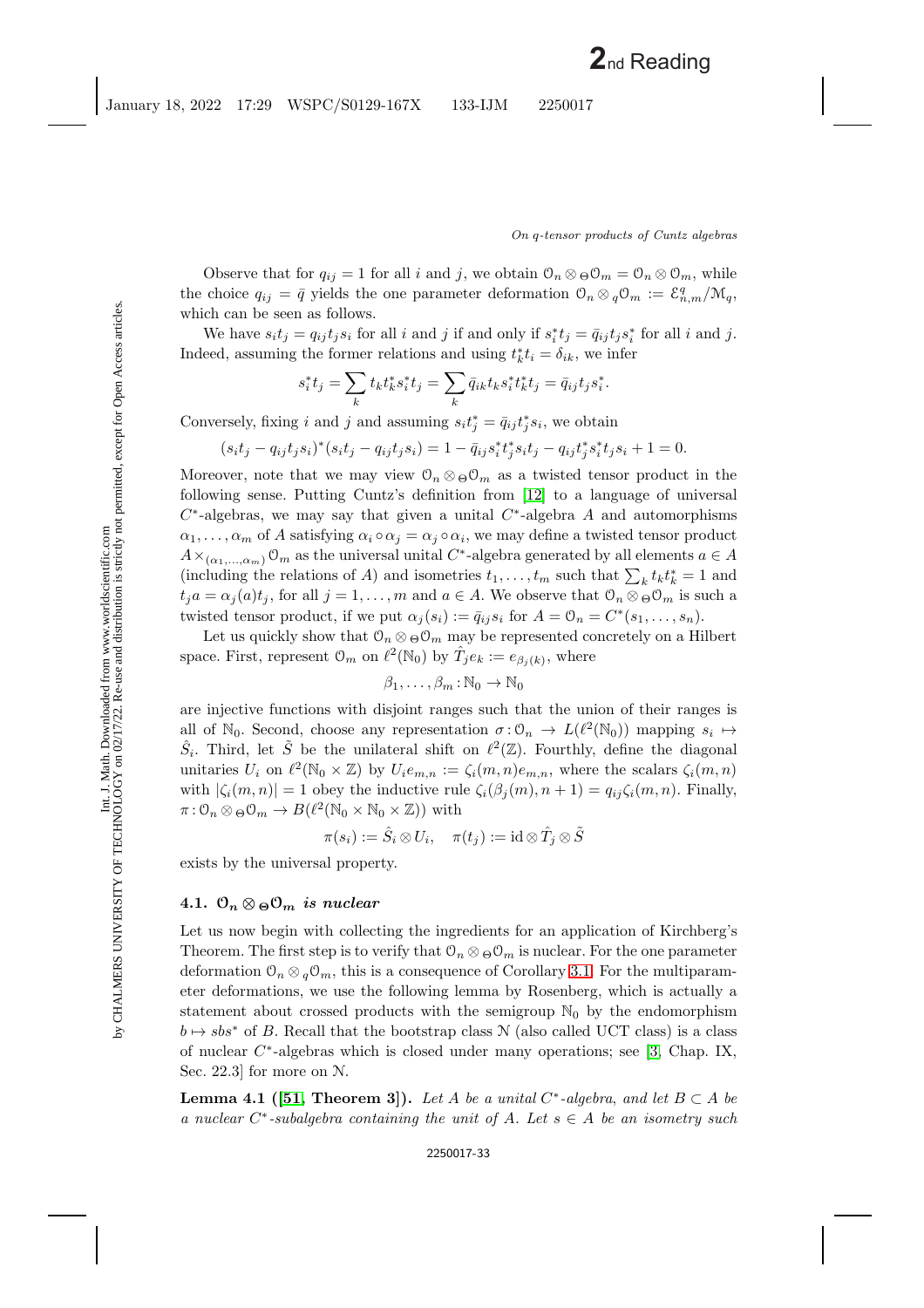*that*  $sBs^* \subset B$  *and*  $A = C^*(B, s)$ *, i.e. let* A *be generated by* B *and* s. Then A *is nuclear. Moreover*, *if* B *is in the bootstrap class* N, *so is* A*.*

Let us denote by  $s_{\mu}$  the product  $s_{\mu_1} \ldots s_{\mu_k}$ , where  $\mu = (\mu_1, \ldots, \mu_k)$  is a multiindex of length  $|\mu| = k$  and  $\mu_1, \ldots, \mu_k \in \{1, \ldots, n\}$ . Given  $k \in \mathbb{N}_0$ , denote by  $\mathcal{G}_k$ the C<sup>∗</sup>-subalgebra of  $\mathcal{O}_n \otimes_{\Theta} \mathcal{O}_m$  defined as

$$
\mathcal{G}_k:=C^*(s_\mu xs_\nu^*\mid x\in \mathcal{O}_m, |\mu|=|\nu|=k)\subset \mathcal{O}_n\otimes_{\Theta}\mathcal{O}_m.
$$

Here, we denote by  $\mathcal{O}_m$  the C<sup>\*</sup>-subalgebra  $\mathcal{G}_0 = C^*(t_1,\ldots,t_m) \subset \mathcal{O}_n \otimes_{\Theta} \mathcal{O}_m$ (which is isomorphic to  $\mathcal{O}_m$ , of course). The closed union of all  $\mathcal{G}_k$  is denoted by  $B_0$ , so

$$
B_0 := C^* (s_\mu x s_\nu^* \mid x \in \mathcal{O}_m, |\mu| = |\nu| \in \mathbb{N}_0) \subset \mathcal{O}_n \otimes \Theta \mathcal{O}_m.
$$

<span id="page-34-0"></span>**Proposition 4.1.** *We have the following*:

(a)  $\mathcal{G}_k \subset \mathcal{O}_n \otimes \Theta \mathcal{O}_m$  *is nuclear and in* N *for all*  $k \in \mathbb{N}_0$ *.* (b)  $B_0 \subset \mathcal{O}_n \otimes_{\Theta} \mathcal{O}_m$  *is nuclear and in* N.

(c)  $\mathcal{O}_n \otimes_{\Theta} \mathcal{O}_m$  *is nuclear and in* N.

**Proof.** For (a), we show that  $\mathcal{G}_k$  is isomorphic to  $M_{n^k}(\mathbb{C}) \otimes \mathcal{O}_m$ , where  $M_{n^k}(\mathbb{C})$ denotes the algebra of  $n^k \times n^k$  matrices with complex entries. For doing so, let  $k > 0$ and write  $M_{n^k}(\mathbb{C}) \otimes \mathbb{O}_m$  as the universal C<sup>\*</sup>-algebra generated by elements  $e_{\mu\nu}$  for multi-indices  $\mu, \nu$  in  $\{1, \ldots, n\}$  of length k, together with isometries  $t_1, \ldots, t_m$  such that  $\sum_k t_k t_k^* = 1$  and  $e_{\mu\nu} e_{\rho\sigma} = \delta_{\nu\rho} e_{\mu\sigma}, e^*_{\mu\nu} = e_{\nu\mu}$  and  $e_{\mu\nu} t_i = t_i e_{\mu\nu}$ .

It is then easy to see that the elements  $\hat{e}_{\mu\nu} := s_{\mu} s_{\nu}^*$  and  $\hat{t}_i := \sum_{|\rho|=k} s_{\rho} t_i s_{\rho}^*$  in  $\mathcal{G}_k$ fulfill the relations of  $M_{n^k}(\mathbb{C}) \otimes \mathbb{O}_m$ . As this  $C^*$ -algebra is simple,  $\mathcal{G}_k$  is isomorphic to  $M_{n^k}(\mathbb{C}) \otimes \mathbb{O}_m$ . Now,  $\mathbb{O}_m$  is in N and the bootstrap class is closed under tensoring with matrix algebras, so  $M_{n^k}(\mathbb{C}) \otimes \mathbb{O}_m$  is in N.

As for (b), note that we have  $\mathcal{G}_k \subset \mathcal{G}_{k+1}$  for all k. Indeed, check that  $s_\mu t_i s_\nu^* =$  $\sum_{k} \bar{q}_{ki} s_{\mu} s_k t_i s_k^* s_{\nu}^* \in \mathcal{G}_{k+1}$ . We may then view  $B_0$  as the inductive limit of the system  $\mathcal{G}_1 \subset \mathcal{G}_2 \subset \ldots$  As N is closed under inductive limits, we get the result by  $(a)$ .

Finally, for (c), put  $B_{j+1} := C^*(B_j, s_{j+1}) \subset \mathcal{O}_n \otimes \Theta \mathcal{O}_m$  for  $j = 0, \ldots, n-1$ . We prove inductively that  $B_{j+1}$  is in N and that  $B_{j+1} = C^*(B_0, s_1, \ldots, s_{j+1}),$ using Lemma [4.1.](#page-33-0) By induction hypothesis (or by (b) in the case  $j = 0$ ), the  $C^*$ algebra  $B_i$  is nuclear and in N, it is unital with the same unit as  $B_{i+1}$  and it is contained in  $B_{j+1}$ . Therefore, to apply Rosenberg's lemma, we only have to check, that  $s_{j+1}B_j s_{j+1}^* \subset B_j = C^*(B_0, s_1, \ldots, s_j).$ 

For this, let  $s_{\mu}xs_{\nu}^*$  be in  $B_0$  for some  $x \in \mathcal{O}_m$  and  $|\mu| = |\nu| \in \mathbb{N}_0$ . Then  $s_{j+1}s_{\mu}xs_{\nu}^*s_{j+1}^* \in B_0 \subset B_j$ . We conclude  $s_{j+1}B_0s_{j+1}^* \subset B_j$ . For  $k=1,\ldots,j$ , we have  $s_{(j+1,k)} s^*_{(k,j+1)} \in B_0$ , where  $(j+1,k)$  and  $(k, j+1)$  denote multi-indices of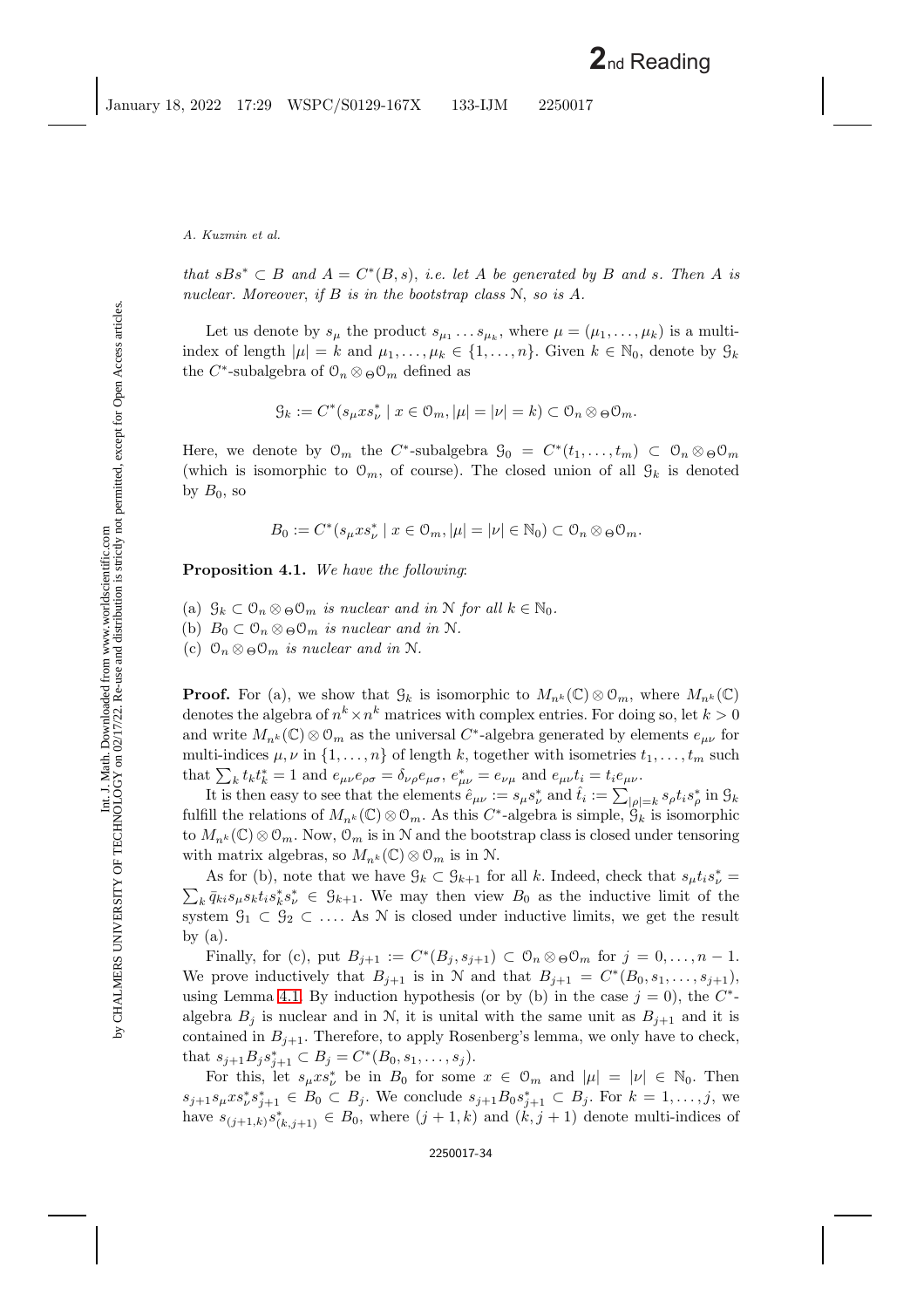length two. Thus:

$$
s_{j+1}s_ks_{j+1}^* = s_{j+1}s_ks_{j+1}^*s_k^*s_k = (s_{(j+1,k)}s_{(k,j+1)}^*)s_k \in B_j.
$$

Thus, if  $x = x_1 \ldots x_k$  is a product of elements  $x_l \in B_0 \cup \{s_1, s_1^*, \ldots, s_j, s_j^*\}$ , for  $l = 1, \ldots, k$ , we have

$$
s_{j+1}xs_{j+1}^* = (s_{j+1}x_1s_{j+1}^*)\dots(s_{j+1}x_ks_{j+1}^*) \in B_j.
$$

This proves  $s_{j+1}C^*(B_0, s_1, \ldots, s_j)s_{j+1}^* \subset B_j$  and we are done.

Since  $\mathcal{O}_n \otimes_{\Theta} \mathcal{O}_m = B_n$ , we obtain the stated result.

## **4.2.**  $\mathcal{O}_n \otimes \mathcal{O}_m$  *is purely infinite*

Next, we are going to show that  $\mathcal{O}_n \otimes \Theta \mathcal{O}_m$  is purely infinite. Recall, that a unital  $C^*$ -algebra A is called purely infinite, if for all nonzero elements  $x \in A$ , there are  $a, b \in A$  such that  $axb = 1$ . In particular, A is then simple.

In our proof, we follow Cuntz's work on  $\mathcal{O}_n$  from 1977 [\[10\]](#page-44-4) and we adapt it to  $\mathcal{O}_n \otimes_{\Theta} \mathcal{O}_m$ . The idea is to find a faithful expectation  $\phi$  on  $\mathcal{O}_n \otimes_{\Theta} \mathcal{O}_m$ , such that an element  $0 \neq x \in \mathcal{O}_n \otimes_{\Theta} \mathcal{O}_m$  (or rather an element y close to  $x^*x$ ) is mapped to a self-adjoint complex valued matrix with controlled norm. By linear algebra, we then can find a minimal projection  $e$ , which projects onto a one-dimensional subspace corresponding to the largest eigenvalue of this matrix: its norm. We then choose a unitary u transforming this projection e into  $S_1^r S_1'^r (S_1'^*)^r (S_1^*)^r$ . Moreover, we implement  $\phi$  locally by an isometry  $w \in \mathcal{O}_n \otimes_{\Theta} \mathcal{O}_m$ . Using all these elements in  $\mathcal{O}_n \otimes \Theta \mathcal{O}_m$ , we can define  $z \in A$ , such that  $zyz^* = 1$ . This implies that  $zx^*xz^*$ is invertible and we finish the proof by putting  $a := b^*x^*$  and  $b := z^*(zx^*xz^*)^{-\frac{1}{2}}$ . Then  $axb = 1$ .

Let us now work out the details. We define the following subsets of  $\mathcal{O}_n \otimes_{\Theta} \mathcal{O}_m$ :

- $\mathcal{F}_{k,l} := \text{span}\{s_{\mu}t_{\mu'}t_{\nu'}^*s_{\nu}^* \mid |\mu| = |\nu| = k, |\mu'| = |\nu'| = l\}$  for  $k, l \in \mathbb{N}_0$
- $\mathfrak{F}_{\mathbb{N}_0,\mathbb{N}_0} := \overline{\operatorname{span}} \{ s_\mu t_{\mu'} t_{\nu'}^* s_\nu^* \, | \, |\mu| = |\nu|, |\mu'| = |\nu'|\} = \overline{\bigcup_{k,l \in \mathbb{N}_0} \mathfrak{F}_{k,l}}$
- $\mathfrak{F}_{\mathbb{N}_0,\bullet}:=\overline{\operatorname{span}}\{s_\mu t_{\mu'}t_{\nu'}^*s_\nu^*\,|\,|\mu|=|\nu|\}$
- <span id="page-35-0"></span> $\bullet$   $\mathfrak{F}_{\bullet,\mathbb{N}_0}:=\overline{\operatorname{span}}\{s_{\mu}t_{\mu'}t_{\nu'}^*s_{\nu}^*\,|\,|\mu'|=|\nu'|\}$

**Lemma 4.2.** *The above subsets*  $\mathcal{F}_{k,l}$ ,  $\mathcal{F}_{\mathbb{N}_0,\mathbb{N}_0}$ ,  $\mathcal{F}_{\mathbb{N}_0,\bullet}$ ,  $\mathcal{F}_{\bullet,\mathbb{N}_0}$  *are*  $C^*$ -subalgebras *of*  $\mathfrak{O}_n \otimes_{\Theta} \mathfrak{O}_m$  *and we have*  $\mathfrak{F}_{k,l} = \bigcup_{i \leq k, j \leq l} \mathfrak{F}_{i,j}$ *. Actually,*  $\mathfrak{F}_{k,l}$  *is isomorphic to*  $M_{n^k m^l}(\mathbb{C})$ .

**Proof.** Using the well-known relations  $t^*_{\mu} t_{\nu} = \delta_{\mu\nu}$  for multi-indices  $|\mu| = |\nu|$  and similarly for  $s_{\mu'}$ , we infer that all these subsets are in fact \*-subalgebras. Moreover, all of these <sup>\*</sup>-subalgebras are closed. For  $\mathcal{F}_{k,l}$  this follows from the fact that the elements  $t_\mu s_{\mu'} s_{\nu'}^* t_\nu^*$  satisfy the relations of matrix units and hence  $\mathcal{F}_{k,l}$  is isomorphic to  $M_{n^k m^l}(\mathbb{C})$ . Finally, let  $s_\mu t_{\mu'} t_{\nu'}^* s_\nu^* \in \mathcal{F}_{i,j}$  for  $i \leq k, j \leq l$  and write 1 as the sum P of all projections  $s_{\delta}t_{\epsilon'}t_{\epsilon'}^{*}s_{\delta}^{*}$  with  $|\delta|=k-i$  and  $|\epsilon'|=l-j$ . Then  $s_{\mu}t_{\mu'}t_{\nu'}^{*}s_{\nu}^{*}=$  $s_{\mu}t_{\mu'}Pt_{\nu'}^*s_{\nu}^* \in \mathcal{F}_{k,l}.$ 口

 $\Box$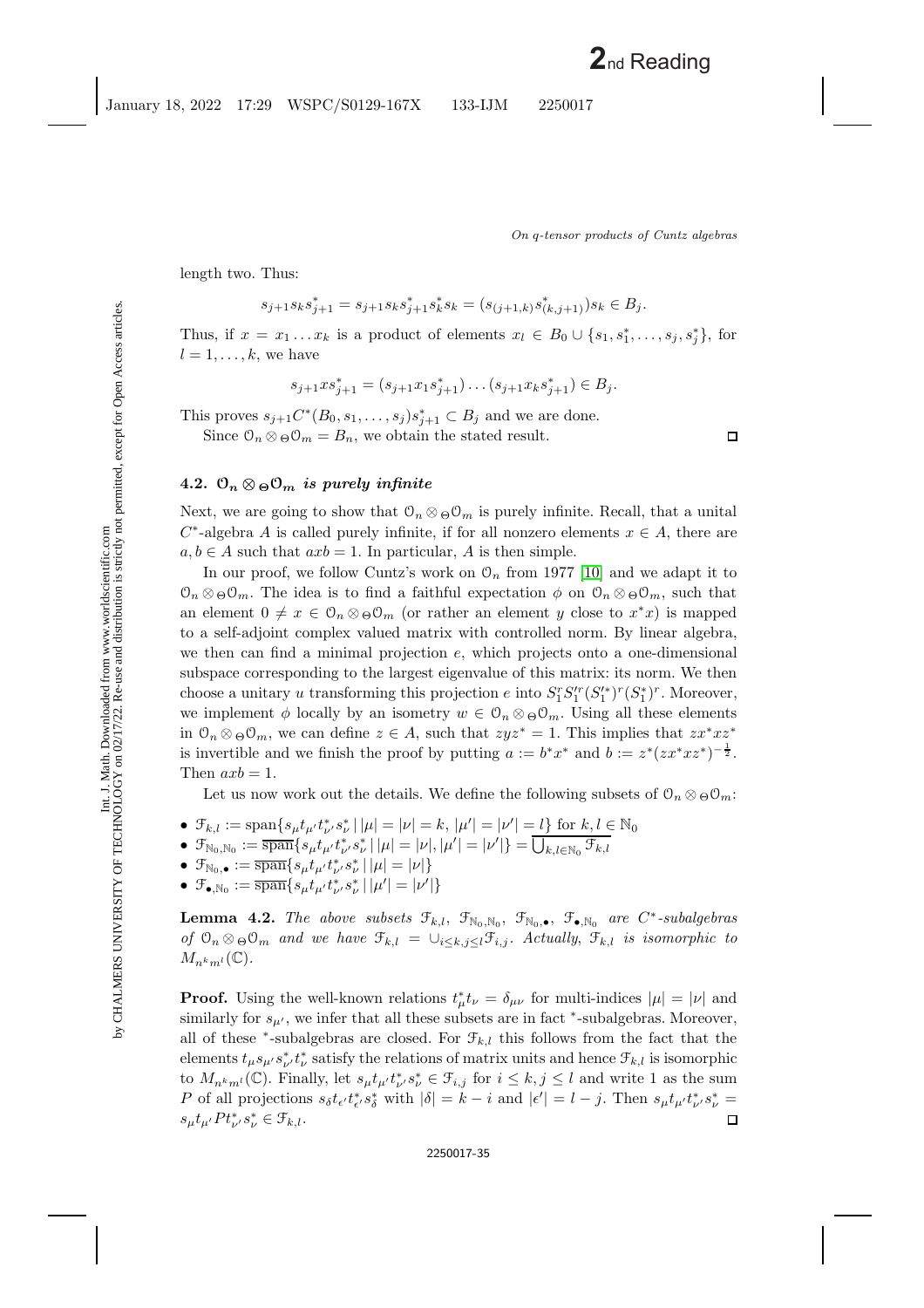Next, we are going to construct a faithful expectation for  $\mathcal{O}_n \otimes \Theta \mathcal{O}_m$ , similar to the one for  $\mathcal{O}_n$  or the rotation algebra  $A_q$ . Recall that for a unital C<sup>∗</sup>-algebra A, a unital, linear, positive map  $\phi: A \to B$  is an expectation, if  $B \subset A$  is a  $C^*$ -subalgebra and  $\phi^2 = \phi$ . It is faithful, if it maps non-zero positive elements to non-zero positive elements.

Let  $\rho_{\zeta,\xi} : \mathcal{O}_n \otimes_{\Theta} \mathcal{O}_m \to \mathcal{O}_n \otimes_{\Theta} \mathcal{O}_m$  be the automorphisms mapping  $s_i \mapsto \zeta s_i$  and  $t_j \mapsto \xi t_j$ , where  $\zeta, \xi \in \mathbb{C}$  are scalars of absolute value one. Put, for  $x \in \mathcal{O}_n \otimes_{\Theta} \mathcal{O}_m$ :

$$
\phi_1(x) := \int_0^1 \rho_{e^{2\pi i t},1}(x) dt,
$$
  

$$
\phi_2(x) := \int_0^1 \rho_{1,e^{2\pi i t}}(x) dt.
$$

**Lemma 4.3.** *The maps*  $\phi_1 : \mathcal{O}_n \otimes \phi \mathcal{O}_m \to \mathcal{F}_{\mathbb{N}_0, \bullet}, \phi_2 : \mathcal{O}_n \otimes \phi \mathcal{O}_m \to \mathcal{F}_{\bullet, \mathbb{N}_0}$  *and*  $\phi :=$  $\phi_1 \circ \phi_2 = \phi_2 \circ \phi_1 : \mathcal{O}_n \otimes \Theta \mathcal{O}_m \to \mathcal{F}_{\mathbb{N}_0, \mathbb{N}_0}$  *are faithful expectations.* 

**Proof.** The map  $(\zeta,\xi) \mapsto \rho_{\zeta,\xi}(x)$  is continuous in norm, for all  $x \in \mathcal{O}_n \otimes_{\Theta} \mathcal{O}_m$ , as  $\rho_{\zeta,\xi}(s_\mu t_{\mu'} t_{\nu'}^* s_\nu^*) = \zeta_{\zeta}^{|\mu|-|\nu|} \xi^{|\mu'| - |\nu'|} s_\mu t_{\mu'} t_{\nu'}^* s_\nu^*.$  Thus,  $\phi_1$  and  $\phi_2$  are well-defined as limits of sums  $\frac{1}{N}\sum_{k=1}^N \rho_{e^{2\pi i\theta_k},1}(x)$  for partitions  $\theta_1,\ldots,\theta_N$  of the unit interval (likewise for  $\phi_2$ ). They are unital, linear, positive and faithful as may be deduced immediately from this approximation by finite sums.

Applying  $\phi_1$  to  $s_\mu t_{\mu'} t_{\nu'}^* s_\nu^*$  (where  $\mu, \mu', \nu$  and  $\nu'$  are of arbitrary length) yields:

$$
\phi_1(s_\mu t_{\mu'} t_{\nu'}^* s_\nu^*) = \left(\int_0^1 e^{2\pi i(|\mu| - |\nu|)t} dt\right) s_\mu t_{\mu'} t_{\nu'}^* s_\nu^*
$$

$$
= \begin{cases} s_\mu t_{\mu'} t_{\nu'}^* s_\nu^* & \text{for } |\mu| = |\nu|, \\ 0 & \text{otherwise.} \end{cases}
$$

Therefore, since the span of the words  $s_{\mu}t_{\mu'}t_{\nu'}^{*}s_{\nu}^{*}$  is dense in  $\mathcal{O}_n \otimes \Theta \mathcal{O}_m$ , we get  $\phi_1^2 = \phi_1$  and the image of  $\phi_1$  is  $\mathcal{F}_{\mathbb{N}_0,\bullet}$ , similarly for  $\phi_2$ .

The composition of two faithful expectations is again a unital, linear, positive and faithful map. If they commute, we even get an expectation. This is the case for  $\phi_1$  and  $\phi_2$ , due to the following computation:

$$
\phi_1 \circ \phi_2(s_\mu t_{\mu'} t_{\nu'}^* s_\nu^*) = \begin{cases} s_\mu t_{\mu'} t_{\nu'}^* s_\nu^* & \text{for } |\mu| = |\nu| \text{ and } |\mu'| = |\nu'|, \\ 0 & \text{otherwise.} \end{cases}
$$

The same holds for  $\phi_2 \circ \phi_1(s_\mu t_{\mu'} t_{\nu'}^* s_\nu^*)$ , thus  $\phi_1 \circ \phi_2 = \phi_2 \circ \phi_1$  and we are done.

 $\Box$ 

<span id="page-36-0"></span>Let us now implement  $\phi$  locally by an isometry using a standard trick.

**Lemma 4.4.** For all  $k, l \in \mathbb{N}_0$ , there exists an isometry  $w \in \mathcal{O}_n \otimes_{\Theta} \mathcal{O}_m$ , *which commutes with all elements in*  $\mathcal{F}_{k,l}$ *, such that*  $\phi(y) = w^*yw$  *for all*  $y \in$  $\text{span}\{s_{\mu}t_{\mu'}t_{\nu'}^*s_{\nu}^* \,|\, |\mu|, |\nu| \leq k \text{ and } |\mu'|, |\nu'| \leq l \}.$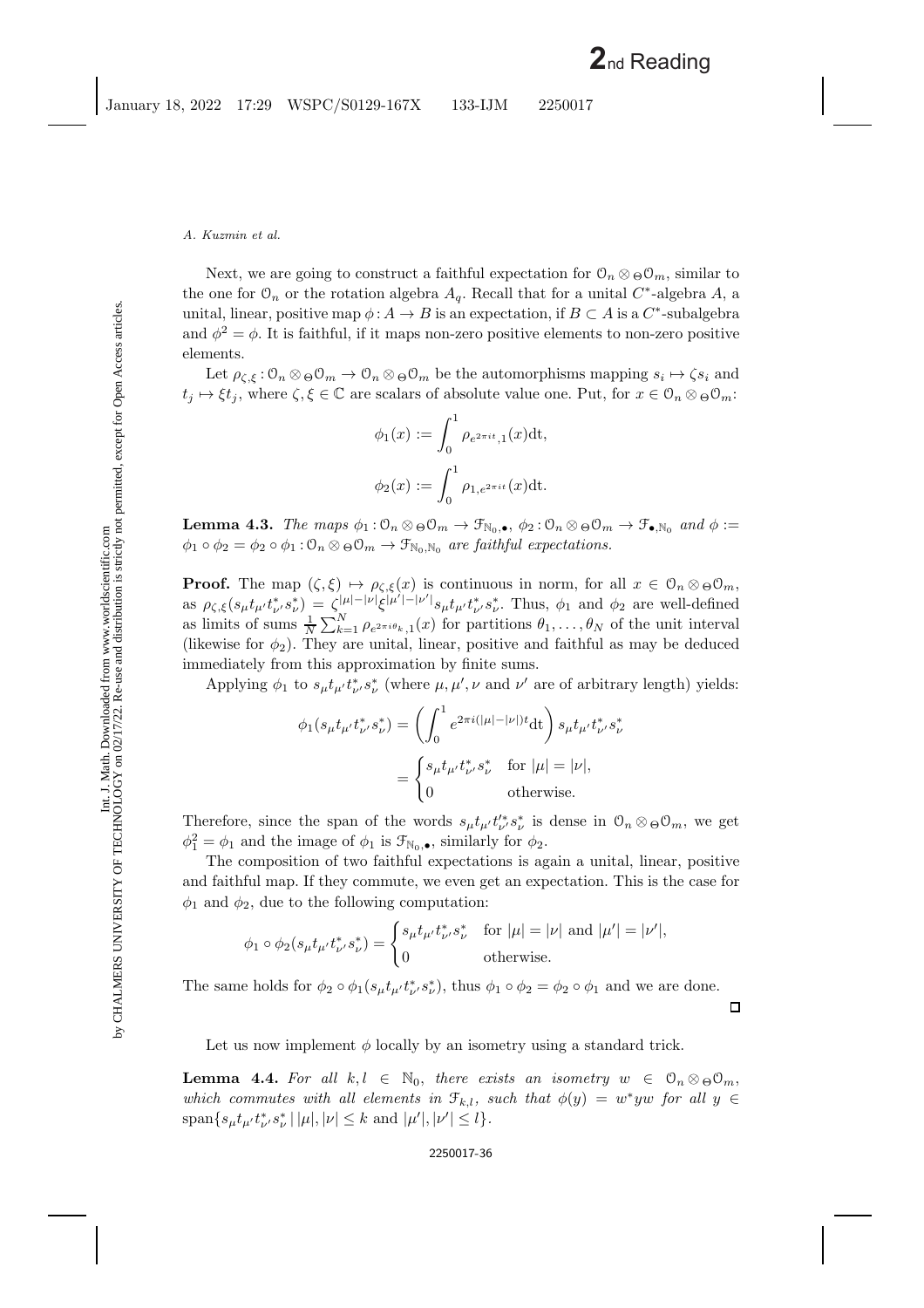$\Box$ 

**Proof.** Put  $s_{\gamma} := s_1^{2k} s_2 t_1^{2l} t_2$  and define w by

$$
w:=\sum_{|\delta|=k, |\epsilon'|=l} s_{\delta} t_{\epsilon'} s_{\gamma} t_{\epsilon'}^* s_{\delta}^*
$$

Then, w is an isometry. We have  $ws_{\mu}t_{\mu'}=s_{\mu}t_{\mu'}s_{\gamma}$  and  $t_{\nu'}^*s_{\nu}^*w=s_{\gamma}t_{\nu'}^*s_{\nu}^*$ , for all  $\mu, \mu', \nu, \nu'$  with  $|\mu| = |\nu| = k$  and  $|\mu'| = |\nu'| = l$ . We conclude  $ws_{\mu}t_{\mu'}t_{\nu'}^*s_{\nu'}^* =$  $s_{\mu}t_{\mu'}t_{\nu'}^*s_{\nu}^*w$ , thus w commutes with  $\mathcal{F}_{k,l}$ .

Now, let  $y = s_{\mu} t_{\mu'} t_{\nu'}^* s_{\nu}^*$  be a word with  $|\mu|, |\nu| \leq k$  and  $|\mu'|, |\nu'| \leq l$ . If  $|\mu| = |\nu|$ and  $|\mu'| = |\nu'|$ , then  $y \in \mathcal{F}_{k,l}$  by Lemma [4.2,](#page-35-0) thus we have  $w^* y w = w^* w y = y =$  $\phi(y)$ . In the case of  $|\mu| \neq |\nu|$  or  $|\mu'| \neq |\nu'|$ , we have  $w^*yw = 0 = \phi(y)$ .  $\Box$ 

<span id="page-37-0"></span>**Proposition 4.2.**  $\mathcal{O}_n \otimes_{\Theta} \mathcal{O}_m$  *is purely infinite.* 

**Proof.** Let  $0 \neq x \in \mathcal{O}_n \otimes_{\Theta} \mathcal{O}_m$ . Under the faithful expectation  $\phi$ , the non-zero, positive element  $x^*x$  is mapped to the non-zero, positive element  $\phi(x^*x)$  of norm 1, if suitably scaled. Since the linear span S of all elements  $s_\mu t_{\mu'} t_{\nu'}^* s_\nu^*$ , where  $\mu, \mu', \nu, \nu'$ are multi-indices of arbitrary length, is dense in  $\mathcal{O}_n \otimes \Theta \mathcal{O}_m$ , there is a self-adjoint element  $y \in \mathcal{S}$ , such that  $||x^*x - y|| < \frac{1}{4}$ . We conclude that  $||\phi(y)|| > \frac{3}{4}$ , as  $1 =$  $\|\phi(x^*x)\| \le \|\phi(x^*x - y)\| + \|\phi(y)\| < \frac{1}{4} + \|\phi(y)\|.$ 

Let r be the maximal length of the multi-indices of the summands of  $y$  from its presentation as an element in S. By Lemma [4.4,](#page-36-0) there is an isometry  $w \in \mathcal{O}_n \otimes_{\Theta} \mathcal{O}_m$ which commutes with  $\mathcal{F}_{r,r}$  such that  $\phi(y) = w^* yw$ .

By Lemma [4.2,](#page-35-0) we can view  $\phi(y) \in \mathcal{F}_{r,r} \cong M_{n^r m^r}(\mathbb{C})$  as a self-adjoint matrix. Thus, there is a minimal projection  $e \in \mathcal{F}_{r,r}$ , such that  $e\phi(y) = \phi(y)e = ||\phi(y)||e>$  $\frac{3}{4}e$ . There is also a unitary  $u \in \mathcal{F}_{r,r}$  with  $ueu^* = s_1^rt_1^r(t_1^*)^r(s_1^*)^r$ , transforming one minimal projection into another.

Put 
$$
z := ||\phi(y)||^{-\frac{1}{2}}(t_1^*)^r(s_1^*)^r u e w^*
$$
. Then  $||z|| \le ||\phi(y)||^{-\frac{1}{2}} < \frac{2}{\sqrt{3}}$  and we have  
\n
$$
zyz^* = ||\phi(y)||^{-1}(t_1^*)^r(s_1^*)^r u e \phi(y) e u^* s_1^r t_1^r = (t_1^*)^r(s_1^*)^r u e u^* s_1^r t_1^r = 1
$$

Hence  $zx^*xz^*$  is invertible:

$$
||1 - zx^*xz^*|| = ||z(y - x^*x)z^*|| < \frac{4}{3} \cdot \frac{1}{4} = \frac{1}{3} < 1
$$

Finally, put  $a := b^*x^*$  and  $b := z^*(zx^*xz^*)^{-\frac{1}{2}}$ . Then  $axb = 1$ .

## **4.3.** *K-groups of*  $\mathcal{O}_n \otimes \mathcal{O}_m$

Finally, we calculate the K-groups of  $\mathcal{O}_n \otimes \Theta \mathcal{O}_m$  building on the work by Cuntz [\[12\]](#page-44-12). Recall, that Cuntz gave a slightly different definition for the twist of a  $C^*$ -algebra A with  $\mathcal{O}_m$  in his paper: Let  $A \subset B(H)$  be a unital  $C^*$ -algebra,  $\alpha_1, \ldots, \alpha_m$  be pairwise commuting automorphisms of A and let  $u_1, \ldots, u_m \in B(H)$  be pairwise commuting unitaries implementing the automorphisms by  $\alpha_i = \text{Ad}(u_i)$ . We denote by  $\mathcal{U} := (u_1, \ldots, u_m)$  the tupel of the unitaries and by  $A \times_{\mathcal{U}} \mathcal{O}_m$  the  $C^*$ -subalgebra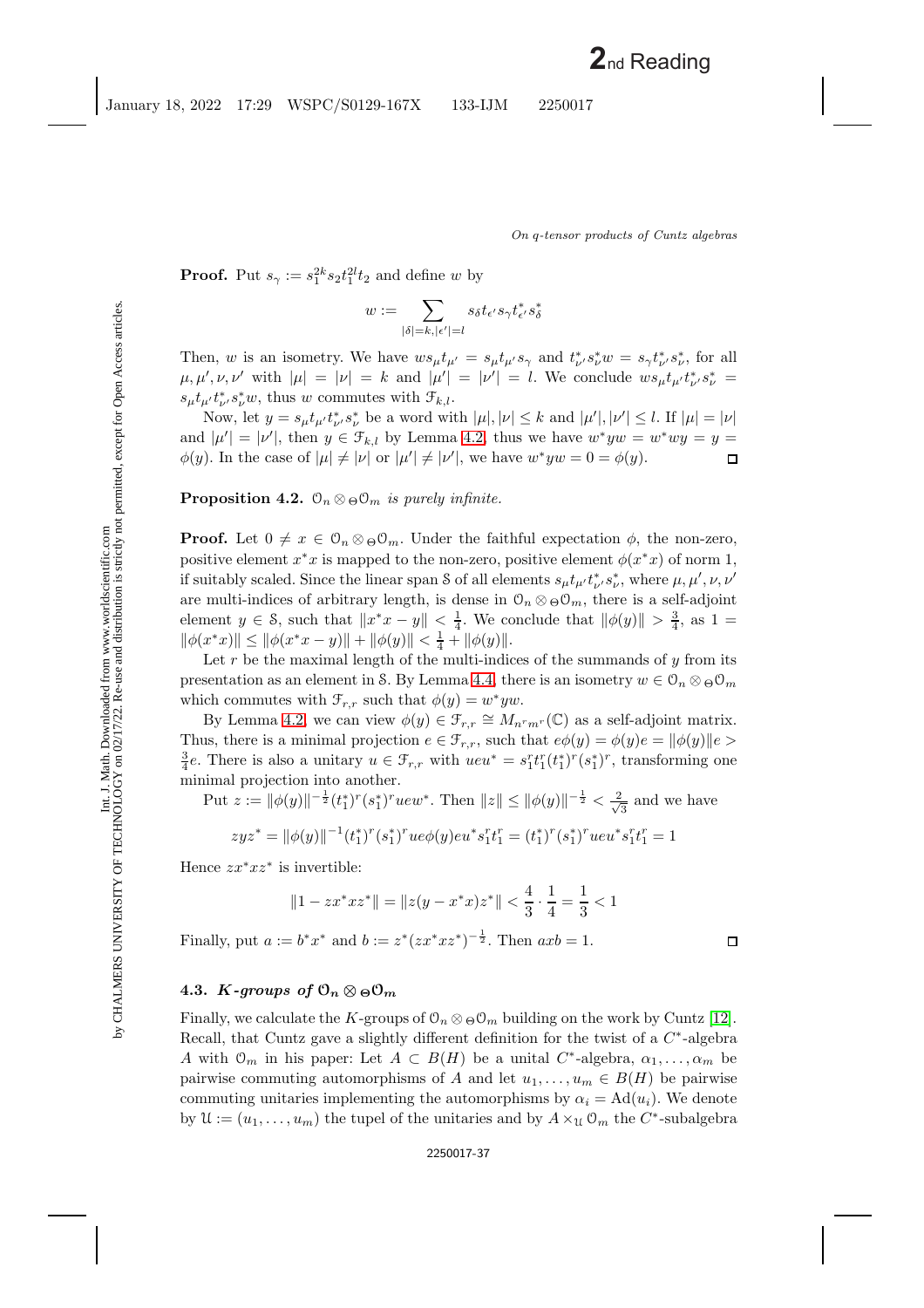<span id="page-38-0"></span>of  $B(H) \otimes \mathcal{O}_m$  generated by all elements  $a \otimes 1$  for  $a \in A$  together with  $u_1 \otimes S_1, \ldots$ ,  $u_m \otimes S_m$ .

**Proposition 4.3 ([\[12,](#page-44-12) Theorem 1.5]).** *In the situation as above*, *the following* 6*term sequence is exact*:

$$
K_0(A) \qquad \xrightarrow{\mathrm{id} - \sum_{i=1}^{n-1} \alpha_i} \qquad K_0(A) \qquad \longrightarrow \qquad K_0(A \times_{\mathfrak{U}} \mathbb{O}_m) \qquad \downarrow
$$

 $K_1(A \times_{\mathfrak{U}} \mathfrak{O}_m)$  ←  $K_1(A)$   $\overset{\text{Id}-\sum \alpha_i}{\longleftarrow}$  $K_1(A)$ 

*Here*  $K_j(A) \to K_j(A \times \mathfrak{U} \mathfrak{O}_m)$  *for*  $j = 0, 1$  *is the map induced by the natural inclusion of* A *into*  $A \times_{\mathfrak{U}} \mathfrak{O}_m$  *via*  $a \mapsto a \otimes 1$ *.* 

<span id="page-38-1"></span>We now get an according 6-term exact sequence for  $\mathcal{O}_n \otimes \Theta \mathcal{O}_m$ .

**Corollary 4.1.** *The following sequence in* K*-theory is exact*:

$$
0 \to K_1(\mathcal{O}_n \otimes_{\Theta} \mathcal{O}_m) \to K_0(\mathcal{O}_n) \stackrel{(m-1)}{\to} K_0(\mathcal{O}_n) \to K_0(\mathcal{O}_n \otimes_{\Theta} \mathcal{O}_m) \to 0
$$

*Hence*, *the* K-groups of  $\mathcal{O}_n \otimes_{\Theta} \mathcal{O}_m$  *are independent from the parameter*  $\Theta$ *.* 

**Proof.** In our situation, we put  $A := \mathcal{O}_n$  and  $\alpha_j(s_i) = \bar{q}_{ij} s_i$ . We may represent  $\mathcal{O}_n \rtimes_{\alpha_1} \mathbb{Z} \rtimes_{\alpha_2} \mathbb{Z} \ldots \rtimes_{\alpha_m} \mathbb{Z}$  concretely on some Hilbert space by some representation  $\pi$ which yields unitaries  $u_1, \ldots, u_m$  implementing the automorphisms  $\alpha_1, \ldots, \alpha_m$ . We may thus form  $\mathcal{O}_n \times_{\mathcal{U}} \mathcal{O}_m$  in the sense of Cuntz and we obtain a \*-homomorphism  $\sigma: \mathbb{O}_n \otimes \mathbb{O}_m \to \mathbb{O}_n \times \mathfrak{U} \mathbb{O}_m$  mapping  $s_i \mapsto \pi(s_i) \otimes 1$  and  $t_j \mapsto u_j \otimes S_j$ . As  $\mathbb{O}_n \otimes \mathbb{O} \mathbb{O}_m$ is purely infinite, it is simple in particular. Hence,  $\sigma$  is an isomorphism.

We now apply Proposition [4.3](#page-38-0) to  $\mathcal{O}_n \otimes_{\Theta} \mathcal{O}_m \cong \mathcal{O}_n \times_{\mathfrak{U}} \mathcal{O}_m$ . Since the automorphisms  $\alpha_i$  are homotopic to the identity, we get  $\alpha_{i*} = id$  for all  $i = 1, \ldots, m$  on the level of K-theory. Thus the map id  $-\sum_{i} \alpha_{i*}^{-1}$  is multiplication by  $(m-1)$  on  $K_0(\mathcal{O}_n) = \mathbb{Z}/(n-1)\mathbb{Z}$ . As  $K_1(\mathcal{O}_n) = 0$ , we end up with the exact sequence of our assertion.

Now, the map  $K_0(\mathcal{O}_n) \stackrel{(m-1)}{\rightarrow} K_0(\mathcal{O}_n)$  is independent from  $\Theta$  and so are its kernel  $K_1(\mathcal{O}_n \otimes_{\Theta} \mathcal{O}_m)$  and its image  $K_0(\mathcal{O}_n \otimes_{\Theta} \mathcal{O}_m)$ . Note that the isomorphisms of  $K_0(\mathcal{O}_n \otimes_{\Theta} \mathcal{O}_m)$  and  $K_0(\mathcal{O}_n \otimes_{\Theta'} \mathcal{O}_m)$  for different parameters  $\Theta$  and  $\Theta'$  map units to units. 囗

**Remark 4.1.** We may use the Künneth formula to compute the K-theory of  $\mathcal{O}_m \otimes \mathcal{O}_n$  explicitly. Recall that  $\mathcal{O}_m \otimes \mathcal{O}_n$  satisfies the UCT (see Proposition [4.1\)](#page-34-0). The Künneth formula for *K*-theory, see [\[3,](#page-44-11) Theorem 23.1.3], gives the following short exact sequences,  $j \in \mathbb{Z}_2$ ,

$$
0 \to \bigoplus_{i \in \mathbb{Z}_2} K_i(\mathcal{O}_n) \otimes_{\mathbb{Z}} K_{i+j}(\mathcal{O}_m) \to K_j(\mathcal{O}_n \otimes \mathcal{O}_m)
$$

$$
\to \bigoplus_{i \in \mathbb{Z}_2} \text{Tor}_1^{\mathbb{Z}}(K_i(\mathcal{O}_n), K_{i+j+1}(\mathcal{O}_m)) \to 0.
$$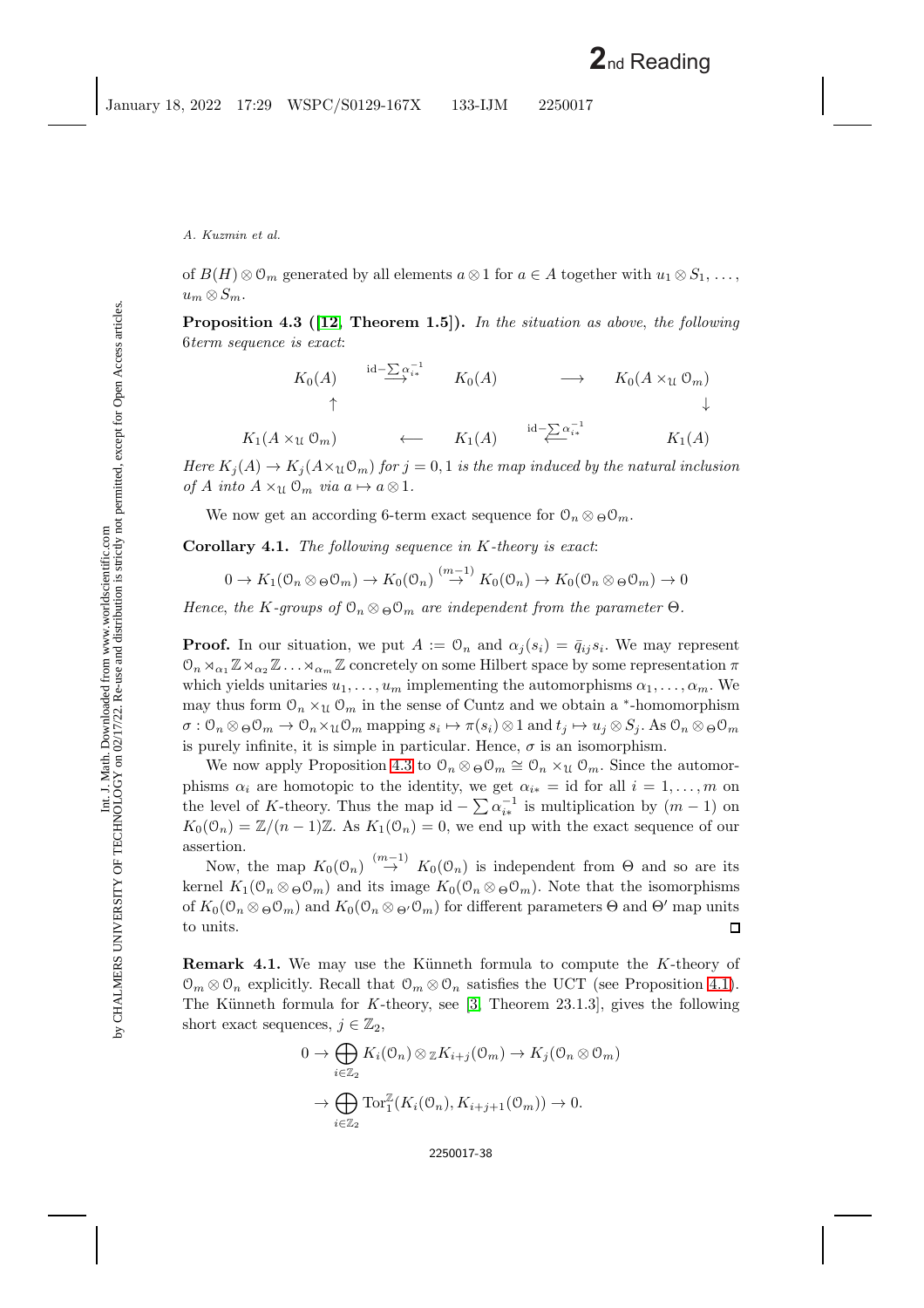Int. J. Math. Downloaded from www.worldscientific.com

Let  $d = \gcd(n-1, m-1)$ . It is a well-known fact in homological algebra, see [\[18\]](#page-44-13), that for an abelian group A

$$
\operatorname{Tor}^{\mathbb{Z}}_1(A, \mathbb{Z}/d\mathbb{Z}) \simeq \operatorname{Ann}_A(d) = \{ a \in A \mid da = 0 \}.
$$

In particular,

$$
\operatorname{Tor}^{\mathbb{Z}}_1(\mathbb{Z}/n\mathbb{Z}, \mathbb{Z}/m\mathbb{Z}) \simeq \mathbb{Z}/\mathrm{gcd}(n, m)\mathbb{Z}.
$$

Recall that, see [\[11\]](#page-44-14)

$$
K_0(\mathcal{O}_n) = \mathbb{Z}/(n-1)\mathbb{Z}, \quad K_1(\mathcal{O}_n) = 0.
$$

Hence, for  $\mathcal{O}_n \otimes \mathcal{O}_m$ , one has the following short exact sequences:

$$
0 \to \mathbb{Z}/(n-1)\mathbb{Z} \otimes \mathbb{Z}\mathbb{Z}/(m-1)\mathbb{Z} \to K_0(\mathbb{O}_n \otimes \mathbb{O}_m) \to 0 \to 0,
$$
  

$$
0 \to 0 \to K_1(\mathbb{O}_n \otimes \mathbb{O}_m) \to \mathbb{Z}/d\mathbb{Z} \to 0.
$$

This implies

$$
K_0(\mathcal{O}_n \otimes \mathcal{O}_m) \simeq \mathbb{Z}/d\mathbb{Z}, \quad K_1(\mathcal{O}_n \otimes \mathcal{O}_m) \simeq \mathbb{Z}/d\mathbb{Z}.
$$

## **4.4.**  $\mathcal{O}_n \otimes \mathcal{O}_m$  *is isomorphic to*  $\mathcal{O}_n \otimes \mathcal{O}_m$

We may now put together all ingredients in order to apply Kirchberg's Theorem [\[33\]](#page-45-15) which is as follows.

**Proposition 4.4.** *Let* A *and* B *be unital*, *separable*, *nuclear*, *simple and purely infinite*  $C^*$ -algebras in the bootstrap class  $N$  with  $K_i(A) \cong K_i(B)$  for  $j = 0, 1$  (with *matching units in the case of*  $j = 0$ *). Then*  $A \cong B$ .

**Theorem 4.1.** *For any parameter*  $\Theta$ , *the*  $C^*$ -*algebra*  $\mathcal{O}_n \otimes_{\Theta} \mathcal{O}_m$  *is isomorphic to*  $\mathcal{O}_m \otimes \mathcal{O}_n$ . Hence we may not twist the tensor product of two Cuntz algebras in this *sense.*

**Proof.** By Proposition [4.1,](#page-34-0)  $\mathcal{O}_n \otimes \mathcal{O}_m$  is nuclear and in N and by Proposition [4.2,](#page-37-0) it is purely infinite and simple. By Corollary [4.1,](#page-38-1) the K-groups of  $\mathcal{O}_n \otimes_{\Theta} \mathcal{O}_m$ and  $\mathcal{O}_m \otimes \mathcal{O}_n$  coincide. Thus, by Kirchberg's Theorem,  $\mathcal{O}_n \otimes_{\Theta} \mathcal{O}_m$  is isomorphic to  $\mathfrak{O}_m \otimes \mathfrak{O}_n$ . П

**Remark 4.2.** The above result on  $\mathcal{O}_n \otimes_{\Theta} \mathcal{O}_m$  has been part of the fourth author's PhD thesis from 2011 and it has not been published in any other paper.

## **4.5.** *The isomorphism*  $\mathcal{O}_n \otimes_q \mathcal{O}_m \simeq \mathcal{O}_n \otimes \mathcal{O}_m$ *. The Rieffel deformation approach*

In this section, we return to one parameter case of  $\mathcal{O}_n \otimes_q \mathcal{O}_m$ , and present an approach to the proof of isomorphism

$$
\mathcal{O}_n \otimes q \mathcal{O}_m \simeq \mathcal{O}_n \otimes \mathcal{O}_m, \quad |q| < 1,
$$

which is based on the properties of Rieffel deformation.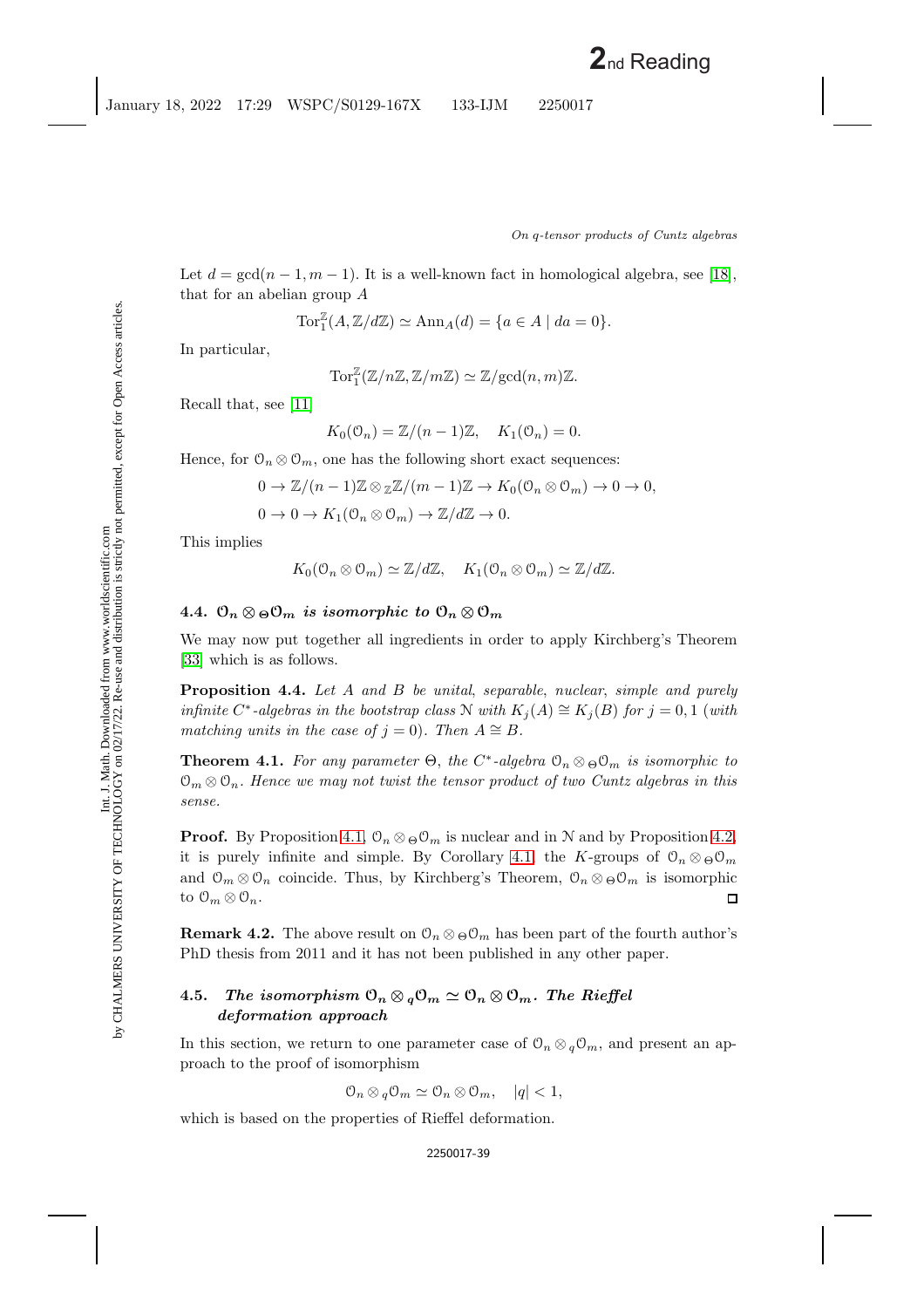In [\[20\]](#page-44-15), the authors have shown that for every  $C^*$ -algebra A with an action  $\alpha$  of R, there exists a KK-isomorphism  $t_{\alpha} \in KK_1(\mathcal{A}, \mathcal{A} \rtimes_{\alpha} \mathbb{R})$ . This  $t_{\alpha}$  is a generalization of the Connes–Thom isomorphisms for *K*-theory. In what follows, we will denote by  $\circ: KK(\mathcal{A}, \mathcal{B}) \times KK(\mathcal{B}, \mathcal{C}) \rightarrow KK(\mathcal{A}, \mathcal{C})$  the Kasparov product, and by  $\boxtimes$ :  $KK(A, \mathcal{B}) \times KK(\mathcal{C}, \mathcal{D}) \to KK(A \otimes \mathcal{C}, \mathcal{B} \otimes \mathcal{D})$  the exterior tensor product. Given a homomorphism  $\phi : \mathcal{A} \to \mathcal{B}$ , put  $[\phi] \in KK(\mathcal{A}, \mathcal{B})$  to be the induced KK-morphism. For more details see [\[3,](#page-44-11) [25\]](#page-45-18).

We list some properties of  $t_{\alpha}$  that will be used below.

- (1) Inverse of  $t_{\alpha}$  is given by  $t_{\hat{\alpha}}$ , where  $\hat{\alpha}$  is the dual action.<br>(2) If  $A = \mathbb{C}$  with the trivial action of  $\mathbb{R}$  then the correspondent
- (2) If  $A = \mathbb{C}$  with the trivial action of  $\mathbb{R}$ , then the corresponding element

$$
t_1 \in KK_1(\mathbb{C}, C_0(\mathbb{R})) \simeq \mathbb{Z}
$$

is the generator of the group.

(3) Let  $\phi: (\mathcal{A}, \alpha) \to (\mathcal{B}, \beta)$  be an equivariant homomorphism. Then the following diagram commutes in *KK*-theory:

$$
\begin{array}{ccc}\nA & \xrightarrow{t_{\alpha}} & A \rtimes_{\alpha} \mathbb{R} \\
\downarrow{\phi} & & \downarrow{\phi} \rtimes \mathbb{R} \\
\mathcal{B} & \xrightarrow{t_{\beta}} & B \rtimes_{\beta} \mathbb{R}\n\end{array}
$$

(4) Let  $\beta$  be an action of R on B. For the action  $\gamma = id_{\mathcal{A}} \otimes \beta$  on  $\mathcal{A} \otimes \mathcal{B}$  we have

 $t_{\gamma} = \mathbf{1}_A \boxtimes t_{\beta}$ .

Further, we will need the following version of classification result by Kirchberg and Philips:

**Theorem 4.2 ([\[33,](#page-45-15) Corollary 4.2.2]).** *Let* A *and* B *be separable nuclear unital purely infinite simple* C<sup>∗</sup>*-algebras*, *and suppose that there exists an invertible element*  $\eta \in KK(\mathcal{A}, \mathcal{B})$ , *such that*  $[\iota_{\mathcal{A}}] \circ \eta = [\iota_{\mathcal{B}}]$ , *where*  $\iota_{\mathcal{A}} : \mathbb{C} \to \mathcal{A}$  *is defined by*  $\iota_A(1) = \mathbf{1}_A$ , and  $\iota_B: \mathbb{C} \to \mathbb{B}$  *is defined by*  $\iota_B(1) = \mathbf{1}_B$ *. Then* A and B are *isomorphic.*

Notice that the conditions of the theorem above does not require  $C^*$ -algebras A and B to be in the bootstrap class N.

**Theorem 4.3.** *The*  $C^*$ -algebras  $\mathcal{O}_n \otimes_{q} \mathcal{O}_m$  and  $\mathcal{O}_n \otimes \mathcal{O}_m$  are isomorphic for any  $|q| = 1.$ 

**Proof.** Throughout the proof, we will distinguish between the actions of  $\mathbb{T}^2$  on  $\mathcal{O}_n \otimes \mathcal{O}_m$  and on  $\mathcal{O}_n \otimes_q \mathcal{O}_m$ , denoting the latter by  $\alpha^q$ . As shown above, the both algebras are separable nuclear unital simple and purely infinite.

Further, Proposition [3.4,](#page-15-2) and the isomorphism  $\mathcal{O}_n \otimes_q \mathcal{O}_m \simeq (\mathcal{O}_n \otimes \mathcal{O}_m)_{\Theta_q}$  yield the isomorphism

$$
\Psi: (\mathcal{O}_n \otimes \mathcal{O}_m) \rtimes_\alpha \mathbb{R}^2 \to (\mathcal{O}_n \otimes_q \mathcal{O}_m) \rtimes_{\alpha^q} \mathbb{R}^2.
$$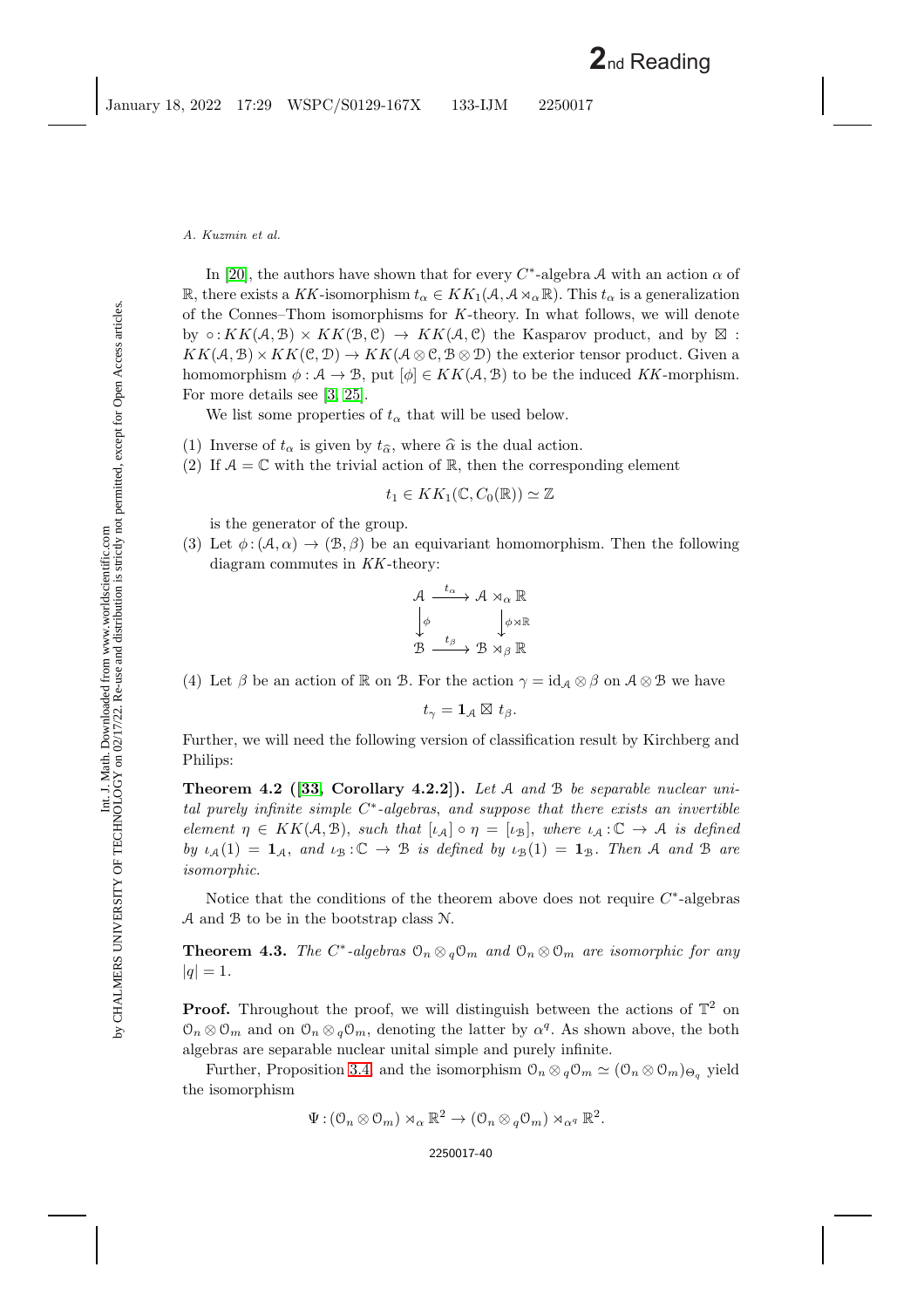$$
(\mathcal{O}_n \otimes \mathcal{O}_m) \rtimes_{\alpha} \mathbb{R}^2 \simeq (\mathcal{O}_n \otimes \mathcal{O}_m) \rtimes_{\alpha_1} \mathbb{R} \rtimes_{\alpha_2} \mathbb{R},
$$
  

$$
(\mathcal{O}_n \otimes_q \mathcal{O}_m) \rtimes_{\alpha^q} \mathbb{R}^2 \simeq (\mathcal{O}_n \otimes_q \mathcal{O}_m) \rtimes_{\alpha_1^q} \mathbb{R} \rtimes_{\alpha_2^q} \mathbb{R}.
$$

Define

$$
t_{\alpha} = t_{\alpha_1} \circ (\mathbf{1}_{C_0(\mathbb{R})} \boxtimes t_{\alpha_2}) \in KK(\mathcal{O}_n \otimes \mathcal{O}_m, (\mathcal{O}_n \otimes \mathcal{O}_m) \rtimes_{\alpha} \mathbb{R}^2),
$$
  

$$
t_{\alpha^q} = t_{\alpha_1^q} \circ (\mathbf{1}_{C_0(\mathbb{R})} \boxtimes t_{\alpha_2^q}) \in KK(\mathcal{O}_n \otimes q\mathcal{O}_m, (\mathcal{O}_n \otimes q\mathcal{O}_m) \rtimes_{\alpha^q} \mathbb{R}^2),
$$

Then

$$
\eta = t_{\alpha^q} \circ [\Psi] \circ t_{\alpha}^{-1} \in KK(\mathcal{O}_n \otimes q\mathcal{O}_m, \mathcal{O}_n \otimes \mathcal{O}_m)
$$

is a KK-isomorphism. The property  $[\iota_{\mathcal{O}_n \otimes_q \mathcal{O}_m}] \circ \eta = [\iota_{\mathcal{O}_n \otimes \mathcal{O}_m}]$  follows from the commutativity of the following diagram:



**Remark 4.3.** The proof presented above was obtained by the first author independently of the proof of multiparameter case.

## 4.6. *Computation of* Ext *for*  $\mathcal{E}_{n,m}^q$

<span id="page-41-0"></span>Let us finish with some remarks on  $\mathcal{E}_{n,m}^q$ . Firstly, the simplicity of  $\mathcal{O}_n \otimes_q \mathcal{O}_m$  implies that  $\mathcal{M}_q \subset \mathcal{E}_{n,m}^q$  is the largest ideal.

**Corollary 4.2.** *The ideal*  $\mathcal{M}_q \subset \mathcal{E}_{n,m}^q$  *is the unique largest ideal.* 

**Proof.** Let  $\eta: \mathcal{E}_{n,m}^q \to \mathcal{O}_n \otimes_q \mathcal{O}_m$  be the quotient homomorphism. Suppose that  $\mathcal{J} \subset \mathcal{E}_{n,m}^q$  is a two-sided \*-ideal. Due to the simplicity of  $\mathcal{O}_n \otimes_q \mathcal{O}_m$  we have that either  $\eta(\mathcal{J}) = \{0\}$  and  $\mathcal{J} \subset \mathcal{M}_q$ , or  $\eta(\mathcal{J}) = \mathcal{O}_n \otimes_q \mathcal{O}_m$ . In the latter case,  $1 + x \in \mathcal{J}$ for a certain  $x \in \mathcal{M}_q$ . For any  $0 < \varepsilon < 1$ , choose  $N_\varepsilon \in \mathbb{N}$ , such that for

$$
x_\varepsilon=\!\!\!\!\!\!\!\!\!\sum_{\substack{\varepsilon_1,\varepsilon_2\in\{0,1\},\\ \varepsilon_1+\varepsilon_2\ne 0}}\sum_{\substack{\mu_1,\mu_2\in\Lambda_n,\ \nu_1,\nu_2\in\Lambda_m,\\ |\mu_j|\le N_\varepsilon}}\sum_{\substack{\Psi_{\mu_1,\mu_2\nu_1\nu_2}(\varepsilon_1,\varepsilon_2)\\ |\nu_j|\le N_\varepsilon}}\!\!\!\!\!\!\!\Psi_{\mu_1,\mu_2\nu_1\nu_2}^{(\varepsilon_1,\varepsilon_2)}s_{\mu_1}t_{\nu_1}(1-P)^{\varepsilon_1}(1-Q)^{\varepsilon_2}t_{\nu_2}^*s_{\mu_2^*}\in\mathcal{M}_q
$$

one has  $||x - x_{\varepsilon}|| < \varepsilon$ . Notice that for any  $\mu \in \Lambda_n$ ,  $\nu \in \Lambda_m$  with  $|\mu|, |\nu| > N_{\varepsilon}$  one has  $s^*_{\mu} t^*_{\nu} x_{\varepsilon} = 0.$ 

Fix  $\mu \in \Lambda_n$  and  $\nu \in \Lambda_m$ ,  $|\mu| = |\nu| > N_{\varepsilon}$ , then

$$
y_\varepsilon=s_\mu^*t_\nu^*(\mathbf{1}-x)t_\nu s_\mu=\mathbf{1}-s_\mu^*t_\nu^*(x-x_\varepsilon)t_\nu s_\mu\in\mathcal{J}.
$$

Thus  $||s_{\mu}^* t_{\nu}^*(x - x_{\varepsilon}) t_{\nu} s_{\mu}|| < \varepsilon$  implies that  $y_{\varepsilon}$  is invertible, so  $1 \in \mathcal{J}$ .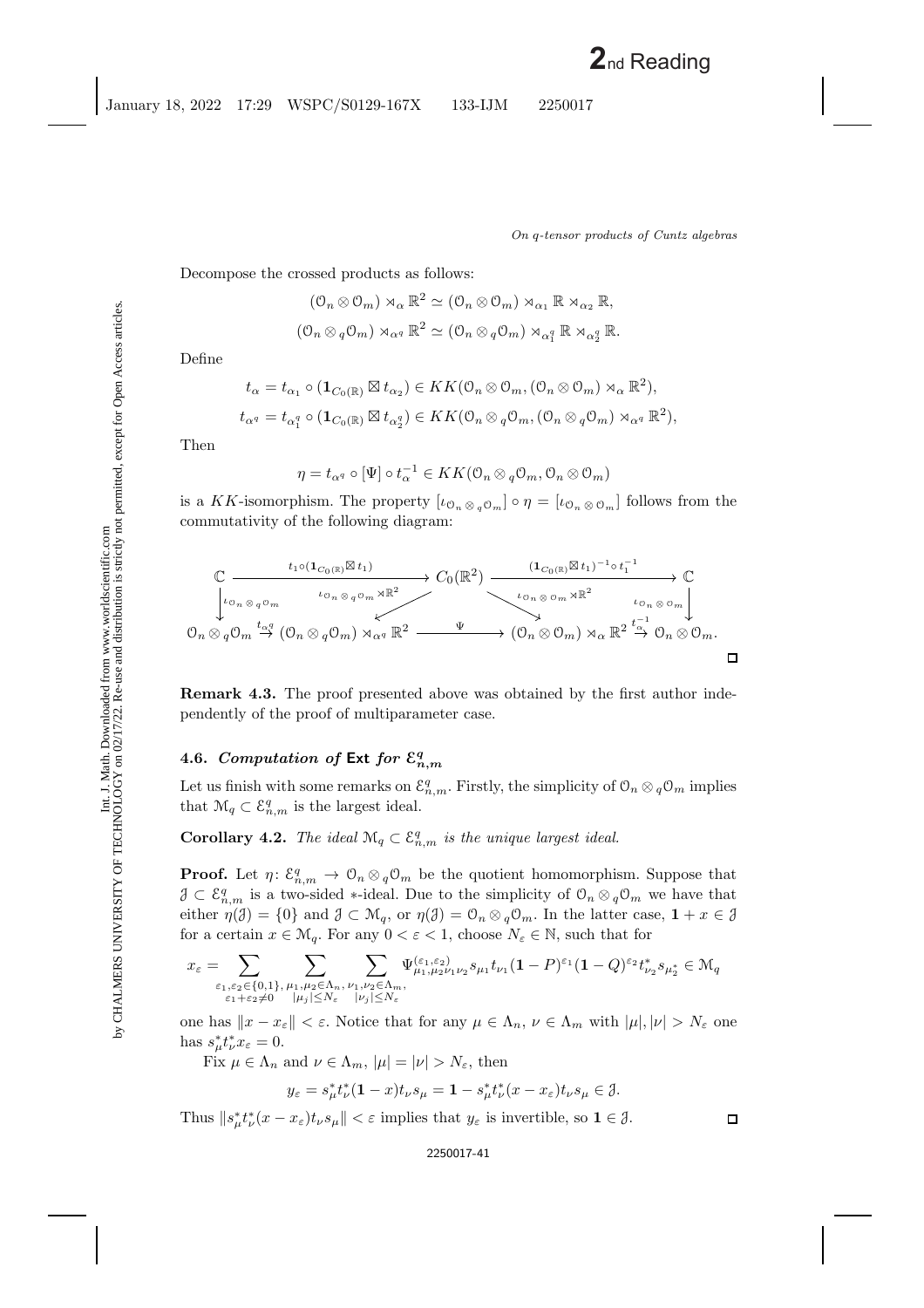Second, we may show that  $\text{Ext}(\mathcal{O}_n \otimes_q \mathcal{O}_m, \mathcal{M}_q) = 0$  if  $\gcd(n-1, m-1) = 1$ . To this end we compute first the *K*-theory of  $\mathcal{M}_q$ .

**Theorem 4.4.** *Let*  $d = \gcd(n-1, m-1)$ *. Then* 

 $K_0(\mathcal{M}_q) \simeq \mathbb{Z}/d\mathbb{Z} \oplus \mathbb{Z}, K_1(\mathcal{M}_q) \simeq 0.$ 

**Proof.** The isomorphism  $\mathcal{E}_{n,m}^q \simeq (0_n^{(o)} \otimes 0_m^{(0)})_{\Theta_q}$ , Proposition [3.6,](#page-16-2) and [\[11,](#page-44-14) Proposition 3.9], imply that

$$
K_0(\mathcal{E}_{n,m}^q) = K_0((\mathcal{O}_n^{(0)} \otimes \mathcal{O}_m^{(0)})_{\Theta_q}) = K_0(\mathcal{O}_n^0 \otimes \mathcal{O}_m^0) = \mathbb{Z},
$$
  

$$
K_1(\mathcal{E}_{n,m}^q) = K_1((\mathcal{O}_n^{(0)} \otimes \mathcal{O}_m^{(0)})_{\Theta_q}) = K_1(\mathcal{O}_n^0 \otimes \mathcal{O}_m^0) = 0.
$$

Applying the 6-term exact sequence for

$$
0 \to \mathbb{K} \to \mathcal{M}_q \to \mathcal{O}_n \otimes \mathbb{K} \oplus \mathcal{O}_m \otimes \mathbb{K} \to 0,
$$

we get

$$
\mathbb{Z} \longrightarrow K_0(\mathcal{M}_q) \longrightarrow \mathbb{Z}/(n-1)\mathbb{Z} \oplus \mathbb{Z}/(m-1)\mathbb{Z}
$$
  
\n
$$
\downarrow
$$
  
\n0  $\longleftarrow K_1(\mathcal{M}_q) \longleftarrow 0$ 

Then  $K_1(\mathcal{M}_q) = 0$ , and elementary properties of finitely generated abelian groups imply that

$$
K_0(\mathcal{M}_q)=\mathbb{Z}\oplus \textsf{Tors},
$$

where **Tors** is a direct sum of finite cyclic groups.

Further, the following exact sequence:

$$
0 \to \mathcal{M}_q \to \mathcal{E}^q_{n,m} \to \mathcal{O}_n \otimes {}_q\mathcal{O}_m \to 0
$$

gives

$$
K_0(\mathcal{M}_q) \xrightarrow{p} \mathbb{Z} \longrightarrow \mathbb{Z}/d\mathbb{Z}
$$

$$
\begin{array}{c} \downarrow \\ \downarrow \\ \mathbb{Z}/d\mathbb{Z} \longleftarrow 0 \longleftarrow 0 \end{array}
$$

The map  $p: K_0(\mathcal{M}_q) \simeq \mathbb{Z} \oplus \textsf{Tors} \to \mathbb{Z}$  has form  $p = (p_1, p_2)$ , where

$$
p_1\colon \mathbb{Z}\to \mathbb{Z}, \quad p_2\colon \mathsf{Tors}\to \mathbb{Z}.
$$

Evidently,  $p_2 = 0$ , and  $p \neq 0$  implies that ker  $p_1 = \{0\}$ . Thus,

$$
\ker p = \mathsf{Tors} = \operatorname{Im}(i) \simeq \mathbb{Z}/d\mathbb{Z}.
$$

<span id="page-42-0"></span>**Theorem 4.5.** *Let*  $d = \gcd(n-1, m-1) = 1$ *. Then*  $\text{Ext}(\mathcal{O}_n \otimes_q \mathcal{O}_m, \mathcal{M}_q) = 0$ *.* 

**Proof.** Recall that for nuclear  $C^*$ -algebras  $\text{Ext}(\mathcal{A}, \mathcal{B}) \simeq KK_1(\mathcal{A}, \mathcal{B})$ .

#### 2250017-42

 $\Box$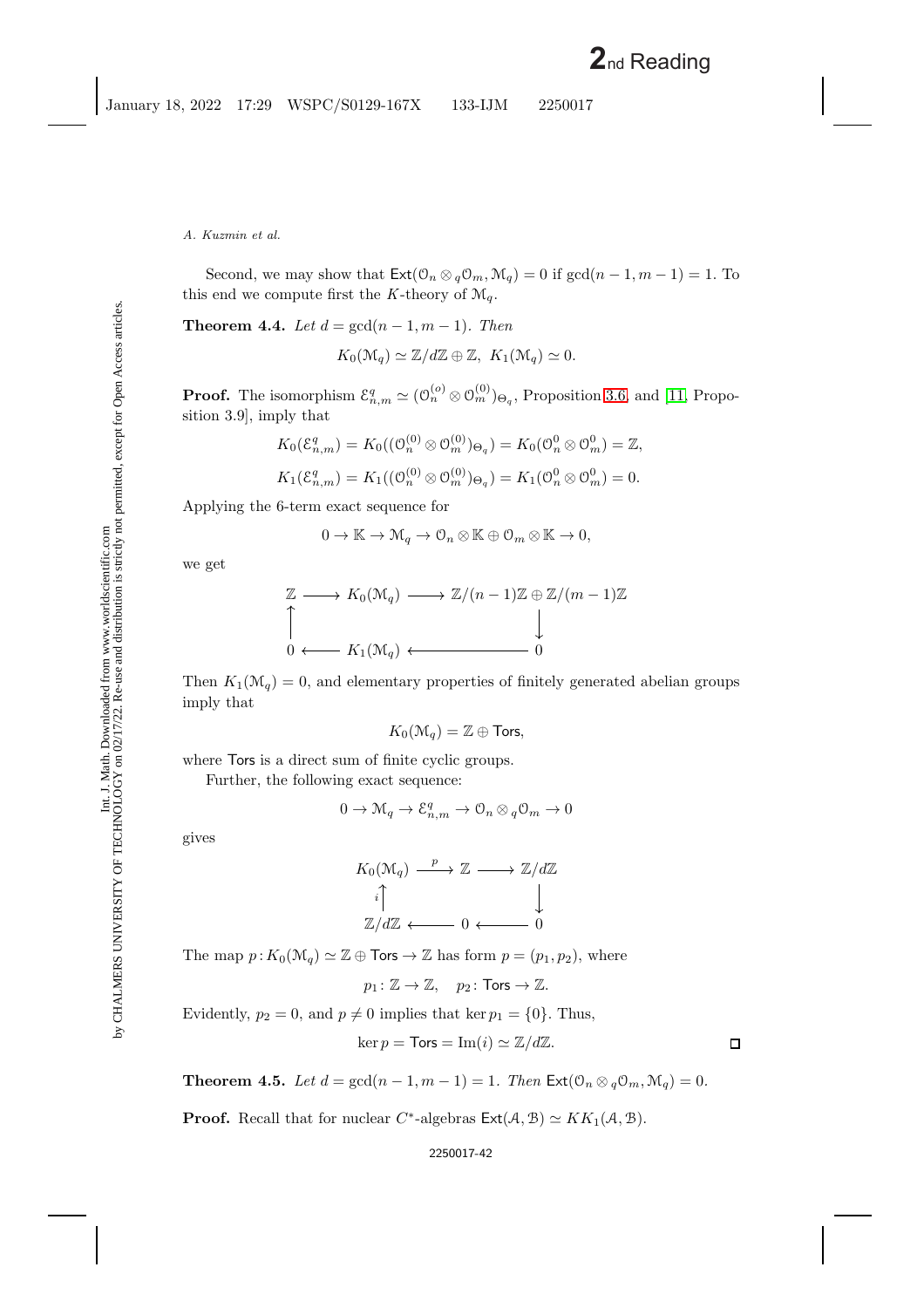We use the UCT sequence

$$
0 \to \bigoplus_{i \in \mathbb{Z}_2} \text{Ext}^1_{\mathbb{Z}}(K_i(\mathcal{A}), K_i(\mathcal{B})) \to KK_1(\mathcal{A}, \mathcal{B}) \to \bigoplus_{i \in \mathbb{Z}_2} \text{Hom}(K_i(\mathcal{A}), K_{i+1}(\mathcal{B})).
$$

for  $A = \mathcal{O}_n \otimes {}_{q}\mathcal{O}_m$  and  $B = \mathcal{M}_q$ . Since  $K_0(\mathcal{A}) = K_1(\mathcal{A}) = \mathbb{Z}/d\mathbb{Z}$  and  $K_0(\mathcal{B}) = \mathbb{Z} \oplus \mathbb{Z}/d\mathbb{Z}$ ,  $K_1(\mathcal{B}) = 0$ , one has

$$
Hom(K_0(\mathcal{A}), K_1(\mathcal{B})) = 0, \quad Hom(K_1(\mathcal{A}), K_0(\mathcal{B})) = \mathbb{Z}/d\mathbb{Z},
$$

and, see [\[18\]](#page-44-13),

$$
\mathrm{Ext}^1_\mathbb{Z}(K_0(\mathcal{A}),K_0(\mathcal{B}))=\mathbb{Z}/d\mathbb{Z}\oplus\mathbb{Z}/d\mathbb{Z},\quad \mathrm{Ext}^1_\mathbb{Z}(K_1(\mathcal{A}),K_1(\mathcal{B}))=0.
$$

Hence the following sequence is exact:

$$
0 \to \mathbb{Z}/d\mathbb{Z} \oplus \mathbb{Z}/d\mathbb{Z} \to KK_1(\mathbb{O}_n \otimes_q \mathbb{O}_m, \mathcal{M}_q) \to \mathbb{Z}/d\mathbb{Z} \to 0.
$$

By Theorem [4.5,](#page-42-0) for the case of  $gcd(n-1, m-1) = 1$  one can immediately deduce that extension classes of

$$
0 \to \mathcal{M}_q \to \mathcal{E}_{n,m}^q \to \mathcal{O}_n \otimes_q \mathcal{O}_m \to 0,
$$

and

$$
0 \to \mathcal{M}_1 \to \mathcal{E}_{n,m}^1 \to \mathcal{O}_n \otimes \mathcal{O}_m \to 0,
$$

coincide in  $\text{Ext}(\mathcal{O}_n \otimes \mathcal{O}_m, \mathcal{M}_1)$  and are trivial. These extensions are essential, however in general case one does not have an immediate generalization of Proposi-tion [3.12.](#page-32-1) Thus, the study of the problem whether  $\mathcal{E}_{n,m}^q \simeq \mathcal{E}_{n,m}^1$  would require further investigations, see [\[13,](#page-44-16) [19\]](#page-44-17).

## **Acknowledgments**

The work on the paper was initiated during the visit of V. Ostrovskyi, D. Proskurin and R. Yakymiv to Chalmers University of Technology. We appreciate the working atmosphere and stimulating discussions with Prof. Lyudmila Turowska and Prof. Magnus Goffeng. We are grateful to Prof. Pawel Kasprzak for discussions on properties of Rieffels deformation and to Prof. Eugene Lytvynov for discussions on generalized statistics and his kind hospitality during the visit of D. Proskurin to Swansea University. We also indebted to Prof. K. Iusenko for helpful comments and remarks. M. Weber has been supported by *SFB-TRR 195* and the *DFG*.

## <span id="page-43-2"></span><span id="page-43-0"></span>**References**

- [1] A. Andersson, Index pairings for  $\mathbb{R}^n$ -actions and Rieffel deformations, *Kyoto J. Math.* **59**(1) (2019) 77–123, http://arxiv.org/abs/1406.4078v5.
- <span id="page-43-1"></span>[2] L. C. Biedenharn, The quantum group  $SU_q(2)$  and a *q*-analogue of the boson operators, *J. Phys. A* **22**(18) (1989) L873–L878, http://stacks.iop.org/0305-4470/22/L873.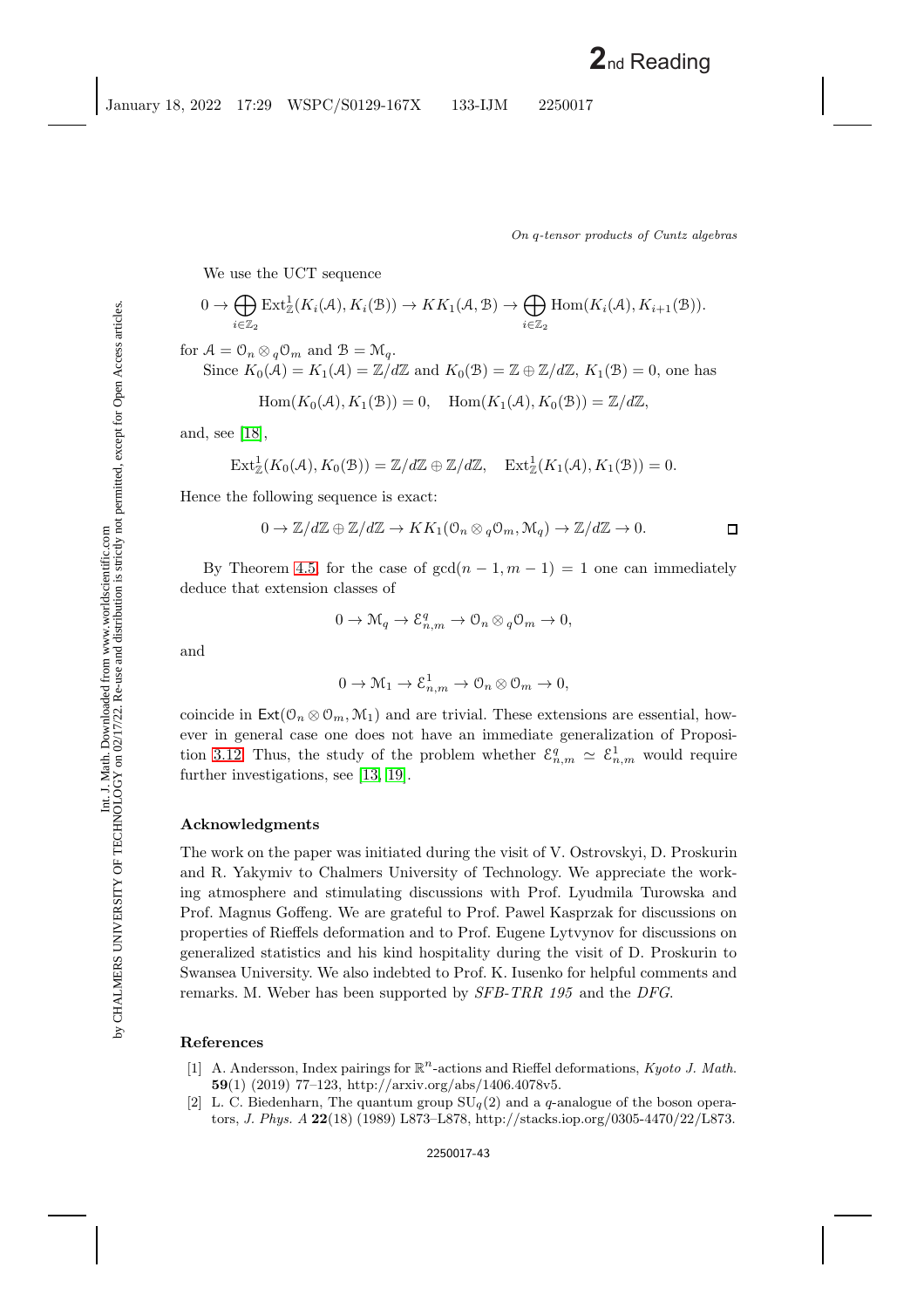- *A. Kuzmin et al.*
- <span id="page-44-11"></span>[3] B. Blackadar, *K*-*Theory for Operator Algebras*, 2nd edn., Mathematical Sciences Research Institute Publications, Vol. 5 (Cambridge University Press, Cambridge, 1998), https://doi.org/10.1007/978-1-4613-9572-0.
- <span id="page-44-8"></span>[4] M. Bożejko, E. Lytvynov and J. Wysoczański, Fock representations of *Q*-deformed commutation relations, *J. Math. Phys*. **58**(7) (2017) 073501, https://doi.org/10.1063/1.4991671.
- <span id="page-44-0"></span>[5] M. Bożejko and R. Speicher, An example of a generalized Brownian motion, *Comm. Math. Phys*. **137**(3) (1991) 519–531, http://projecteuclid.org/ euclid.cmp/1104202738.
- <span id="page-44-2"></span>[6] M. Bo˙zejko and R. Speicher, Completely positive maps on Coxeter groups, deformed commutation relations, and operator spaces, *Math. Ann*. **300**(1) (1994) 97–120, https://doi.org/10.1007/BF01450478.
- [7] N. P. Brown and N. Ozawa, *C*∗-*Algebras and Finite-Dimensional Approximations*, Graduate Studies in Mathematics, Vol. 88 (American Mathematical Society, Providence, RI 2008), https://doi.org/10.1090/gsm/088.
- <span id="page-44-10"></span>[8] D. Buchholz, G. Lechner and S. J. Summers, Warped convolutions, Rieffel deformations and the construction of quantum field theories, *Comm. Math. Phys*. **304**(1)  $(2011)$  95–123, https://doi.org/10.1007/s00220-010-1137-1.
- <span id="page-44-3"></span>[9] L. A. Coburn, The *C*∗-algebra generated by an isometry, *Bull. Amer. Math. Soc*. **73** (1967) 722–726, https://doi.org/10.1090/S0002-9904-1967-11845-7.
- <span id="page-44-4"></span>[10] J. Cuntz, Simple *C*∗-algebras generated by isometries, *Comm. Math. Phys.* **57**(2) (1977) 173–185, http://projecteuclid.org/euclid.cmp/1103901288.
- <span id="page-44-14"></span>[11] J. Cuntz, *K*-theory for certain *C*∗-algebras, *Ann. of Math*. (2) **113**(1) (1981) 181–197, https://doi.org/10.2307/1971137.
- <span id="page-44-12"></span>[12] J. Cuntz, *K*-theory for certain *C*∗-algebras. II, *J. Operator Theory* **5**(1) (1981) 101–108.
- <span id="page-44-16"></span>[13] M. Dadarlat and R. Meyer, E-theory for C∗-algebras over topological spaces, *J. Funct. Anal*. **263**(1) (2012) 216–247, https://doi.org/10.1016/j.jfa.2012.03.022.
- <span id="page-44-9"></span>[14] A. Daletskii, A. Kalyuzhny, E. Lytvynov and D. Proskurin, Fock representations of multicomponent (particularly non-Abelian anyon) commutation relations, *Rev. Math. Phys.* **32**(5) (2020) 2030004.
- [15] K. R. Davidson, *C*∗-*Algebras by Example*, Fields Institute Monographs, Vol. 6 (American Mathematical Society, Providence, RI, 1996), https://doi.org/10.1090/fim/006.
- <span id="page-44-5"></span>[16] M. de Jeu and P. R. Pinto, The structure of doubly non-commuting isometries, *Adv. Math.* **368** (2020) 107149, https://arxiv.org/abs/1801.09716.
- <span id="page-44-7"></span>[17] K. Dykema and A. Nica, On the Fock representation of the *q*-commutation relations, *J. Reine Angew. Math*. **440** (1993) 201–212.
- <span id="page-44-13"></span>[18] S. Eilenberg and S. MacLane, Group extensions and homology, *Ann. of Math.* (2) **43** (1942) 757–831, https://doi.org/10.2307/1968966.
- <span id="page-44-17"></span>[19] S. Eilers, G. Restorff and E. Ruiz, The ordered *K*-theory of a full extension, *Canad. J. Math*. **66**(3) (2014) 596–625, https://doi.org/10.4153/CJM-2013-015-7.
- <span id="page-44-15"></span>[20] T. Fack and G. Skandalis, Connes' analogue of the Thom isomorphism for the Kasparov groups, *Invent. Math*. **64**(1) (1981) 7–14, https://doi.org/ 10.1007/BF01393931.
- <span id="page-44-1"></span>[21] D. I. Fivel, Errata: Interpolation between Fermi and Bose statistics using generalized commutators, *Phys. Rev. Lett*. **65**(27) (1990) 3361–3364; *Phys. Rev. Lett*. **69**(13) 2020 (1992), https://doi.org/10.1103/PhysRevLett.69.2020.
- <span id="page-44-6"></span>[22] O. Giselsson, The universal *C*∗-algebra of the quantum matrix ball and its irreducible ∗-representations (2018), http://arxiv.org/pdf/1801.10608v2.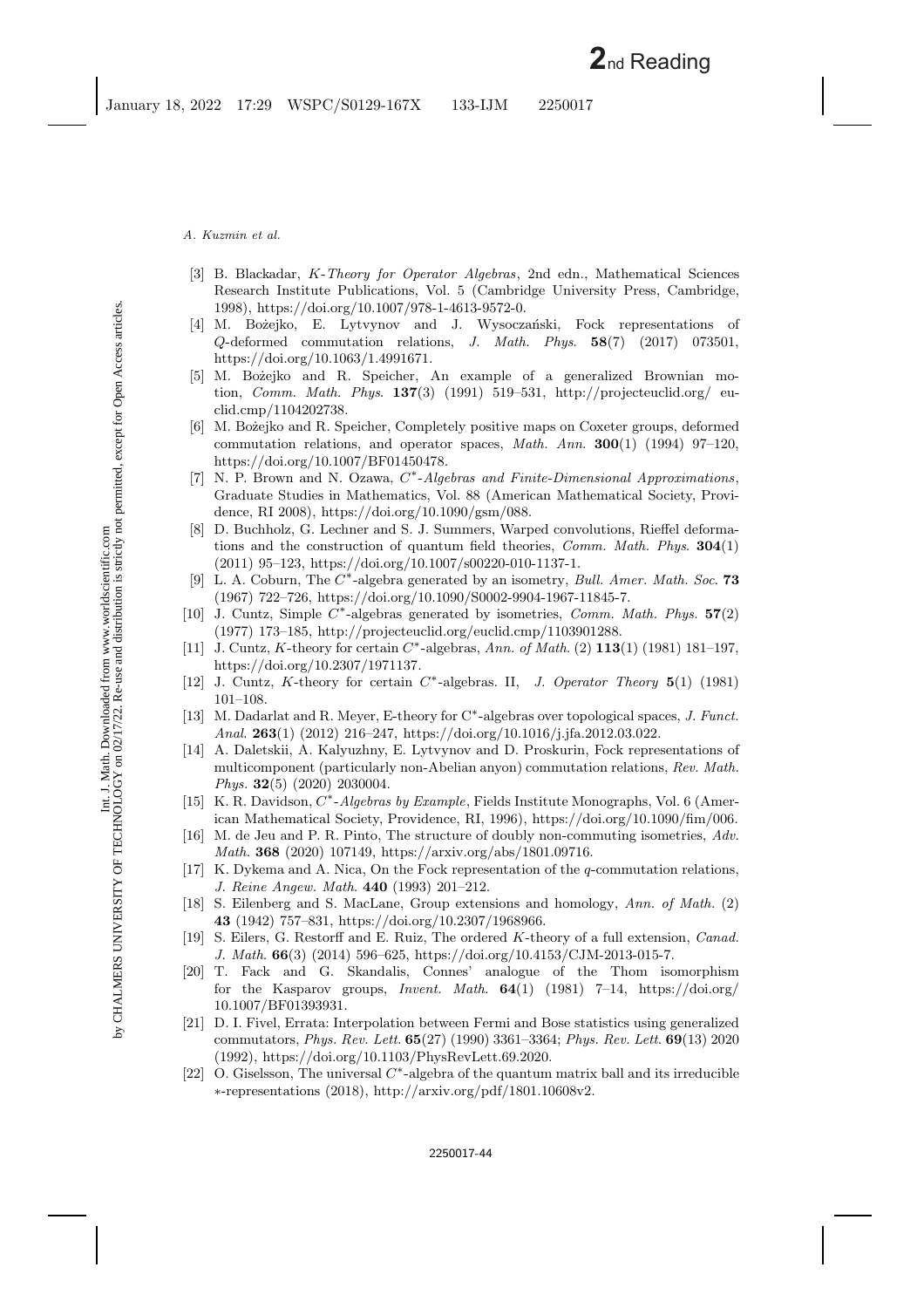- <span id="page-45-0"></span>[23] O. W. Greenberg, Particles with small violations of Fermi or Bose statistics, *Phys. Rev. D* (3) **43**(12) (1991) 4111–4120, https://doi.org/10.1103/PhysRevD.43.4111.
- <span id="page-45-17"></span>[24] N. Higson and J. Roe, *Analytic K-Homology*, Oxford Mathematical Monographs (Oxford University Press, Oxford, 2000).
- <span id="page-45-18"></span>[25] K. K. Jensen and K. Thomsen, Elements of *KK*-theory, Mathematics: Theory & Applications (Birkh¨auser Boston, Inc., Boston, MA, 1991), https://doi.org/10.1007/978- 1-4612-0449-7.
- <span id="page-45-8"></span>[26] P. E. T. Jørgensen, D. P. Proskurin and Y. S. Samoĭlenko, The kernel of Fock representations of Wick algebras with braided operator of coefficients, *Pacific J. Math*. **198**(1) (2001) 109–122, https://doi.org/10.2140/pjm.2001.198.109.
- <span id="page-45-12"></span>[27] P. E. T. Jørgensen, D. P. Proskurin and Y. S. Samoĭlenko, On  $C^*$ -algebras generated by pairs of *q*-commuting isometries, *J. Phys. A* **38**(12) (2005) 2669–2680, https://doi.org/10.1088/0305-4470/38/12/009.
- <span id="page-45-9"></span>[28] P. E. T. Jorgensen, L. M. Schmitt and R. F. Werner, *q*-canonical commutation relations and stability of the Cuntz algebra, *Pacific J. Math*. **165**(1) (1994) 131–151, http://projecteuclid.org/euclid.pjm/1102621916.
- <span id="page-45-6"></span>[29] P. E. T. Jorgensen, L. M. Schmitt and R. F. Werner, Positive representations of general commutation relations allowing Wick ordering, *J. Funct. Anal*. **134**(1) (1995) 33–99, https://doi.org/10.1006/jfan.1995.1139.
- <span id="page-45-5"></span>[30] P. Kasprzak, Rieffel deformation via crossed products, *J. Funct. Anal*. **257**(5) (2009) 1288–1332, https://doi.org/10.1016/j.jfa.2009.05.013.
- <span id="page-45-10"></span>[31] M. Kennedy and A. Nica, Exactness of the Fock space representation of the *q*-commutation relations, *Comm. Math. Phys*. **308**(1) (2011) 115–132, https://doi.org/10.1007/s00220-011-1323-9.
- <span id="page-45-13"></span>[32] C. S. Kim, D. P. Proskurin, A. M. Iksanov and Z. A. Kabluchko, The generalized CCR: representations and enveloping *C*∗-algebra, *Rev. Math. Phys*. **15**(4) (2003) 313–338, https://doi.org/10.1142/S0129055X03001618.
- <span id="page-45-15"></span>[33] E. Kirchberg, Exact  $C^*$ -algebras, tensor products, and the classification of purely infinite algebras, in *Proc. Int. Congress of Mathematicians*, Vols. 1, 2 (Birkhäuser, Basel, 1995), p. 954.
- <span id="page-45-3"></span>[34] S. Klimek and A. Lesniewski, A two-parameter quantum deformation of the unit disc, *J. Funct. Anal*. **115**(1) (1993) 1–23, https://doi.org/10.1006/jfan.1993.1078.
- <span id="page-45-7"></span>[35] A. Klimyk and K. Schm¨udgen, *Quantum Groups and Their Representations*, Texts and Monographs in Physics (Springer-Verlag, Berlin, 1997), https://doi.org/10.1007/978-3-642-60896-4.
- <span id="page-45-14"></span>[36] A. Kuzmin and N. Pochekai, Faithfulness of the Fock representation of the *C*∗-algebra generated by  $q_{ij}$ -commuting isometries, *J. Operator Theory* **80**(1) (2018) 77–93.
- <span id="page-45-11"></span>[37] A. Liguori and M. Mintchev, Fock representations of quantum fields with generalized statistics, *Comm. Math. Phys.* **169**(3) (1995) 635–652, http://projecteuclid.org/ euclid.cmp/1104272858.
- <span id="page-45-1"></span>[38] A. J. Macfarlane, On *q*-analogues of the quantum harmonic oscillator and the quantum group SU(2)q, *J. Phys. A* **22**(21) (1989) 4581–4588, http://stacks.iop.org/0305- 4470/22/4581.
- <span id="page-45-4"></span>[39] W. Marcinek, On commutation relations for quons, *Rep. Math. Phys.* **41**(2) (1998) 155–172, https://doi.org/10.1016/S0034-4877(98)80173-0.
- <span id="page-45-2"></span>[40] S. Meljanac and A. Perica, Generalized quon statistics, *Mod. Phys. Lett. A* **9**(35) (1994) 3293–3299, https://doi.org/10.1142/S0217732394003117.
- <span id="page-45-16"></span>[41] R. Meyerm, S. Roy and S. L. Woronowicz, Quantum group-twisted tensor product of *C*∗-algebras, *Int. J. Math*. **25**(2) (2014) 1450019, https://doi.org/ 10.1142/S0129167X14500190.